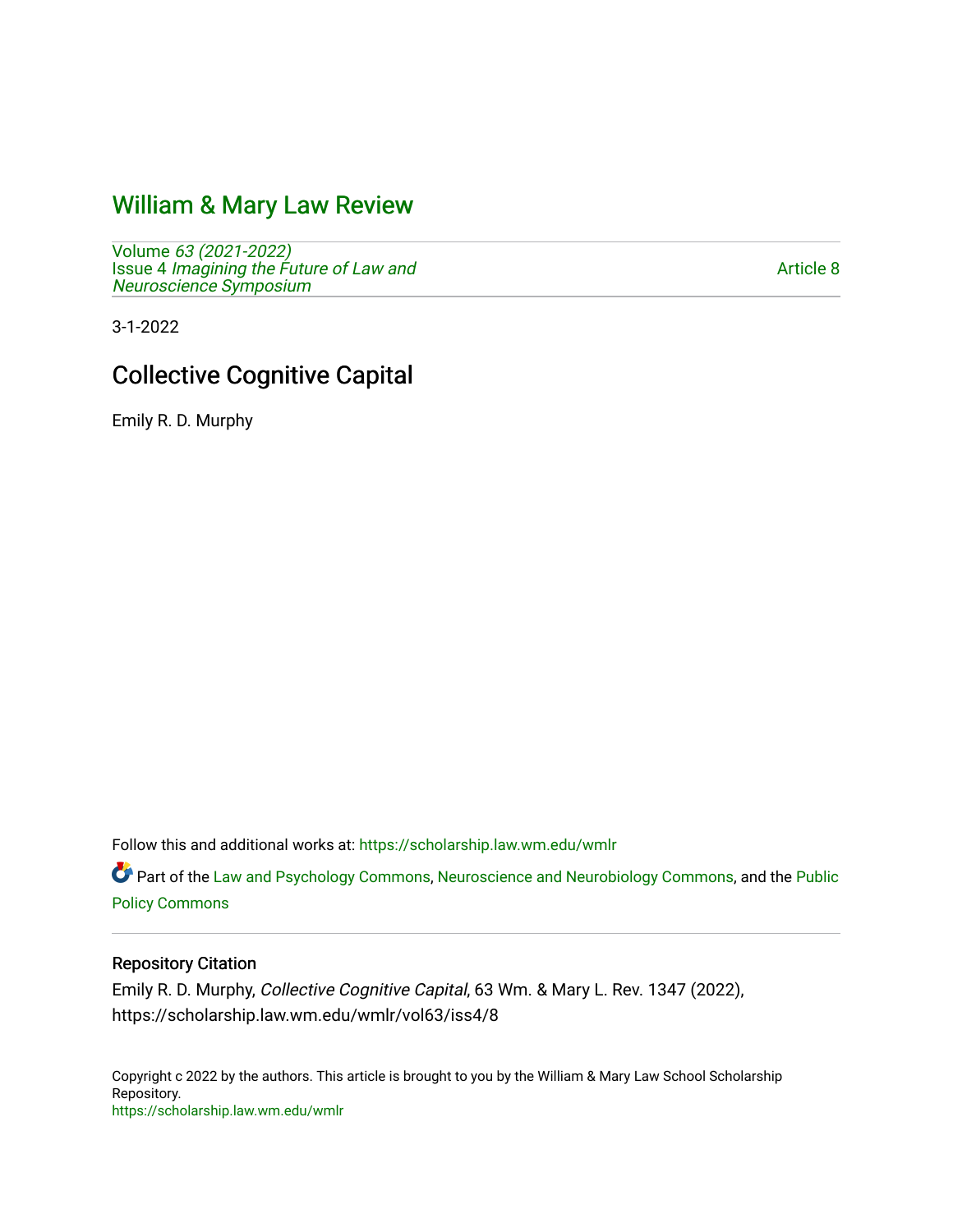### COLLECTIVE COGNITIVE CAPITAL

### EMILY R.D. MURPHY\*

#### **ABSTRACT**

*This Article calls for a new project for law and neuroscience. It outlines a structural, not individual, application of brain and behavioral science that is aligned with the general goal of basic science research: improving the lives of citizens with a better understanding of the human experience. It asks brain and behavioral science to move explicitly into public policy territory, and specifically onto ground more traditionally occupied by economists—but in ways the project of "behavioral economics" has not yet ventured. Put simply, policy analysts should focus on brains—"collective cognitive capital"—with the same intensity with which they focus on money, rights, or other policy metrics.*

*To that end, this Article introduces and explores the novel framework of "collective cognitive capital": a way of thinking of brain health and brain function as an aggregated resource. Collective cognitive capital is a conceptual framework for synthesizing brain and behavioral data and using it to assess the impacts of policy choices. The core thesis for this future of "law and neuroscience" is simple: we can and should use brain and behavioral science to evaluate public policy decisions by how they affect the brain functioning of the people. Normatively, policies should seek to maximize*

<sup>\*</sup> Associate Professor of Law, University of California, Hastings College of the Law. Thanks to Teneille Brown, Ryan Calo, David Faigman, Martha Farah, Dave Owen, Reuel Schiller, Jodi Short, participants in the University of Utah Law and Biosciences Colloquium, participants in the Symposium that gave rise to this issue, the participants in the UCLA Program in Understanding Law Science and Evidence symposium, participants in the Vanderbilt Law School Behavioral Law and Economics Conference, and my colleagues at UC Hastings participating in junior faculty and works in progress workshops for this longgenerating idea.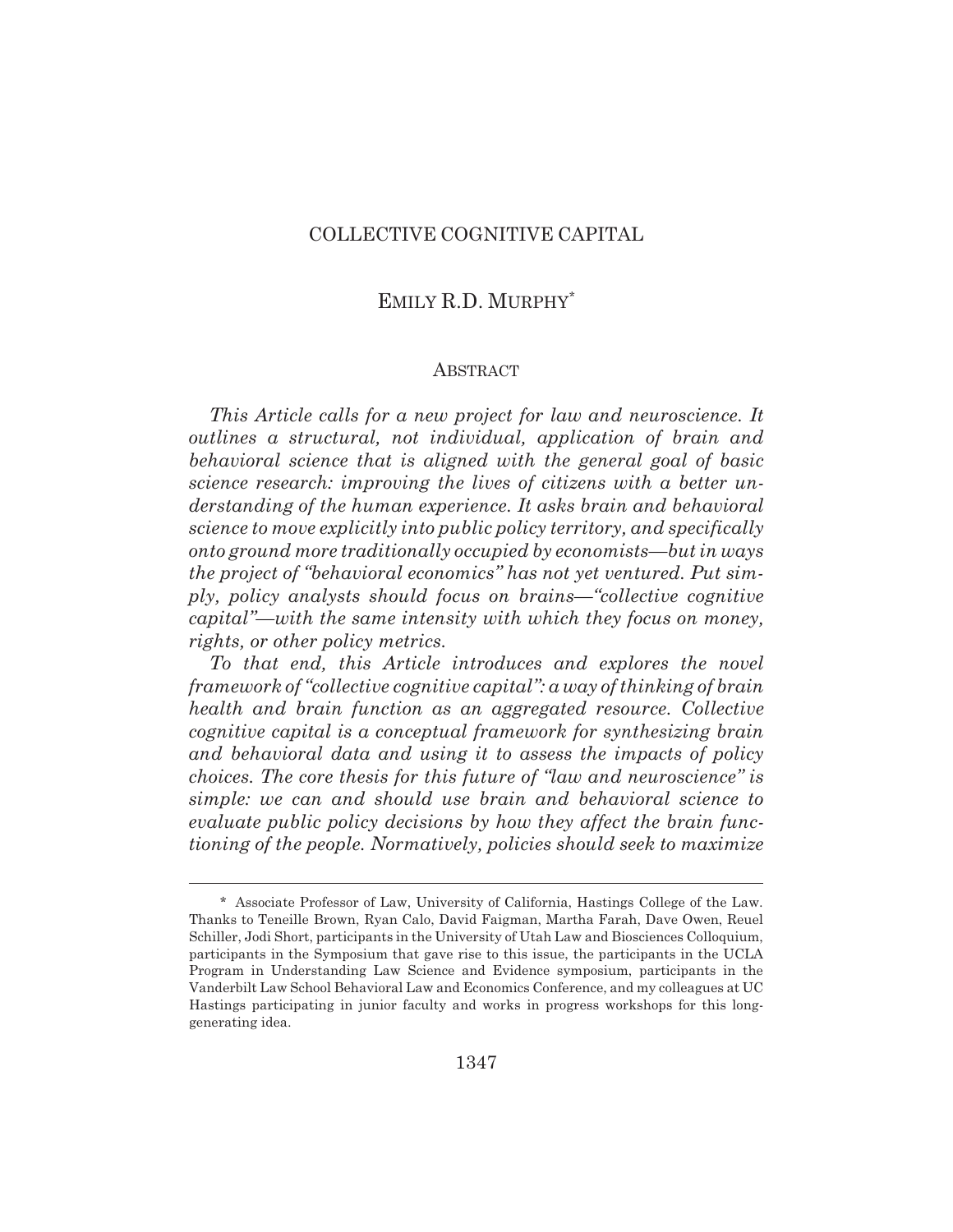*"collective cognitive capital" because it is inherently valuable. Cognitive and emotional functioning, and overall brain health, subserve and maximize individual agency and freedom.*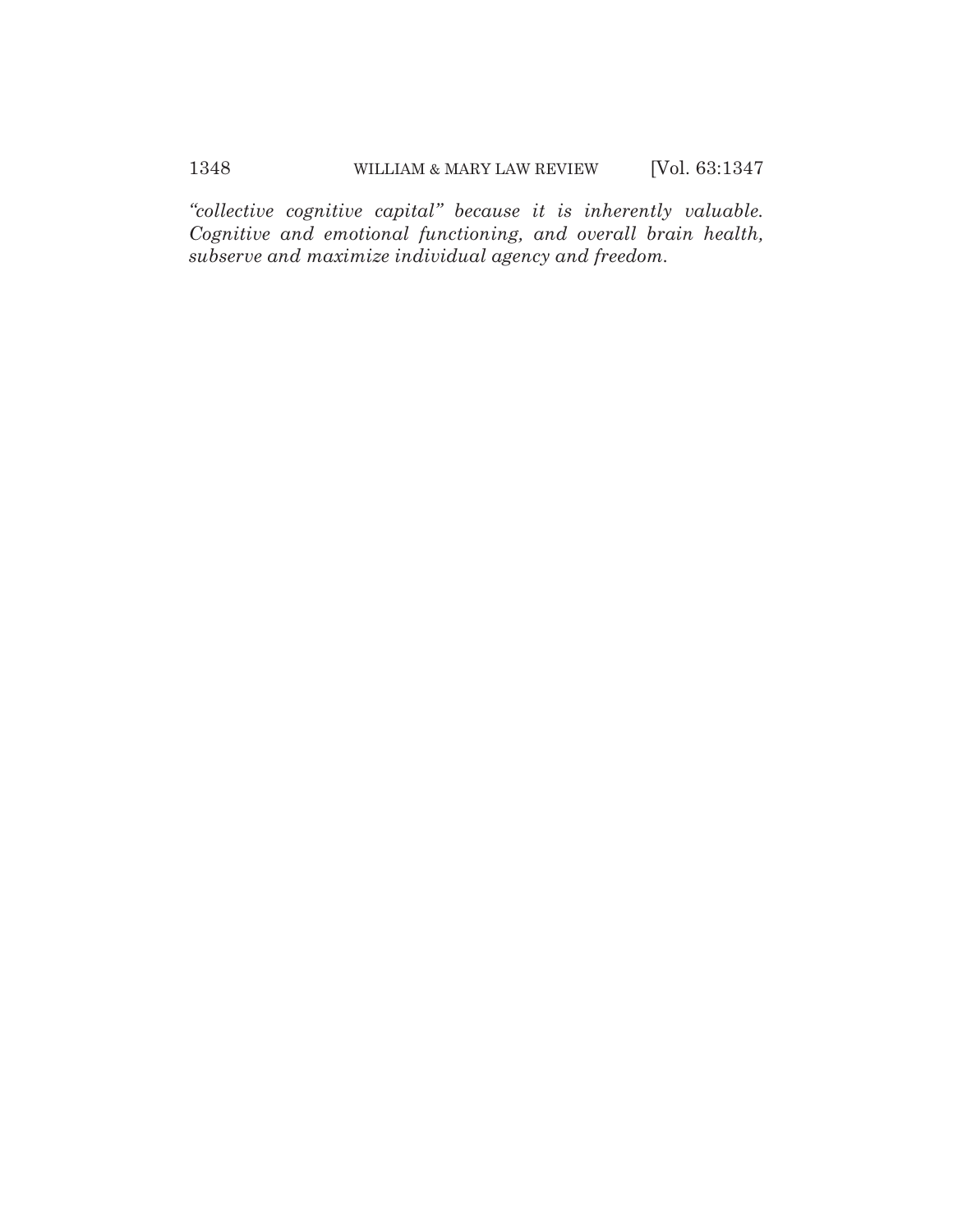|                                                                                     | 1351 |
|-------------------------------------------------------------------------------------|------|
| I. THE CONTOURS OF "COGNITIVE" AND THE AGGREGATION OF                               |      |
|                                                                                     | 1358 |
| A. Defining the Broad Scope of "Cognitive".                                         | 1358 |
| B. Defining and Justifying "Collective"                                             | 1360 |
| C. Defining the Substance of the Framework $\dots\dots\dots\dots$                   | 1361 |
| 1. The "Biological" Subcomponents of "Cognitive":                                   |      |
| Development, Plasticity, Reserve, and Resilience                                    | 1362 |
| 2. The Core "Functional" Components of                                              |      |
|                                                                                     | 1368 |
| a. General Intelligence, Reasoning, and Executive                                   |      |
| $Functioning \ldots \ldots \ldots \ldots \ldots \ldots \ldots \ldots \ldots \ldots$ | 1368 |
| b. Emotional and Social Regulation                                                  | 1370 |
| II. USING THE FRAMEWORK TO TRANSLATE THE GAINS OF                                   |      |
| BRAIN AND BEHAVIORAL SCIENCE INTO POLICIES FOR                                      |      |
| COLLECTIVE BENEFIT<br>.                                                             | 1372 |
| A. Collective Cognitive Capital as Capital, and                                     |      |
| Related Stories                                                                     | 1372 |
| B. Behavior and Brain Science in Law and Policy Can Do                              |      |
| Better than Behavioral Economics                                                    | 1377 |
| C. Collective Cognitive Capital as an Analytic and Framing                          |      |
| Tool, and Some Modest Examples $\ldots \ldots \ldots \ldots \ldots$                 | 1383 |
| Example 1: Administrative Burdens and "Sludge" as                                   |      |
| Wasting Collective Cognitive Capital                                                | 1387 |
| Example 2: "Welfare" Reframed as Investment in                                      |      |
| $Collective Cognitive Capital.\dots \dots \dots \dots \dots \dots$                  | 1390 |
| Example 3: Access to Fundamental Rights Without                                     |      |
| Paying a Price in Collective Cognitive Capital $\ldots \ldots$                      | 1391 |
| Example 4: Environmental Insults Can Directly and                                   |      |
| Indirectly Damage Collective Cognitive Capital                                      | 1392 |
| <b>III. COLLECTIVE COGNITIVE CAPITAL SHOULD BE</b>                                  |      |
|                                                                                     | 1395 |
|                                                                                     | 1402 |
|                                                                                     | 1402 |
|                                                                                     | 1404 |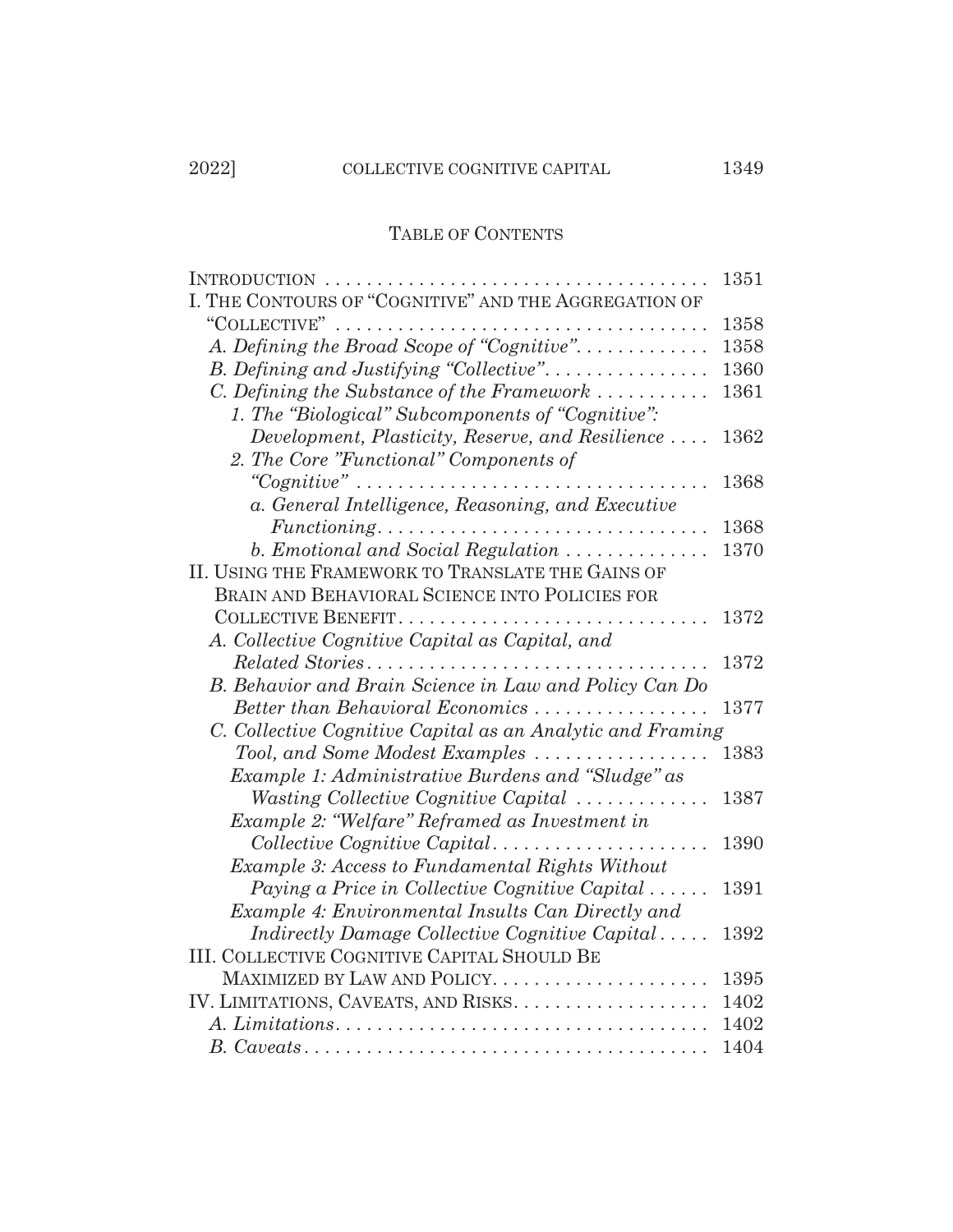| 1350 | WILLIAM & MARY LAW REVIEW [Vol. 63:1347] |  |
|------|------------------------------------------|--|
|      |                                          |  |
|      |                                          |  |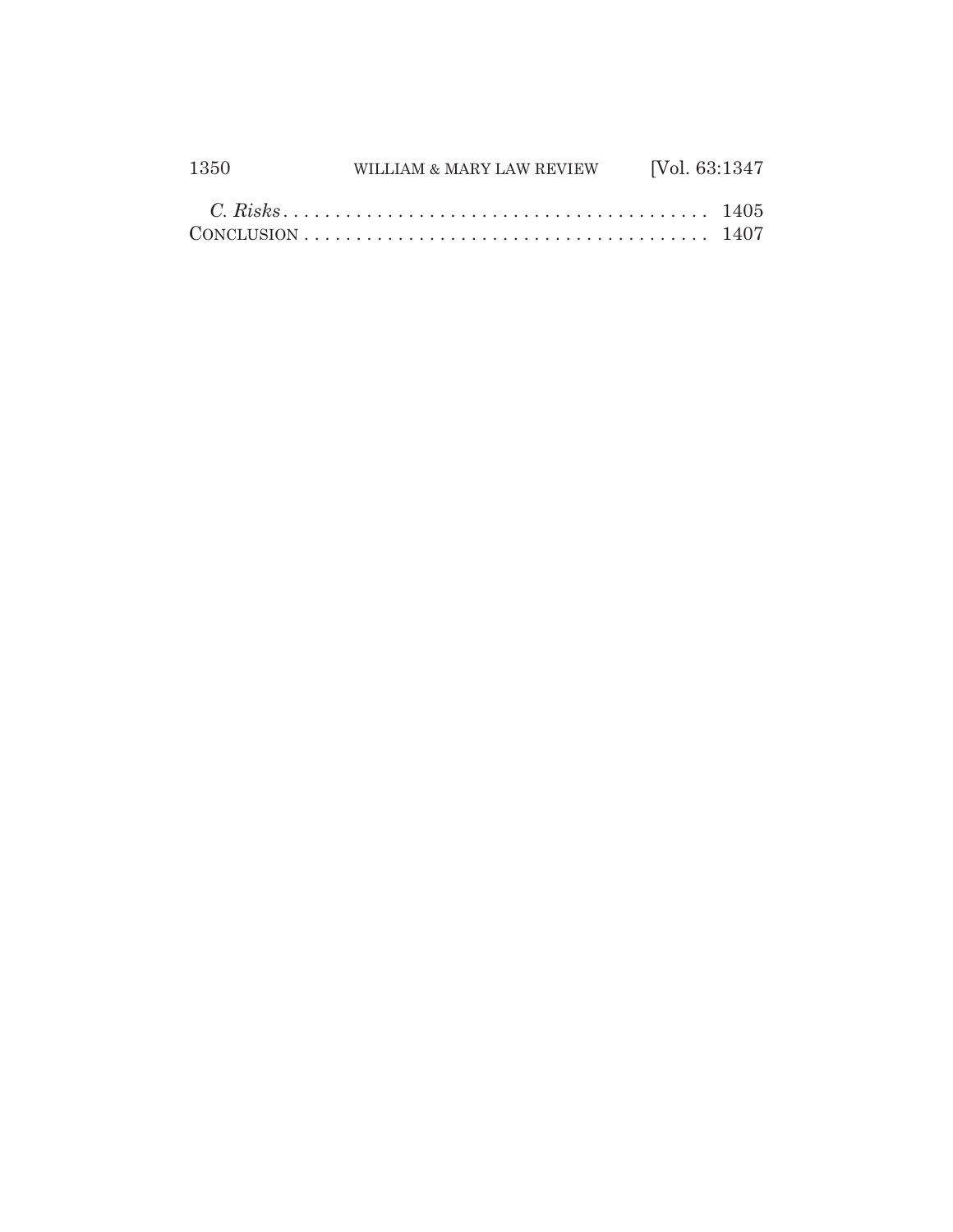# INTRODUCTION

This Symposium issue asks: What is the future of neuroscience in the law? Some scholars imagine technologically sophisticated futures of brain implants and mind reading, raising concerns about mental privacy and state intervention.<sup>1</sup> Others imagine perfect (or good enough) prediction of behavior, or forensic fact development for the courtroom.<sup>2</sup> Many return to fundamental challenges to common law notions of personhood and responsibility.<sup>3</sup> A handful have suggested larger structural changes in legislation, legal categories, and political understanding of how particular groups of people behave and are classified by the state.<sup>4</sup> But what if the future of law and

<sup>1.</sup> *See, e.g.*, Sjors Ligthart, *Freedom of Thought in Europe: Do Advances in 'Brain-Reading' Technology Call for Revision?*, 7 J. L. & BIOSCIENCES, Jan.-June 2020, at 1, 3-5; Paul Sheldon Davies, *Foundational Facts for Legal Responsibility: Human Agency and the Aims of Restorative Neurointerventions*, *in* NEUROINTERVENTIONS AND THE LAW: REGULATING HUMAN MENTAL CAPACITY 319 (Nicole A. Vincent et al. eds., 2020); Nita A. Farahany, *The Costs of Changing Our Minds*, 69 EMORY L.J. 75 (2019); Gerben Meynen, *Brain-Based Mind Reading in Forensic Psychiatry: Exploring Possibilities and Perils*, 4 J.L. & BIOSCIENCES 311 (2017); Nita A. Farahany, *Searching Secrets*, 160 U. PA. L. REV. 1239 (2012). *But see* Emily R. Murphy & Henry T. Greely, *What Will Be the Limits of Neuroscience-Based Mindreading in the Law?*, *in* THE OXFORD HANDBOOK OF NEUROETHICS 635 (Judy Illes & Barbara J. Sahakian eds., 2011).

<sup>2.</sup> *See, e.g.*, Emily R. D. Murphy & Jesse Rissman, *Evidence of Memory from Brain Data*, 7 J.L. & BIOSCIENCES Jan.-June 2020, at 1; Owen D. Jones & Anthony D. Wagner, *Law and Neuroscience: Progress, Promise, and Pitfalls*, *in* THE COGNITIVE NEUROSCIENCES 1015 (David Poeppel et al. eds., 6th ed. 2020); Kent A. Kiehl et al., *Age of Gray Matters: Neuroprediction of Recidivism*, 19 NEUROIMAGE: CLINICAL 813 (2018); Henry T. Greely, *Neuroscience, Mindreading, and the Courts: The Example of Pain*, 18 J.HEALTH CARE L.&POL'Y 171 (2015); Christopher Slobogin, *Bioprediction in Criminal Cases*, *in* BIOPREDICTION, BIOMARKERS, AND BAD BEHAVIOR: SCIENTIFIC, LEGAL, AND ETHICAL CHALLENGES 77 (Ilina Singh et al. eds., 2014); Francis X. Shen & Owen D. Jones, *Brain Scans as Evidence: Truths, Proofs, Lies, and Lessons*, 62 MERCER L. REV. 861 (2011).

<sup>3.</sup> *But see* Stephen J. Morse, *Avoiding Irrational NeuroLaw Exuberance: A Plea for Neuromodesty*, 62 MERCER L.REV. 837 (2011); Michael S. Moore, *Responsible Choices, Desert-Based Legal Institutions, and the Challenges of Contemporary Neuroscience*, 29 SOC. PHIL. & POL'Y 233 (2012).

<sup>4.</sup> *See, e.g.*, A.C. Pustilnik, *Imaging Brains, Changing Minds: How Pain Neuroimaging Can Inform the Law*, 66 ALA. L. REV. 1099 (2015); Stacey A. Tovino, *Will Neuroscience Redefine Mental Injury? Disability Benefit Law, Mental Health Parity Law, and Disability Discrimination Law*, 12 IND. HEALTH L. REV. 695 (2015); Francis X. Shen, *Legislating Neuroscience: The Case of Juvenile Justice*, 46 LOY. L.A. L. REV. 985 (2013); Emily R.D. Murphy, *Brains Without Money: Poverty as Disabling*, 54 CONN. L. REV. (forthcoming 2022) (manuscript at 4-5), https://papers.ssrn.com/sol3/papers.cfm?abstract\_id=3893856 [https://perma.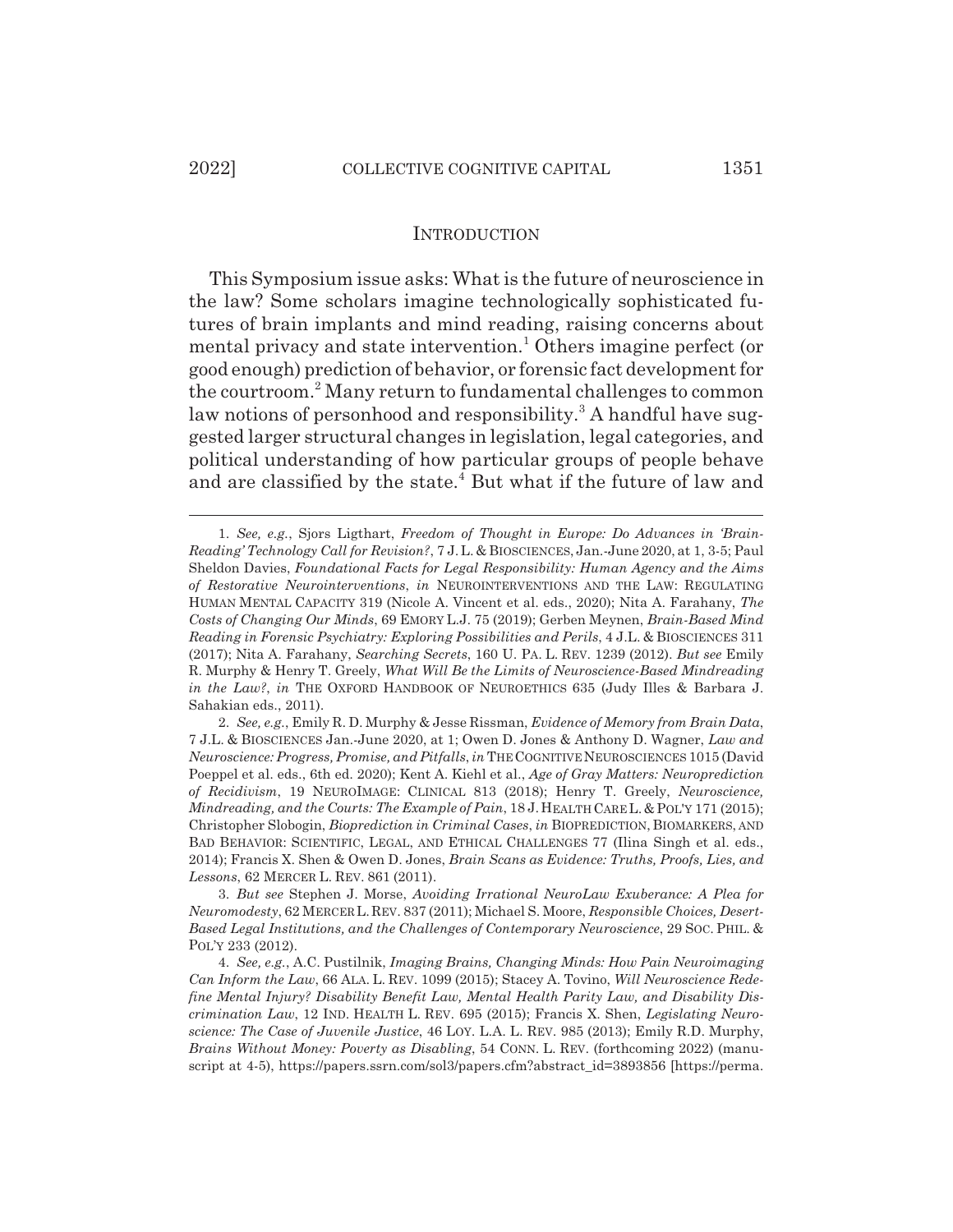neuroscience is in some ways much less high tech or movie scriptworthy, and still affects vastly more people and makes use of a much broader swath of brain and behavioral science research? What if the application of brain science to law aimed to improve society through brain-prioritizing policy, rather than through one-off adjudication, private deployment of technology, or direct brain interventions in individuals?

This Article calls for a new project for "law and neuroscience." It outlines structural, not individual, application of brain science. That is, aligned with the general goal of basic science research into brain mechanisms and behavioral outcomes: improving the lives of citizens with a better understanding of the human experience. It asks brain and behavioral science<sup>5</sup> to move explicitly into public policy territory, and specifically onto ground more traditionally occupied by economists—but in ways the project of "behavioral economics" has not yet ventured. Put simply, policy analysts should focus on brains—"collective cognitive capital"—with the same intensity with which they focus on money, rights, or other policy metrics.

To that end, this Article introduces and explores the novel framework of "collective cognitive capital": a way of thinking of brain health and brain function as an aggregated resource. Collective cognitive capital is a conceptual framework for synthesizing brain and behavioral data and using it to assess the impacts of policy choices. It is analogous to a measure of welfare, a maximizable metric used to evaluate policy choices.

The core thesis for this future of "law and neuroscience" is simple: we can and should use brain and behavioral science to evaluate public policy decisions by how they affect the cognitive (and emotional) functioning of the people. Normatively, policies should seek to maximize collective cognitive capital because it is inherently

cc/844Y-FG2A].

<sup>5.</sup> I do not separate "neuroscience" from "behavioral" research for the purposes of considering the future of neuroscience in law, notwithstanding that behavioral sciences have made many separate inroads to law already. Behavioral research alongside manipulation of neural mechanisms is essential to understanding brain functions, particularly complex brain functions such as cognition. *See* Yael Niv, *The Primacy of Behavioral Research for Understanding the Brain*, 135 BEHAV. NEUROSCIENCE 601 (2021).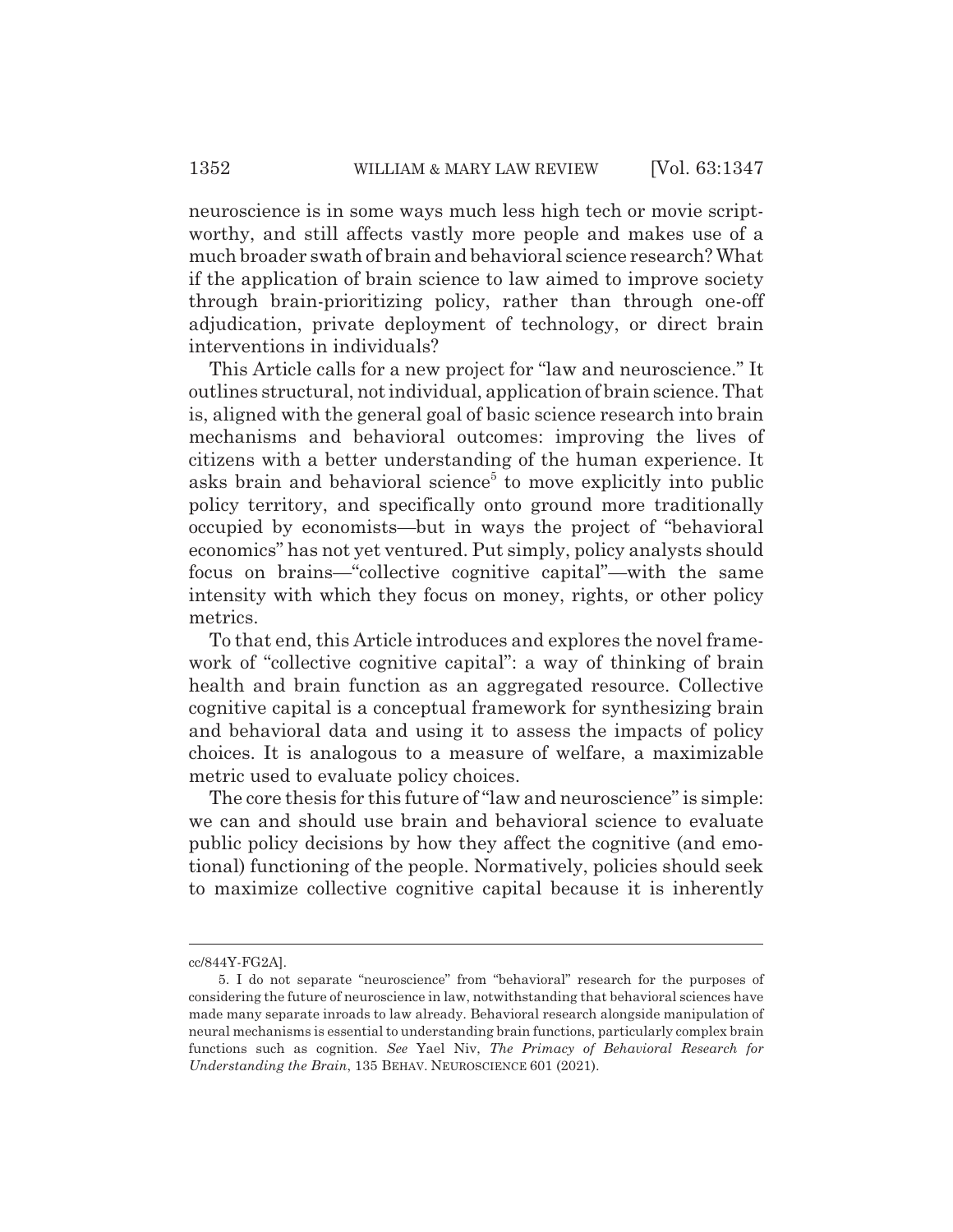valuable. Cognitive and emotional functioning, and overall brain health, subserve and maximize individual agency and freedom.

The timing for a concept like this is ripe. Collective cognitive capital builds on important ideas from development and health economics, including the capabilities approach.<sup>6</sup> Important for the audience of this special issue, it also brings behavioral and brain science into dialogue with law and policy in ways that have not yet been attempted in "law and behavioral economics."

Collective cognitive capital is a framework that shifts the focus of policy inquiry. In the applied program of law and behavioral economics, individuals' behavior is the object or target. It imports paternalistic ideas about how individuals should make decisions to maximize their welfare—given their assumed shortcomings in decision-making, which itself is a narrow version of cognitive capacity—within the existing political economy status quo. In contrast, the target in the framework of collective cognitive capital is the policy, rule, or institutional design and its *effect* on collective cognitive capital. The question is whether that rule or institution consumes more cognitive capital than necessary, or promotes development and preservation of cognitive capital. Unlike law and behavioral economics, which seek to "improve" individual decisionmaking, the political economy status quo is up for reevaluation under the rubric of collective cognitive capital.<sup>7</sup>

The framework of collective cognitive capital has the potential to engage policymakers in familiar territory. It offers coherent descriptive and normative accounts for policy making. It provides a concrete lens to focus on structural and contextual effects of policy

<sup>6.</sup> Amartya Sen, *Capability and Well-Being*, *in* THE QUALITY OF LIFE 30, 31 (Martha Nussbaum & Amartya Sen eds., 1993); *see also* MARTHA C. NUSSBAUM, WOMEN AND HUMAN DEVELOPMENT:THE CAPABILITIESAPPROACH (2000). Economics literature has only in the past decade begun to merge literature on the human capital approach to health economics (focused on early developmental factors on adult health outcomes) and the economics of cognitive and noncognitive skill formation into a composite termed "human capabilities." *See, e.g.*, James J. Heckman, *The Economics, Technology, and Neuroscience of Human Capability Formation*, 104 PROC. NAT'L ACAD. SCIS. 13250, 13250 (2007).

<sup>7.</sup> This may be an opportune moment in legal discourse, and especially in legal scholarship as we are "at a moment when structural and political shifts have reopened essential questions about the meaning of liberty and equality, the relationship between the state and the economy, and the interactions between capitalism and democracy." Jedediah Britton-Purdy et al., *Building a Law-and-Political-Economy Framework: Beyond the Twentieth-Century Synthesis*, 129 YALE L.J. 1784, 1791 (2020).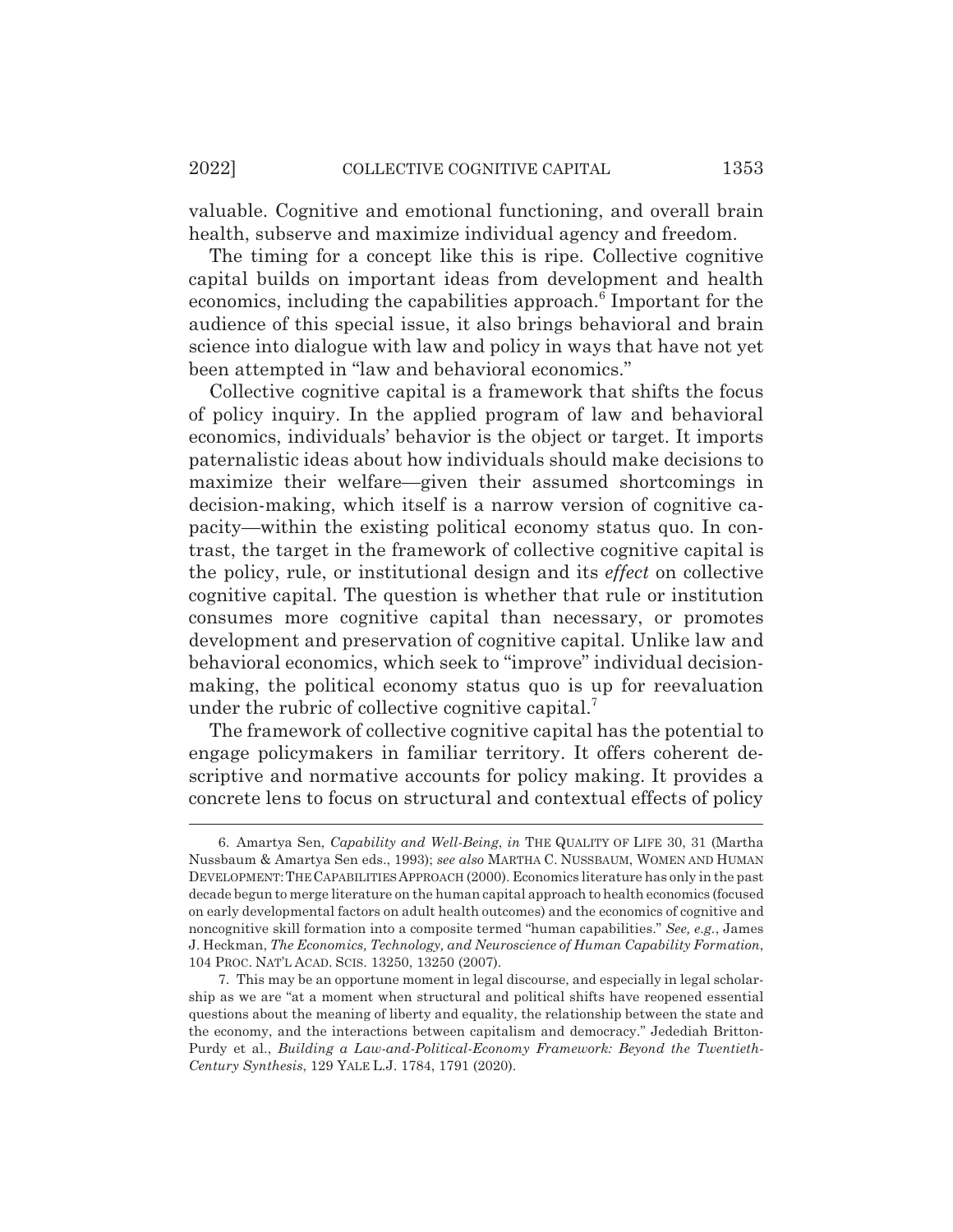on a populace, rather than putting the responsibility for public welfare on individual behavior. And it avoids some of the critiques and shortcomings of recent efforts in "behavioral public policy" while still making use of the research and insights into human cognition and behavior. Collective cognitive capital may also help define and clarify harm when government and regulated entities directly interact with people and consume—often waste—collective cognitive capital. Moreover, its normative definition of what is valuable—brain functioning that subserves and maximizes agency—is aligned with what makes us human.

Here is the high-level sketch of "collective cognitive capital," with expansion in the Parts that follow.

The "cognitive" aspect of the framework broadly means "derived from brain states." It envisions synthesis of group-based data on brain development and plasticity, general intelligence and fluid reasoning, cognitive control, and cognitive reserve. Importantly, "cognitive" also includes what are sometimes defined as "noncognitive" features and skills, such as emotional and social regulatory abilities.

"Collective" emphasizes that while brain/behavioral data is collected from individuals, it is most meaningful at the group level. It also captures the distinct property of the relational nature of cognition and a lot of behavior in important contexts; the collective resource is more than the sum of individual components.

The term "capital" conveys that the resource requires investment to maximize productivity, is capable of growth, is subject to fluctuations in response to surrounding conditions, and is harmed by underinvestment or withdrawals (such as neglect, trauma, stress, health, nutrition, toxins, and injury). "Capital" is an imperfect metaphor, but nevertheless a deliberate use of the dialect of the current political economy. Making the output of law and neuroscience interdisciplinary work actionable at a structural policy level may be facilitated by speaking the language of capital.

Cognitive capital would be accurately understood as something that everyone possesses, though in varying amounts, at varying points in time. It may be grown with investment without benchmarking as to any individual's unknowable maximum capability. Cognitive capital can be acutely spent on valuable activities that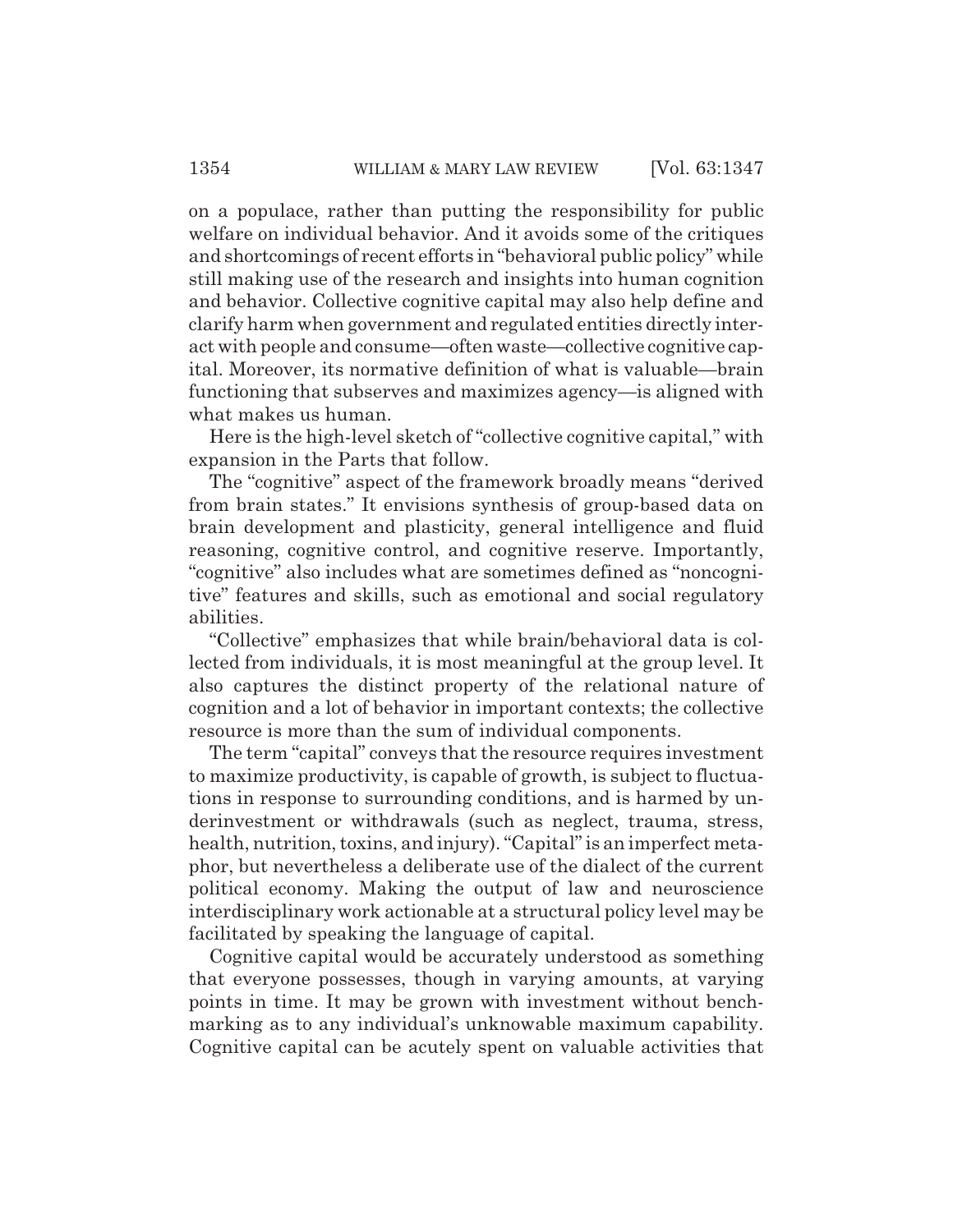#### 2022] COLLECTIVE COGNITIVE CAPITAL 1355

promote long-term growth, wastefully spent, or chronically diminished by disinvestment. The concept is broader than the narrow set of cognitive abilities that are already known to strongly predict formal academic success or high earnings in the knowledge economy.<sup>8</sup> It recognizes that success in life and in many sectors of the labor market—and in the non-compensated labor market, such as caregiving, relationship maintenance, self-care skills such as management of personal finances, and community-directed labor-like activities such as voting, civic engagement, and volunteering—requires a complex suite of abilities, including emotional and social capacities, as well as attentional and inhibitory control. The framework is not meant to be elitist or exclusionary of those with mental illness, neurological atypicality, cognitive disabilities, or below-average endowments of any of the four factors, because it should not be used to rank or convey relative worth or a measure of any individual's "cost" or "benefit" to society.<sup>9</sup> As an aggregate property, it accounts for the inherently social and relational nature of society. Others have defined something akin to sufficient cognitive capital as necessary for a functioning participatory democracy.

The utility of the collective cognitive capital framework is first in the "naming and framing" that is critical to uptake as a policy goal. With further model development, it could be a cross-disciplinary analytical tool like cost-benefit analysis. It could also help guide normative decisions about legislation and administration in the service of human flourishing. For example, the effects of climate change may be assessed with respect to the impact on collective cognitive capital (rather than strictly economic measures). A recent study reported on a large international sample correlating detailed weather data and educational outcomes, building on literature that exposure to heat impairs short-term cognitive function.10 Within and across countries, heat exposure (due to climatic differences and differential exposure related to socioeconomic status) on school days

<sup>8.</sup> *See infra* text accompanying notes 77-82, discussing the concept of "human capital."

<sup>9.</sup> As noted above, the metaphor of "capital" is imperfect, and this is one of the imperfections. Physical and economic capital can be directly compared and valued; the framework of collective cognitive capital incorporates normative boundaries on the concept that delimit it from conveying relative human worth or dignity.

<sup>10.</sup> R. Jisung Park et al., *Learning Is Inhibited by Heat Exposure, Both Internationally and Within the United States*, 5 NATURE HUM. BEHAV. 19 (2021).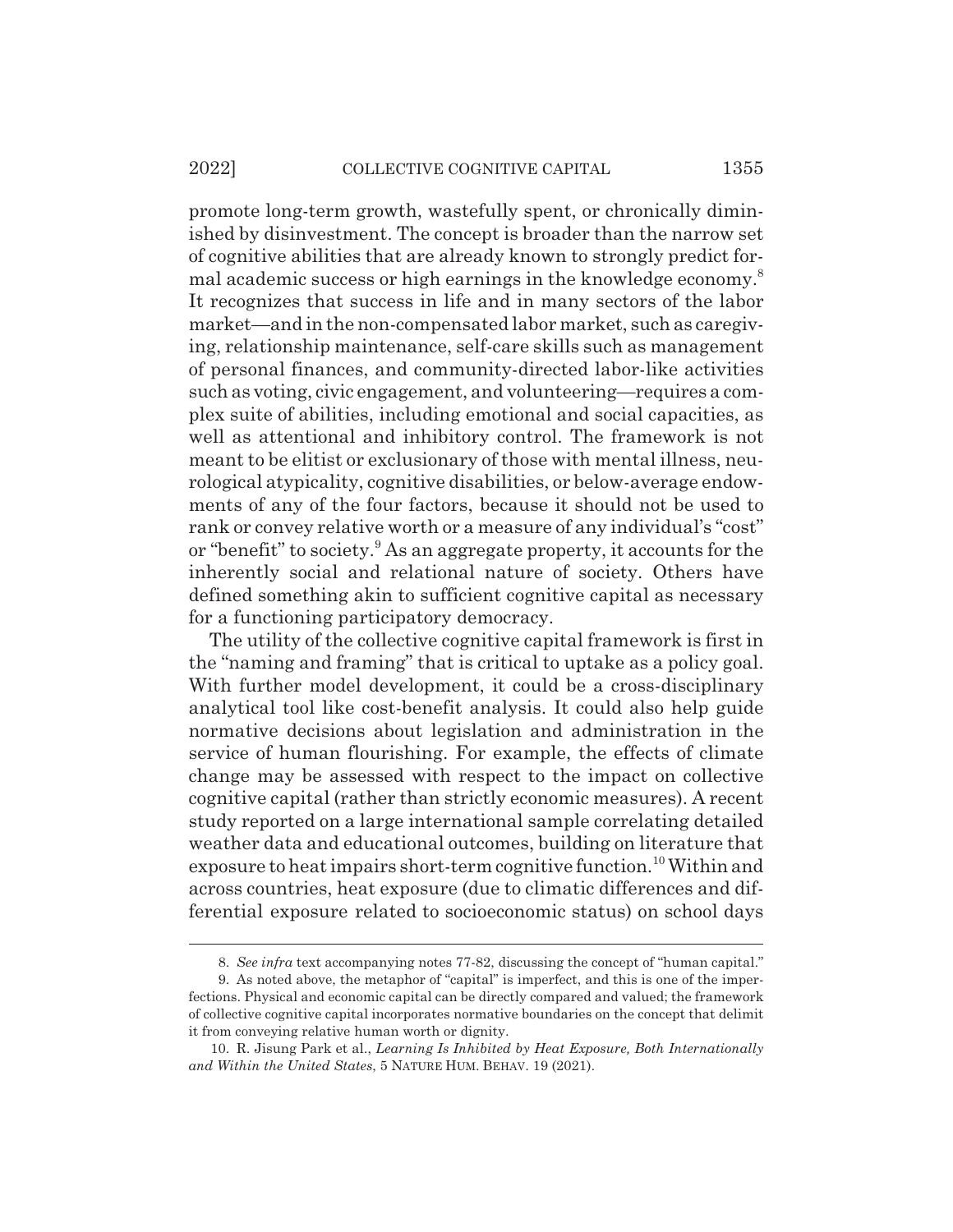is associated with decreases in learning.<sup>11</sup> The impact of air pollution on mental health, dementia, and cognitive reserve is also beginning to be understood.12 As a coherent descriptive and normative theory, collective cognitive capital can also generate testable hypotheses for policy experimentation. This may be particularly important in policy areas in which experimental research is pragmatically limited, but data-informed ideas can generate new theories and policy experimentation.

This Article argues that collective cognitive capital is something that law, policy, and procedure should seek to maximize in any given group encountering a particular legal or policy scheme. The analysis supplied by the framework would be: Does this law or policy, on its face or in practice, increase or decrease the collective cognitive capital of the group(s) to whom it is applied or will most directly affect (either acutely or over time)? Is there another way to achieve similar ends that less negatively impacts collective cognitive capital? These are the core questions that a framework grounded in brain and behavioral science can help policymakers address.

When many policy metrics already exist, and sociological and biological sciences have already done so much to characterize the relationships between behavior and environment, how does brain information help explain why and how policies that protect cognitive capital matter? First, and most importantly, it enables greater empirical accuracy by permitting integration of biological information such as nutrition, toxins, and other environmental stressors. These are important determinants for which behavioral economics, though dominant in policy discussions focused on shaping individual decision-making, has no sufficient model. Second, it creates room for theory and known information about brain plasticity and resilience, which facilitates the following framing: cognitive capital is not a fixed capacity but is substantially determined by life events and environments; policy helps determine what happens in those lives; and outcomes with respect to cognitive capital affect how society fares overall. Moreover, expanding a sociobehavioral model to be conceptually grounded in "the brain" provides rhetorical and heuristic

<sup>11.</sup> *Id.* at 19-22.

<sup>12.</sup> *See infra* note 43; *see also* Zhi Li et al., *Air Pollution Interacts with Genetic Risk to Influence Cortical Networks Implicated in Depression*, 118 PROC. NAT'L ACAD. SCIS. 1 (2021).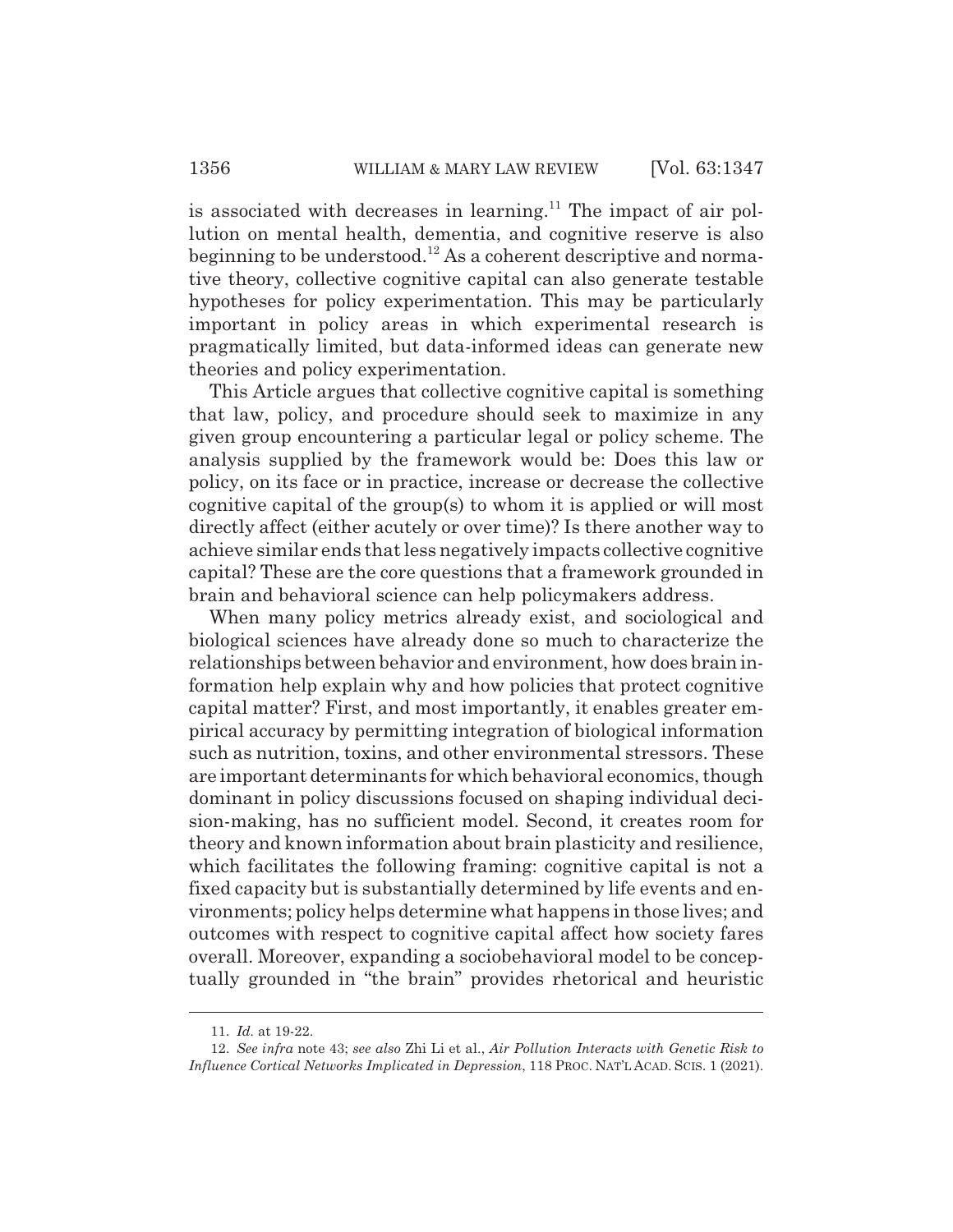power, potentially critical for appealing to policymakers.13 Getting policymakers to consistently view the brain as the final common pathway for complicated and difficult-to-measure social, cultural, and environmental factors may have the effect of focusing attention on a model that can give an assessment of any given policy proposal in terms of its effect on collective cognitive capital. In short, brains should matter.

This Article explores these ideas in four parts. Part I offers the descriptive content of the framework by sketching the contours of "cognitive"—the areas of brain and behavioral research findings that make up the substance of the framework—and explains why the concept is "collective" rather than individualistic or diagnostic. Part II provides context and further justification. First, it puts the collective cognitive capital framework in context with other theories of human resources. Second, it contrasts collective cognitive capital with the project of behavioral law and economics—to date, the dominant framework for bringing behavioral science to bear on law and policy. Third, it outlines collective cognitive capital as an analytical process, with brief analogies to other policy analysis tools and explanation via some hypothetical examples. Part III defends the normative claim that collective cognitive capital is an output that law and policy should seek to maximize. Its grounding in brain and behavioral function subserves pursuit of other societal values such as self-governance, social cohesion, hedonics, and well-being. It can inform "political judgments about what should count as 'costs' and 'benefits,'"14 including policies and citizen-state interactions affecting non-compensated labor and self-care life skills, which require and benefit from increases in collective cognitive capital. Part IV briefly addresses some of the limitations, caveats, and risks of this theory. Any attempt at such a sweeping, interdisciplinary theory will have plenty of them—foremost among them is the stipulation that this idea is nascent and will require refinement in scope, substance, and connection to other developments in law. Closely following is the stipulation that a focus on brains is not inherently reductive, essentialist, or medicalizing—though there are inherent risks of being understood as such. Nevertheless, this

<sup>13.</sup> *See* Lucy A. Jewel, *The Biology of Inequality*, 95 DENV. L. REV. 609, 651, 653 (2018).

<sup>14.</sup> Britton-Purdy et al., *supra* note 7, at 1805.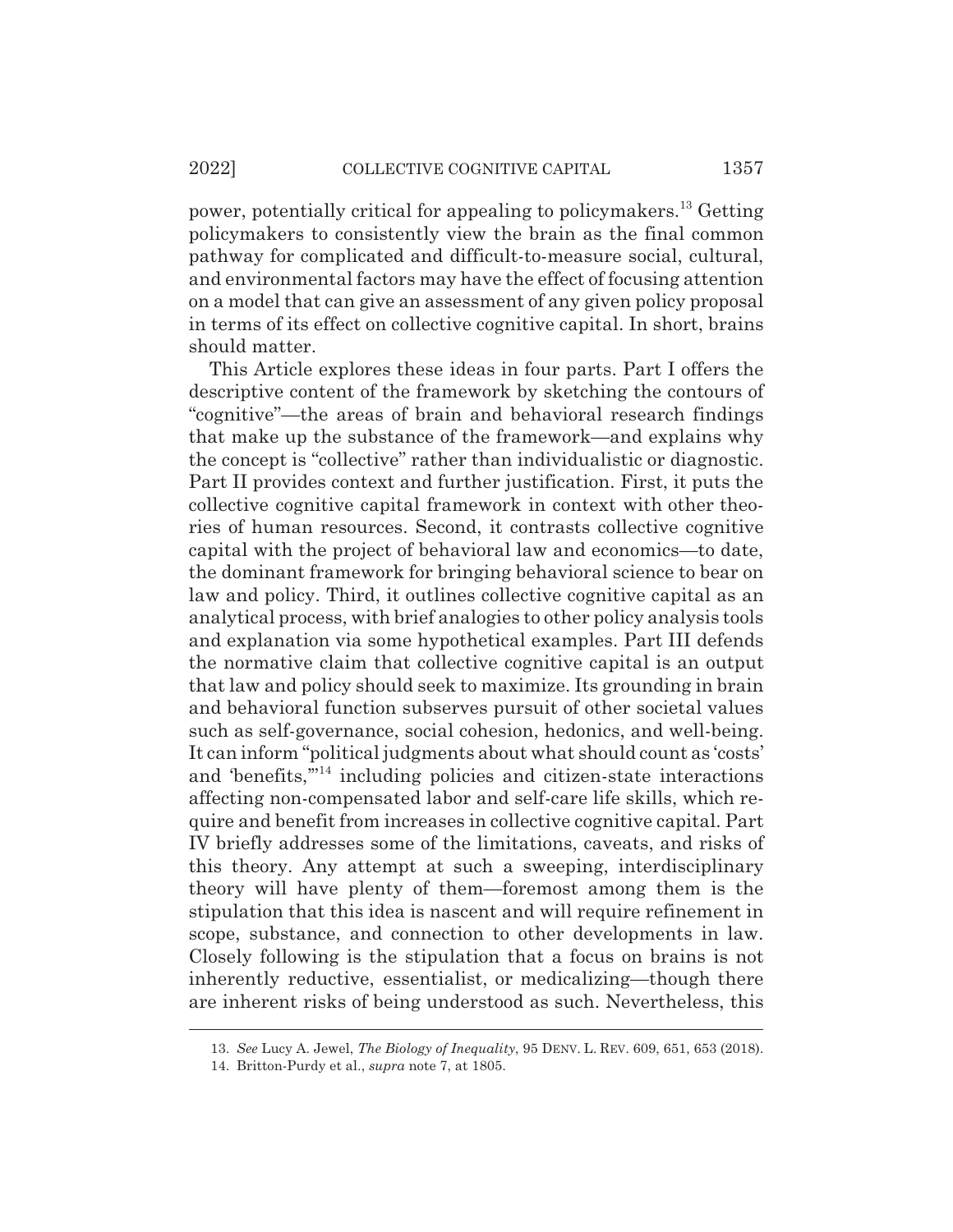Article attempts to sketch the outlines of a framework for delivering the existing and forthcoming insights from brain and behavioral research into actionable tools for policymakers by using familiar language and concepts. It offers a significant departure from prior work in law and neuroscience and an ambitious agenda for future efforts.

# I. THE CONTOURS OF "COGNITIVE" AND THE AGGREGATION OF "COLLECTIVE"

This Part describes the content of "cognitive" and the scope of "collective" in the framework of collective cognitive capital. It describes what fits within the concept and explains why its boundaries are unavoidably somewhat fuzzy. The purpose of this Part is to explain the rough contours of how the collective cognitive capital framework uses research findings and theories from multiple areas of brain and behavioral science research to operationalize abstract but important concepts like "capabilities."

### *A. Defining the Broad Scope of "Cognitive"*

"Cognitive" as used here means "derived from brain states." It incorporates several broad domains of behavioral and brain research: brain development and plasticity, general intelligence and fluid reasoning (the capacity to think logically independent of background knowledge), and functions that are termed cognitive control (including attentional control and inhibitory control), and cognitive reserve (resilience in the face of neuropathology and aging). "Cognitive" is used more broadly here than in the classic scientific definition (and perhaps popular imagination) as functions that are rational, computational, and in opposition to emotion. The pervasive dichotomy between cognition and emotion is not particularly useful or important here, as many socially important brain functions (such as perspective-taking and empathy) are hybrid cognitive/emotional skills. Thus, "cognitive" as used here also includes classically "noncognitive" features and skills such as emotional and social regulatory abilities. It means something more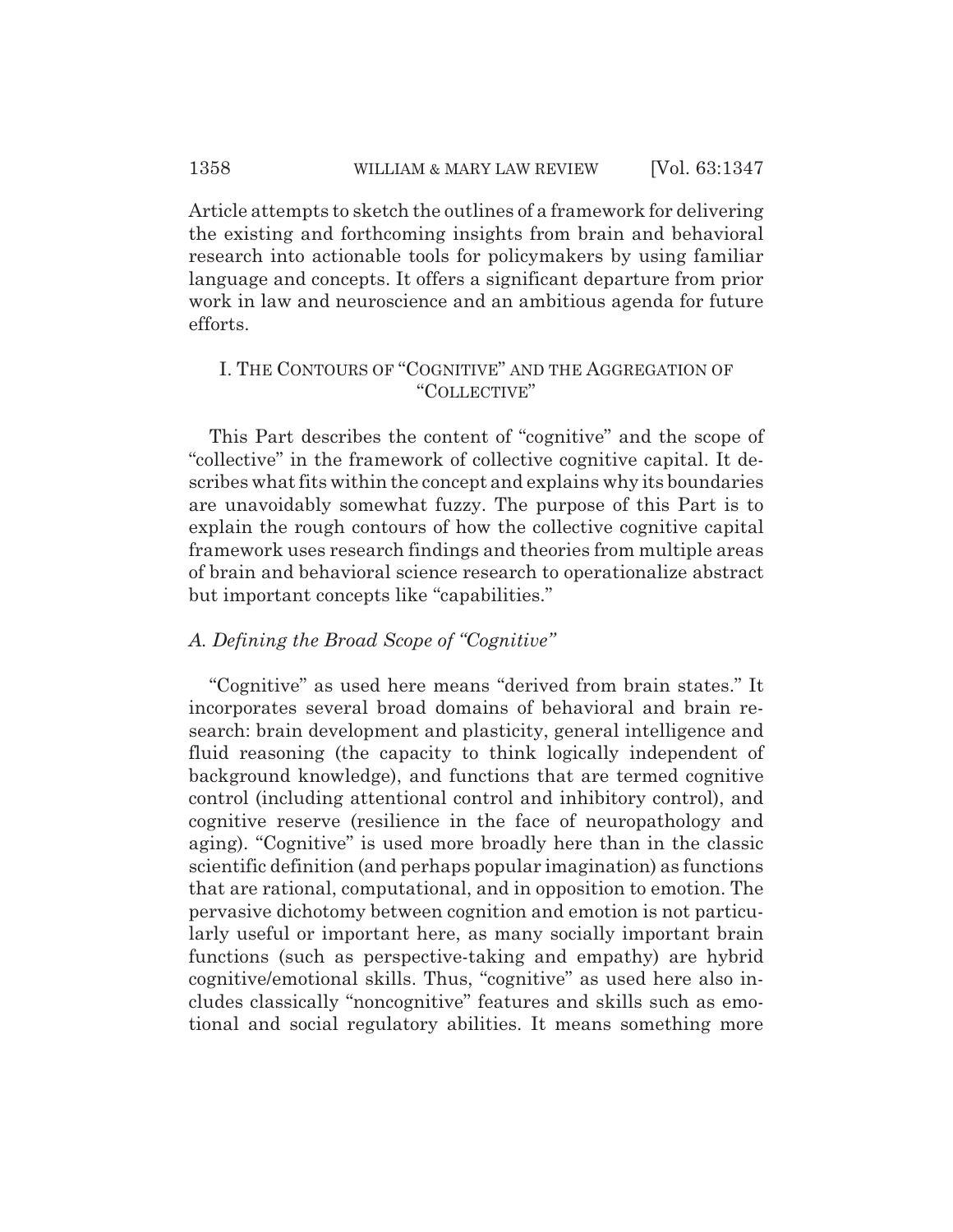broadly like "perceiving, thinking, feeling, deciding, acting, and the means to do so."15

By including measures of brain development, plasticity, and resilience, "cognitive capital" goes beyond functional trait-based concepts and incorporates biological information about brain functions where connections to traits may be quite distant (development and reserve) and are not yet well understood (plasticity and resilience). Yet their inclusion in the framework permits incorporation of the effects of biologically measurable stressors such as toxins, nutrition, illness, isolation, and stress, which have effects on cognition and brain function even though the precise mechanisms remain poorly understood. Each of these can be affected by policy. For the framework to adequately incorporate them, data suggesting causal relationships between environmental factors or context and behavior (which is expression of brain function)<sup>16</sup> and the magnitude of such effects should be adequate; specific mechanisms are not required, though they would undoubtedly refine the conceptual model and make it more precise.<sup>17</sup>

16. That behavior is an expression of brain function is an uncontroversial claim in brain and behavioral sciences. The claim is simply that behavior is a product of brain activity. This is not true for reflexes (like withdrawing a hand from a hot stove, or involuntarily kicking when the doctor taps on your knee) and other actions that are neurally mediated in the spinal cord. It is arguably true for bodily functions such as breathing, which are regulated in the brain stem. But for the kinds of "behavior" that policy cares about, it is all a product of brain activity.

17. *See* Till Grüne-Yanoff, *Why Behavioural Policy Needs Mechanistic Evidence*, 32 ECON.

<sup>15.</sup> This is distinct from the previous (but limited) use of the term "cognitive capital" in economics, first proposed by Colin Camerer and Robin Hogarth, where cognitive capital was more explicitly defined by a given individual's set of "procedural knowledge" to solve certain experimental tasks (know-how, heuristics, analytical skills, previous experience in the task) in the context of comparing the "capital" that could be put to solve a task with the "labor" in terms of mental effort. Colin F. Camerer & Robin M. Hogarth, *The Effects of Financial Incentives in Experiments: A Review and Capital-Labor-Production Framework*, 19 J. RISK & UNCERTAINTY 7, 9-10 (1999); see also Ondřej Rydval, *Financial Incentives and Cognitive Abilities: Evidence from a Forecasting Task with Varying Cognitive Load*, 1 JENA ECON.RSCH. PAPERS 1 (2007), https://ideas.repec.org/p/jrp/jrpwrp/2007-040.html [https://perma.cc/P7UF-9APH]; T. Parker Ballinger et al., *Saving Behavior and Cognitive Abilities*, 14 EXPERIMENTAL ECON. 349, 352 (2011) (describing cognitive capital as a vector of various (possibly interacting and time-variant) limits on cognition that may be imperfectly measured by various tests of cognitive abilities of a given individual). A similarly individuated concept of "human capital" is embodied in an individual's investments in education or job training, sometimes treated as cognitive ability and tightly related to fluid and crystallized intelligence. *See, e.g.*, John J. McArdle & Robert J. Willis, *Cognitive Aging and Human Capital*, *in* GROUNDING SOCIAL SCIENCES IN COGNITIVE SCIENCES 351, 356-58 (Ron Sun ed., 2012).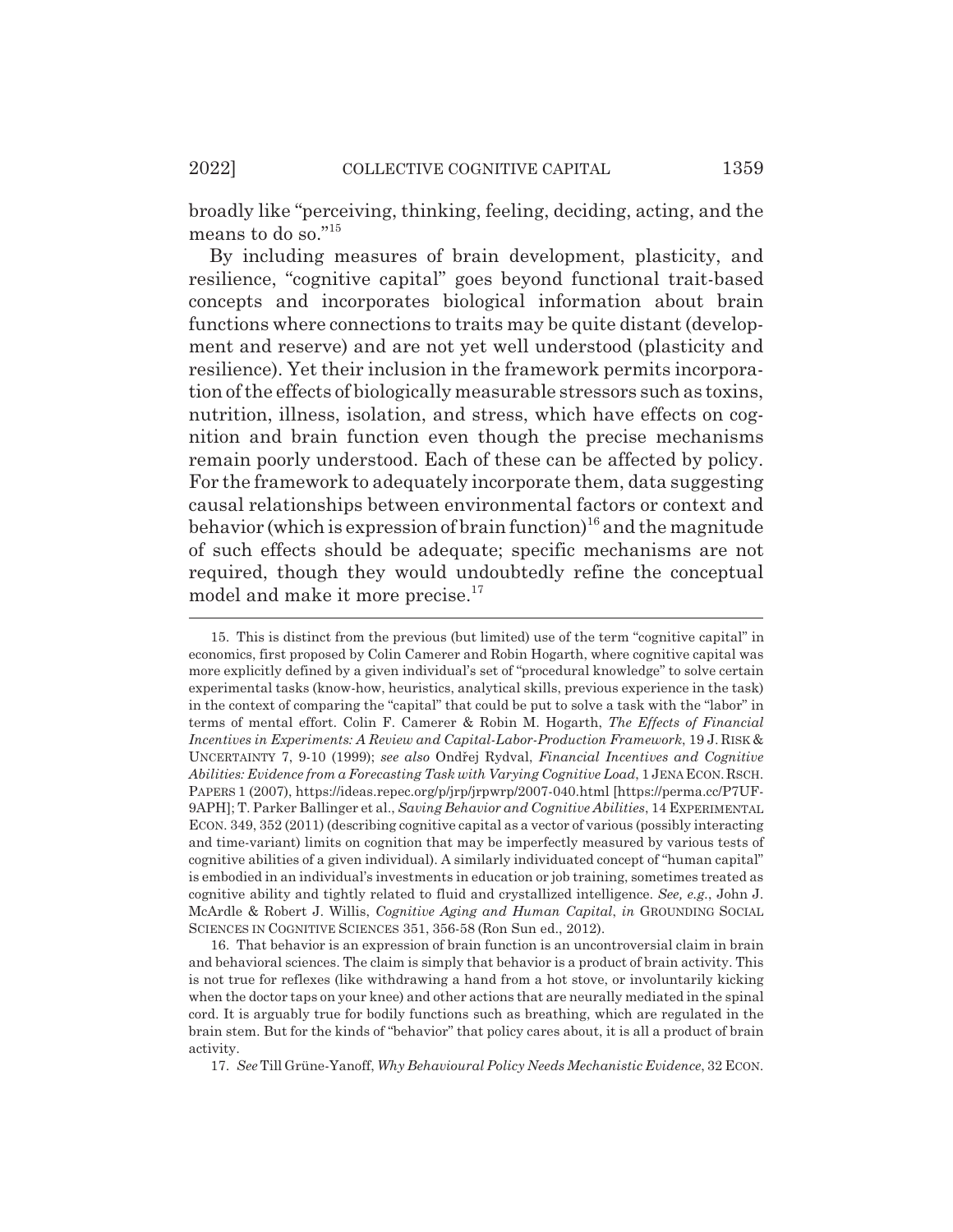### *B. Defining and Justifying "Collective"*

Before delving into the details of the subcomponents of "cognitive," it is important to define "collective" and understand why it is an inextricable component of the framework of collective cognitive capital. "Collective" means that the assessment of cognitive capital must take place at the level of the group, even though data measurements are taken from individuals. "Collective" refers to a relevant group, which may change depending upon the policy issue at hand. The framework is not static—it can accommodate different inputs depending upon the group and situation under consideration. If empirical data is not available for the specific affected group, models may be put together with a convenience sample using the best judgment about similarities of relevant group properties and treated as hypothesis-generating and needing verification based on close observation. Some fuzziness is perhaps unavoidable in determining group boundaries within different policy environments.

This focus on group-based assessment of collective cognitive capital is important and unavoidable for at least two reasons. First, understanding causal relationships between policy interventions and outcomes is possible only with aggregate data. This is familiar from epidemiology and social sciences. Moreover, the substance of "cognitive capital" is constructed from group data about complex, subtle, normal, and social behaviors—not diagnostic constructs. Robust and replicable research findings underpinning the conceptual model—particularly because of inherent "noise" in behavior within and between individuals as well as dynamic brain states<sup>18</sup> are assessed at the group level, and even require reasonably large groups for research to have sufficient power to find small effects. The data is at its strongest in the basic research context.<sup>19</sup> The

<sup>&</sup>amp; PHIL. 463, 471-72 (2016).

<sup>18.</sup> DANIEL KAHNEMAN ET AL., NOISE:AFLAW IN HUMAN JUDGMENT 84, 93 (2021).

<sup>19.</sup> Skeptics may think of the "replication crisis" in psychology, other social sciences, and neuroscience, and be doubtful that research findings are indeed robust. This is a fair criticism. *See, e.g.*, Scott E. Maxwell et al., *Is Psychology Suffering from a Replication Crisis? What Does "Failure to Replicate" Really Mean?*, 70 AM. PSYCH. 487 (2015); Colin F. Camerer et al., *Evaluating the Replicability of Social Science Experiments in* Nature *and* Science *Between 2010 and 2015*, 2 NATURE HUM. BEHAV. 637 (2018); Russell A. Poldrack et al., *Scanning the Horizon: Towards Transparent and Reproducible Neuroimaging Research*, 18 NATURE REVS. NEUROSCIENCE 115 (2017). But collective cognitive capital purports to be a theory and a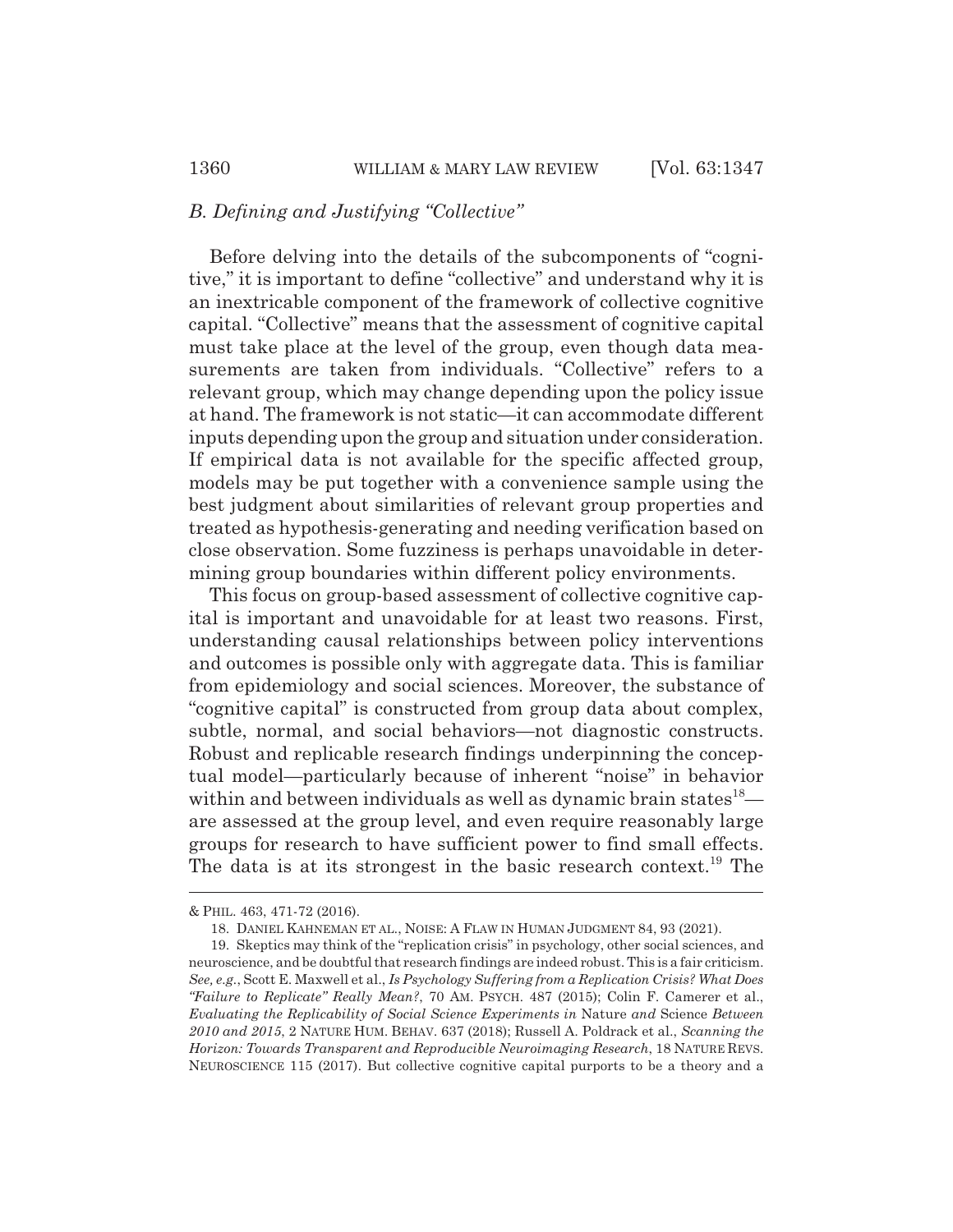#### 2022] COLLECTIVE COGNITIVE CAPITAL 1361

behavioral and brain science research that make up the conceptual framework are not diagnostic in nature, and thus "cognitive capital" is not useful for individual diagnosis or adjudication.<sup>20</sup> Finally, some of the key properties in the framework of collective cognitive capital—such as emotional and social regulatory abilities—might be understood as inherent qualities of groups as well as individuals.

The second reason for the necessary focus on collective is that collective outcomes are the coin of the realm for policy metrics. Even if indicators like "cognitive capital" could be identified at the individual level, policymakers should be more attuned to collective outcomes.

### *C. Defining the Substance of the Framework*

The prior two Sections have defined the broad scope of "cognitive" and the inextricable nature of "collective." The following Subsections will outline the major domains of brain and behavioral science data that make up the preliminary concept of the collective cognitive capital framework. The framework's core components can be usefully organized as "biological" and "functional," a taxonomy of convenience based on how they are and may be assayed and measured. This taxonomy does not reflect essentialization of some features over others or endorsement of a brain/mind duality. Rather, it is meant to inclusively reflect the nature of data that could make up the framework.

framework, subject to revision after policy experimentation. One feature of non-reproducible results in social and hard science fields is low statistical power. This is an opportunity for brain and behavioral scientists to get involved in policy work: large-scale policy can, if thoughtfully designed and monitored, potentially produce useful data that can contribute to the ongoing scientific process of uncertainty reduction. Theory is useful for policy making. *See* Kathryn Zeiler, *Cautions on the Use of Economics Experiments in Law*, 166 J. INSTITUTIONAL & THEORETICAL ECON. 178, 186 (2010) ("By recognizing that theories rather than experiment results are applied in policy analyses, we can engage in a more productive process of developing robust and useful theories that can be applied in policy analyses.").

<sup>20.</sup> The "group-to-individual" or "G2i" problem plagues the courtroom focus of much of "law and neuroscience" efforts. Collective cognitive capital entirely sidesteps the problems of group-to-individual inference because it explicitly disclaims individual adjudication. David L. Faigman et al., *Group to Individual (G2i) Inference in Scientific Expert Testimony*, 81 U. CHI. L. REV. 417, 421-22 (2014).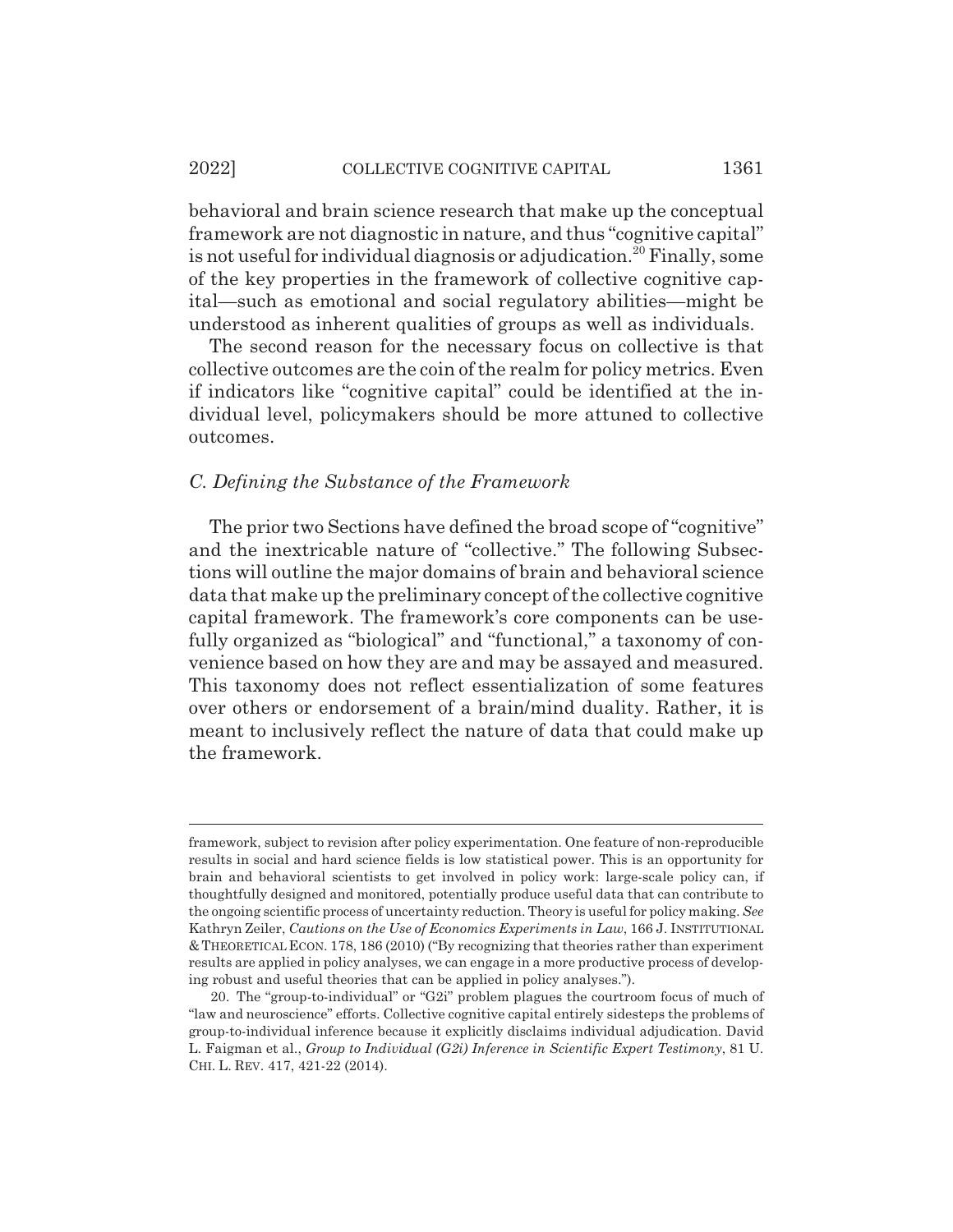### *1. The "Biological" Subcomponents of "Cognitive": Development, Plasticity, Reserve, and Resilience*

Let's first consider the elements of collective cognitive capital representing more "biological" features, those that could conceivably be measured with neurobiological (in addition to behavioral) assays: development, plasticity, reserve, and resilience.

For brain development, the conceptual model would focus on accounting for known and suspected detriments to growth and development, including the extensive sociological, behavioral, and neuroscientific literature on poverty and trauma, and the related sociomedical literature on poor nutrition, environmental toxins, and other social determinants of health environmental toxins. Malnutrition;<sup>21</sup> sleep deprivation;<sup>22</sup> maltreatment;<sup>23</sup> and in utero,<sup>24</sup> early childhood, or other life course exposure to environmental toxins<sup>25</sup> (such as lead) or ingested toxic substances (such as alcohol) $^{26}$  are also relevant areas of research to a conceptual model for how policies might affect brain development. Positive factors that contribute to

22. *See* William D.S. Killgore, *Effects of Sleep Deprivation on Cognition*, 185 PROGRESS BRAIN RSCH. 105 (2010); James E. Jan et al., *Long-Term Sleep Disturbances in Children: A Cause of Neuronal Loss*, 14 EUR. J. PAEDIATRIC NEUROLOGY 380 (2010).

23. Genevieve Young-Southward et al., *Investigating the Causal Relationship Between Maltreatment and Cognition in Children: A Systematic Review*, 107 CHILD ABUSE & NEGLECT 1 (2020); Marijcke W. M. Veltman & Kevin D. Browne, *Three Decades of Child Maltreatment Research: Implications for the School Years*, 2 TRAUMA, VIOLENCE,&ABUSE 215 (2001).

24. Justin H. G. Williams & Louise Ross, *Consequences of Prenatal Toxin Exposure for Mental Health in Children and Adolescents*, 16 EUR. CHILD & ADOLESCENT PSYCHIATRY 243 (2007); PETER GLUCKMAN & MARK HANSON, THE FETAL MATRIX: EVOLUTION, DEVELOPMENT AND DISEASE 37 (2005); Joseph L. Jacobson & Sandra W. Jacobson, *Intellectual Impairment* in Children Exposed to Polychlorinated Biphenyls in Utero, 335 NEW ENG. J. MED. 783 (1996).

25. Alison P. Sanders et al., *Perinatal and Childhood Exposure to Cadmium, Manganese, and Metal Mixtures and Effects on Cognition and Behavior: A Review of Recent Literature*, 2 CURRENT ENV'T HEALTH REPS. 284 (2015); David Bellinger et al., *Longitudinal Analyses of Prenatal and Postnatal Lead Exposure and Early Cognitive Development*, 316 NEW ENG. J. MED. 1037 (1987).

26. Linda B. Hassing, *Light Alcohol Consumption Does Not Protect Cognitive Function: A Longitudinal Prospective Study*, 10 FRONTIERS AGING NEUROSCIENCE 81 (2018).

<sup>21.</sup> *See, e.g.*, Bhoomika R. Kar et al., *Cognitive Development in Children with Chronic Protein Energy Malnutrition*, 4 BEHAV.&BRAIN FUNCTIONS 31 (2008); Paul Glewwe & Elizabeth M. King, *The Impact of Early Childhood Nutritional Status on Cognitive Development: Does the Timing of Malnutrition Matter?*, 15 WORLD BANK ECON.REV. 81 (2001); Kathleen S. Gorman, *Malnutrition and Cognitive Development: Evidence from Experimental/Quasi-Experimental Studies Among the Mild-to-Moderately Malnourished*, 125 J. NUTRITION, 2239S (1995).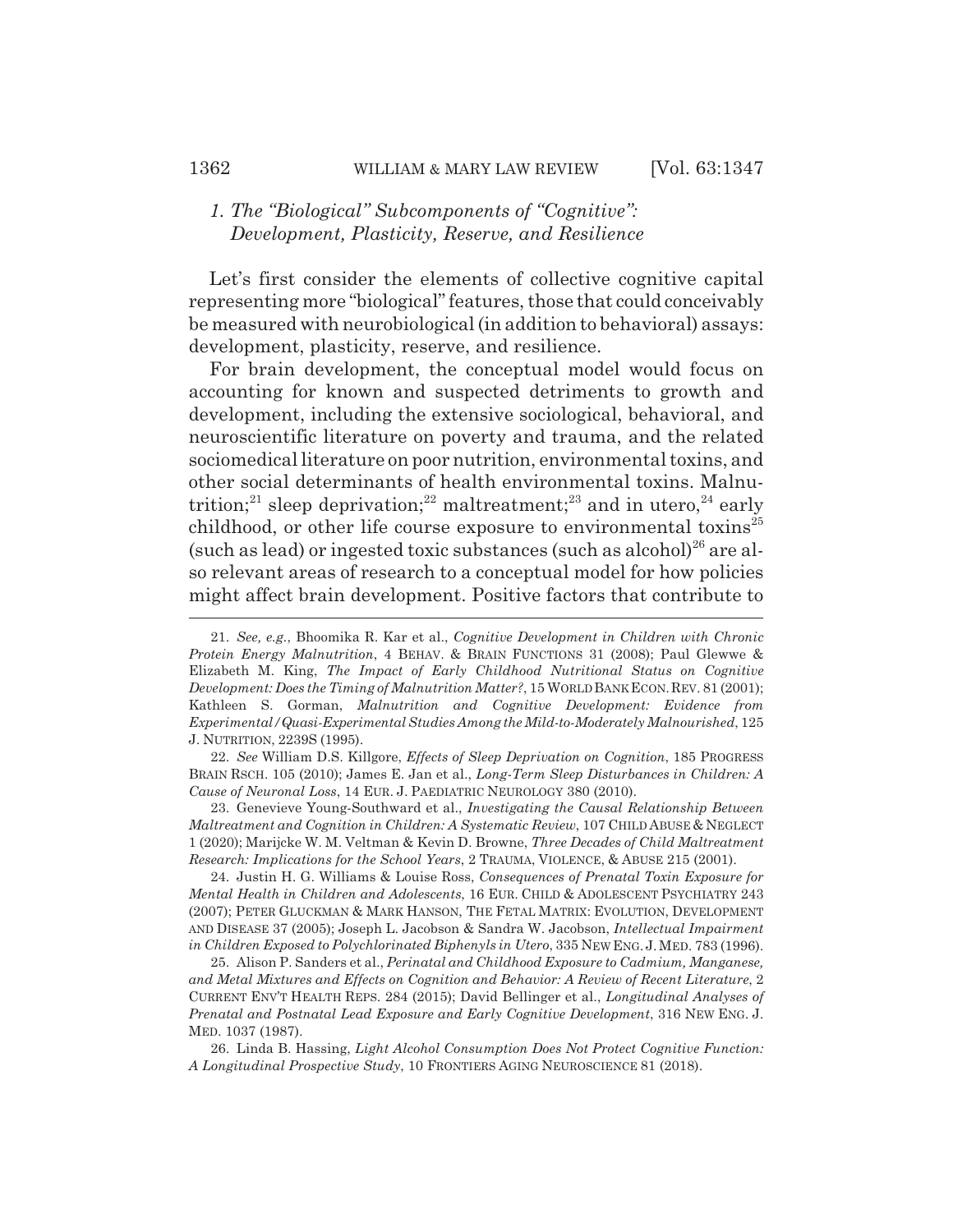brain development belong here too, including the enormous literature that has built consensus on the importance and efficacy of quality early childhood environments.<sup>27</sup>

 But brain development is not just an issue of early childhood. Significant brain growth and pruning takes place through early adulthood.28 Even in adult brains, new learning and new cellular generation continues throughout the lifespan.29 Environmental insults, toxins and nutrition, sleep quality, poverty and low socioeconomic status,<sup>30</sup> excessive stress, and mental and physical health (including chronic pain), $31$  in addition to education, socialization, and regular engagement, continue to have acute and likely chronic effects on adult brain functional capacities.

"Cognitive reserve" describes the persistence of a particular cognitive function or skill against brain pathology and/or the ability to use alternative functions when a default function is diminished or destroyed. Cognitive skills, including fluid intelligence, decline with normal aging as well as with brain pathology, but with significant variation among individuals. Declines in executive functioning have an outsize impact on daily life functioning, including self-care activities not generally considered in human capital assessments focused on economic productivity or generativity. Such tasks include remembering to take medication, doing household chores such as

<sup>27.</sup> *See, e.g.*, Kaspar Burger, *How Does Early Childhood Care and Education Affect Cognitive Development? An International Review of the Effects of Early Interventions for Children from Different Social Backgrounds*, 25 EARLY CHILDHOOD RSCH. Q. 140 (2010); Douglas Almond & Janet Currie, *Human Capital Development Before Age Five*, *in* 4B HANDBOOK OF LABOR ECONOMICS 1315 (David Card & Orley Ashenfelter eds., 2011); W. Steven Barnett, *Long-Term Effects of Early Childhood Programs on Cognitive and School Outcomes*, 5 FUTURE CHILD. 25 (1995). But the policy implications are more nuanced than a "one size fits all" model of early childhood care and education. *Cf.* Kelly Durkin et al., *Effects of a Statewide Pre-Kindergarten Program on Children's Achievement and Behavior Through Sixth Grade*, DEVELOPMENTAL PSYCH.,Jan. 10, 2022, at 1, 1-3; Michael Baker et al., *The Long-Run Impacts of a Universal Child Care Program*, 11 AM. ECON. J.: ECON. POL'Y 1 (2019).

<sup>28.</sup> Nitin Gogtay et al., *Dynamic Mapping of Human Cortical Development During Childhood Through Early Adulthood*, 101 PROC. NAT'L ACAD. SCIS. 8174 (2004).

<sup>29.</sup> Fred H. Gage, *Neurogenesis in the Adult Brain*, 22 J. NEUROSCIENCE 612, 612 (2002).

<sup>30.</sup> *See generally* Emma Boswell Dean et al., *Poverty and Cognitive Function*, *in* THE ECONOMICS OF POVERTY TRAPS 57 (Christopher B. Barrett et al. eds., 2019). *See infra* text accompanying note 58.

<sup>31.</sup> A.V. Apkarian et al., *Pain and the Brain: Specificity and Plasticity of the Brain in Clinical Chronic Pain*, 152 PAIN S49 (2011); *see also* Pustilnik, *supra* note 4.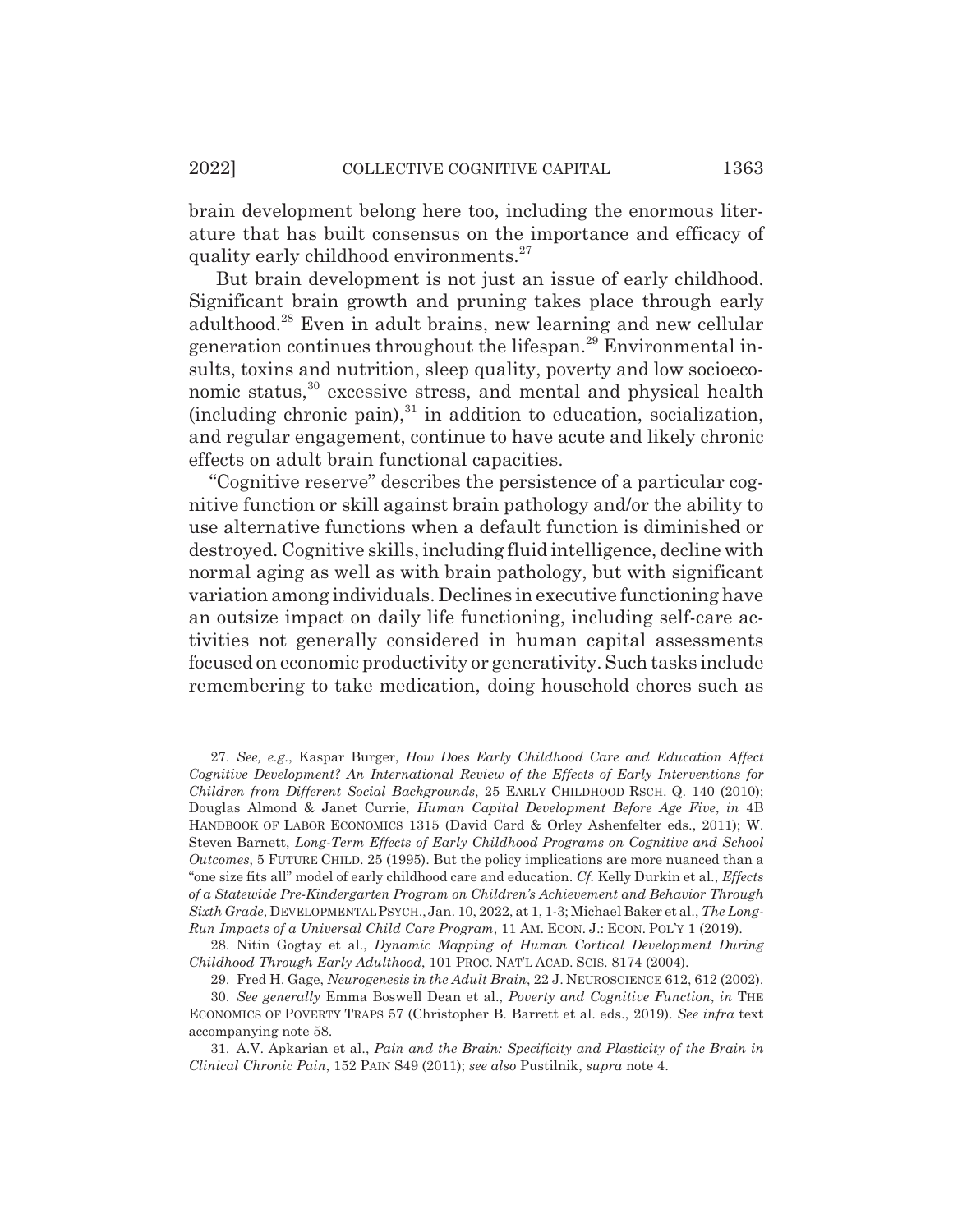cooking and food shopping, and effectively managing money.<sup>32</sup> Individuals performing these types of skills and tasks for themselves, along with many types of inter-family caregiving or selfcaregiving tasks, are not considered generative or included in economic policy metrics such as gross domestic product, $33$  but they are sources of economic cost if they are not maintained. More importantly, cognitive reserve and preservation of function is fundamental to an individual's well-being, dignity, and autonomy, and thus has intrinsic value. The subjective experience of cognitive decline can be a source of great distress.<sup>34</sup> Valuing and preserving cognitive reserve has benefits from both an economic cost-benefit perspective as well as welfare functions that use subjective wellbeing; collective cognitive capital is a framework that can account for both.

Cognitive reserve is a challenging component of collective cognitive capital to operationalize, but is a key component of collective outcomes and deserving of attention in policy decisions. The neural mechanisms of cognitive reserve are an area of active neuroscience research.35 Behavioral data indicates that, on average, individuals with increased cognitive reserve tend to be more highly educated, possess higher fluid intelligence (as measured by IQ scores), reach higher ranks of occupational attainment, speak another language,

<sup>32.</sup> *See* Gad A. Marshall et al., *Executive Function and Instrumental Activities of Daily Living in Mild Cognitive Impairment and Alzheimer's Disease*, 7 ALZHEIMER'S & DEMENTIA 300 (2011); Julene K. Johnson et al., *Executive Function, More than Global Cognition, Predicts Functional Decline and Mortality in Elderly Women*, 62 J. GERONTOLOGY: MED. SCIS. 1134 (2007); Kathleen Insel et al., *Executive Function, Working Memory, and Medication Adherence Among Older Adults*, 61B J. GERONTOLOGY: PSYCH. SCIS. P102 (2006); Deborah A. Cahn-Weiner et al., *Prediction of Functional Status from Neuropsychological Tests in Community-Dwelling Elderly Individuals*, 14 CLINICAL NEUROPSYCHOLOGIST 187 (2000); Michelle C. Carlson et al., *Association Between Executive Attention and Physical Functional Performance in Community-Dwelling Older Women*, 54B J. GERONTOLOGY: PSYCH. SCIS. S262 (1999).

<sup>33.</sup> *See, e.g.*, Valeria Esquivel, *Feminist Economics*, *in* COMPANION TO FEMINIST STUDIES 265, 268 (Nancy A. Naples ed., 2021).

<sup>34.</sup> Rachel F. Buckley et al., *Subjective Cognitive Decline from a Phenomenological Perspective: A Review of the Qualitative Literature*, 48 J.ALZHEIMER'SDISEASE S125, S129 (2015); David J. Vinkers et al., *Temporal Relation Between Depression and Cognitive Impairment in Old Age: Prospective Population Based Study*, 329 BRIT. MED. J. 881, 881 (2004).

<sup>35.</sup> *See, e.g.*, Yaakov Stern et al., *Brain Reserve, Cognitive Reserve, Compensation, and Maintenance: Operationalization, Validity, and Mechanisms of Cognitive Resilience*, 83 NEUROBIOLOGY AGING 124 (2019); Laura Serra et al., *Cognitive Reserve: The Evolution of the Conceptual Framework*, 3 J. SYS.&INTEGRATIVE NEUROSCIENCE 1 (2017).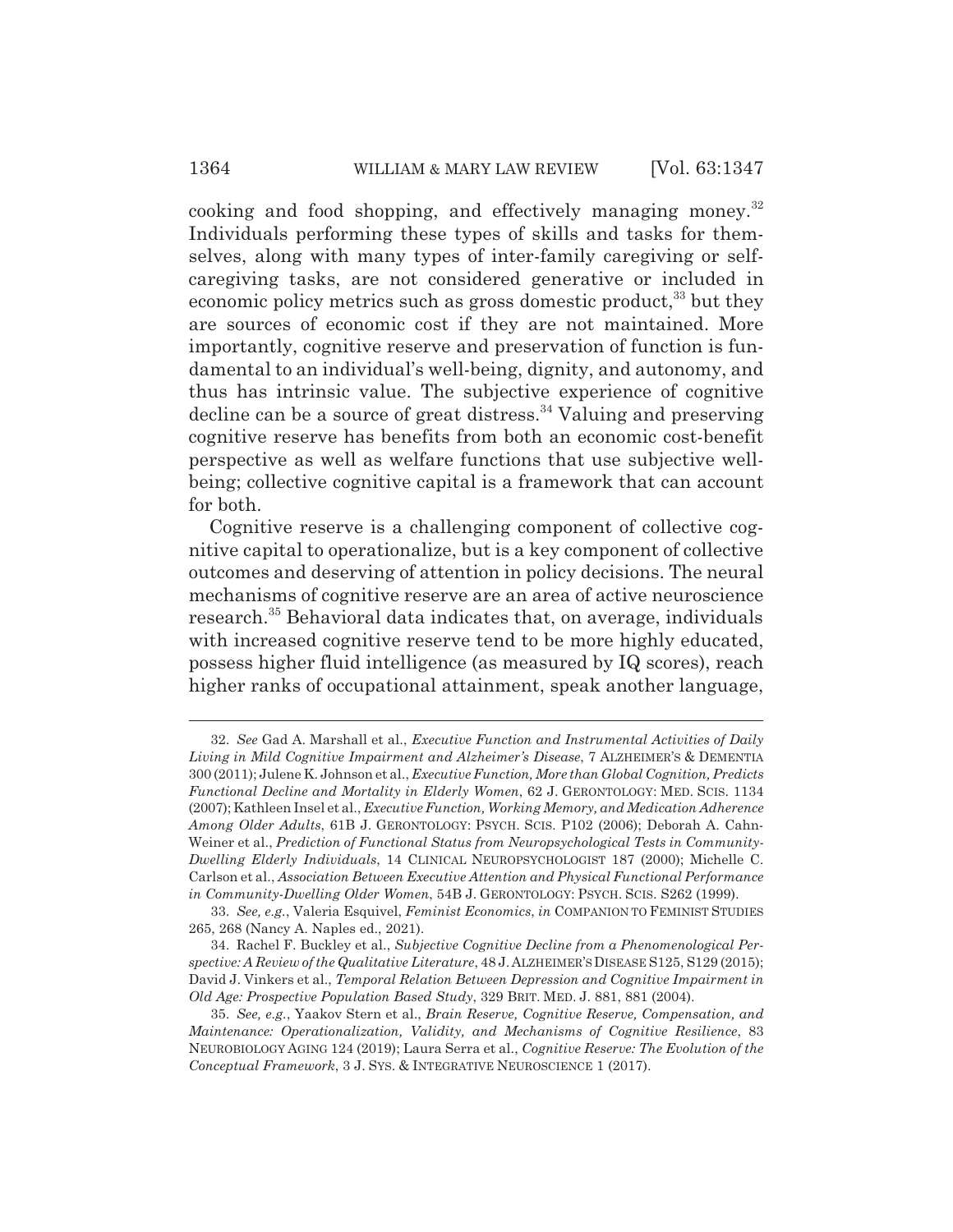#### 2022] COLLECTIVE COGNITIVE CAPITAL 1365

and are involved in a diverse range of nonwork activities.<sup>36</sup> As a potential diagnostic tool, measures of cognitive reserve have been successful at predicting clinical status in aging as well as a number of neurodegenerative disorders and brain injury.37 Some risk of certain neuropathologies can be predicted from genetic testing.38 But the mechanisms of diminishing cognitive reserve—or preservation of cognitive capacities in the face of normal aging—remains something of a mystery and, at present, a large market for products and services.39 Well-validated and agreed-upon measurement techniques are still being developed.40 Biomarkers are plausible but not yet definitive for diagnosis.<sup>41</sup> For example, brains can show pathology suggestive of degenerative disease but without exhibiting behavioral symptoms.42 While there is significant clinical interest in individualized predictions of decline, the role of cognitive reserve in the framework of collective cognitive capital is identifying causal factors impinging on cognitive reserve that can be influenced by social policy, such as levels of education, nutrition, provision of social services, and reduction of harmful toxins or stressors.43 Policy decisions

37. *See* Yaakov Stern, *Cognitive Reserve: Implications for Assessment and Intervention*, 65 FOLIA PHONIATRICA ET LOGOPAEDICA 49 (2013); Bruce R. Reed et al., *Measuring Cognitive Reserve Based on the Decomposition of Episodic Memory Variance*, 133 BRAIN 2196 (2010).

38. *See* Carolin A. M. Koriath et al., *Genetic Testing in Dementia—Utility and Clinical Strategies*, 17 NATURE REVS. NEUROLOGY 23 (2021).

39. *See* Daniel Barulli & Yaakov Stern, *Efficiency, Capacity, Compensation, Maintenance, Plasticity: Emerging Concepts in Cognitive Reserve*, 17 TRENDS COGNITIVE SCIS. 502 (2013); Jason Steffener & Yaakov Stern, *Exploring the Neural Basis of Cognitive Reserve in Aging*, 1822 BIOCHIMICA ET BIOPHYSICA ACTA 467 (2012).

40. *See* Nadja Kartschmit et al., *Measuring Cognitive Reserve (CR)—A Systematic Review of Measurement Properties of CR Questionnaires for the Adult Population*, 14 PLOS ONE 1 (2019).

41. Kevin J. Sullivan et al., *Association of Midlife Plasma Amyloid-ǃ Levels with Cognitive Impairment in Late Life: The ARIC Neurocognitive Study*, NEUROLOGY, Sept. 2021, at 1.

42. *See supra* note 37 and accompanying text.

43. For example, several recent observational studies demonstrate that improving air quality appears to reduce risk of cognitive decline and dementia. *Improving Air Quality*

<sup>36.</sup> *See* Dennis Chan et al., *Lifestyle Activities in Mid-Life Contribute to Cognitive Reserve in Late-Life, Independent of Education, Occupation, and Late-Life Activities*, 70 NEUROBIOL-OGY AGING 180 (2018); Mandana Fallahpour et al., *Leisure-Activity Participation to Prevent Later-Life Cognitive Decline: A Systematic Review*, 23 SCANDINAVIAN J. OCCUPATIONAL THER-APY 162 (2016); Ellen Bialystok et al., *Bilingualism, Aging, and Cognitive Control: Evidence from the Simon Task*, 19 PSYCH.&AGING 290 (2004); Laura Fratiglioni et al., *An Active and Socially Integrated Lifestyle in Late Life Might Protect Against Dementia*, 3 LANCET NEUROLOGY 343 (2004); Nikolaos Scarmeas & Yaakov Stern, *Cognitive Reserve and Lifestyle*, 25 J. CLINICAL & EXPERIMENTAL NEUROPSYCHOLOGY 625 (2003).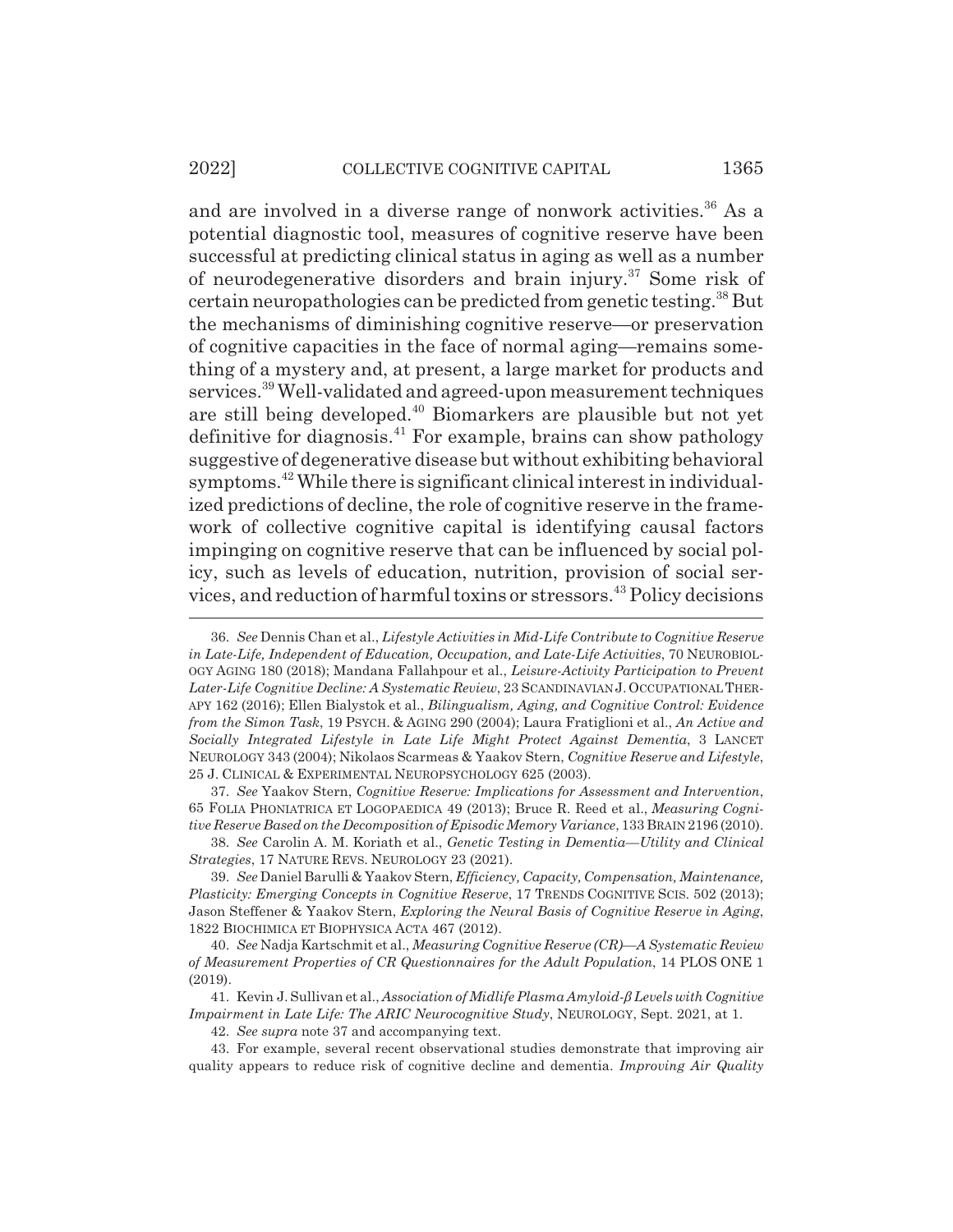could be analyzed with respect to whether their implementation supports or impinges upon the cognitive reserve of an affected populace.

Resilience as a component of collective cognitive capital offers theories of optimism, based on accumulating evidence of neural plasticity. Resilience is the quality of systems that permits processes of recovery and adaptation in the face of challenges, adversity, trauma, and all of the insults that can dampen brain development and affect cognitive function. The research field is young and dynamic; several "waves" of research into resilience have already crested.44 The present call in the field of psychological resilience studies is to recognize and conceptualize resilience as not just an individual-level phenomenon—including study of genetic, epigenetic, and molecular biology—but also a social systems-level phenomenon.45 Integration of research and theories across these levels is anticipated with computational advances in the coming years.<sup>46</sup> The component of resilience is perhaps the least well operationalized in the entire collective cognitive capital model, but its inclusion is essential. Resilience is what promotes hope for better futures. In contrast to the idea that "brain-based" means biologically "hardwired" and thus determined, work on resilience and interventions supports theories of potential neurological recovery from traumas, adversity, or the sequalae of low socioeconomic status.47 Though the

*Reduces Dementia Risk*, NEUROSCIENCE NEWS (July 26, 2021), https://neurosciencenews.com/ air-pollution-dementia-18984/ [https://perma.cc/CGU4-DL8N]; Kevin J. Sullivan et al., *Ambient Fine Particulate Matter Exposure and Incident Mild Cognitive Impairment and Dementia*, 69 J. AM. GERIATRICS SOC'Y 2185, 2189-90 (2021).

<sup>44.</sup> *See* ANN S. MASTEN, ORDINARY MAGIC: RESILIENCE IN DEVELOPMENT 6 (2014).

<sup>45.</sup> Christy A. Denckla et al., *Psychological Resilience: An Update on Definitions, a Critical Appraisal, and Research Recommendations*, 11 EUR. J. PSYCHOTRAUMATOLOGY 1822064 (2020); *see also* Steven M. Southwick et al., *Resilience Definitions, Theory, and Challenges: Interdisciplinary Perspectives*, 5 EUR. J. PSYCHOTRAUMATOLOGY 25338 (2014).

<sup>46.</sup> Denckla et al., *supra* note 45, at 1822064.

<sup>47.</sup> *See, e.g.*, Ann S. Masten, *Resilience in Developing Systems: Progress and Promise as the Fourth Wave Rises*, 19 DEV.&PSYCHOPATHOLOGY 921, 922-23 (2007) ("Meanwhile, there were many children growing up with high odds for suffering and failure who could not wait for the lengthy process of basic science. This predicament motivated the third wave of work, focused on experiments to test resilience ideas directly through prevention and intervention."). A May 2016 conference called "Poverty, the Brain and Mental Health" brought together experts in brain science, genetics, and social work. The conference proceedings are not publicly available, but a *New York Times* article provided a quote from Dr. Frances Champagne, Associate Professor of Psychology at Columbia University, summarizing the consensus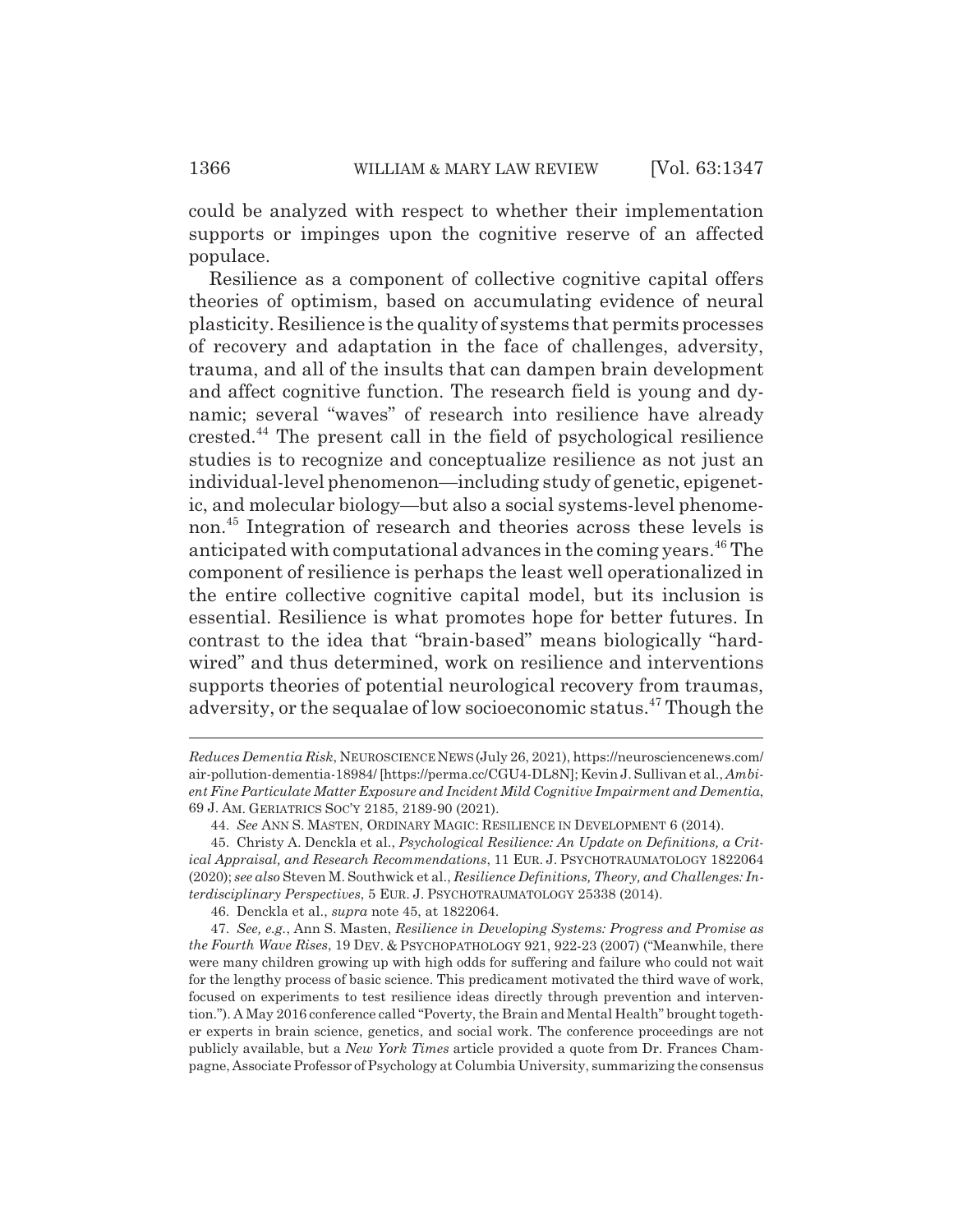framework of collective cognitive capital favors a conceptual and empirical grounding in brain health, the potential of the brain to recover, adapt, and improve in function is key to the model being one of optimism for developing law and policy to support human flourishing.

The research into the "biological" components just discussed is challenging to operationalize. In the early years of building the framework of collective cognitive capital, it may be driven by theory more than raw data. In terms of data inputs, effect sizes, the strength of associations, and—most challengingly—the strength of causal relationships are the most important measures to synthesize. One major challenge for operationalizing factors making up this "brain biology" category is that much of the human data in this domain are observational or at best quasi-experimental, due to ethical constraints limiting experimentation on people and particularly on children, pregnant women, and other vulnerable groups. This challenge is not unique to these components of collective cognitive capital, and the implications of the weakness of causal data will be discussed below in Part IV.

Nevertheless, a focus on "brain-based" measures may be useful for operationalizing and standardizing inputs to the framework. They need not involve expensive methods. For example, one study found that a forty-five-minute assessment of three-year-old children's "neurological soft signs, intelligence, receptive language, and motor skills"—collectively deemed a measure of their "brain health"—could predict with reasonable accuracy and large effect sizes whether an individual would end up in a segment of the adult population that accounted for a large proportion of economic burden

view from disparate fields of research:

Research in the field of epigenetics, the study of how genes and the environment interact, has explained some of the responses that cause trouble .... Early-life stress turns on genes that overreact to stress.... [T]hose genes that help us, to buffer us, from the effects of stress are epigenetically silenced.... [E]vidence showed [us] the brain's ability to adapt meant that children and even older people were not doomed by biology and environment.

Jim Dwyer, *Studying How Poverty Keeps Hurting Young Minds, and What to Do About It*, N.Y. TIMES (May 3, 2016), http://www.nytimes.com/2016/05/04/nyregion/studying-how-pov erty-keeps-hurting-young-minds-and-what-to-do-about-it.html?\_r=0 [https://perma.cc/DT26- YRP2].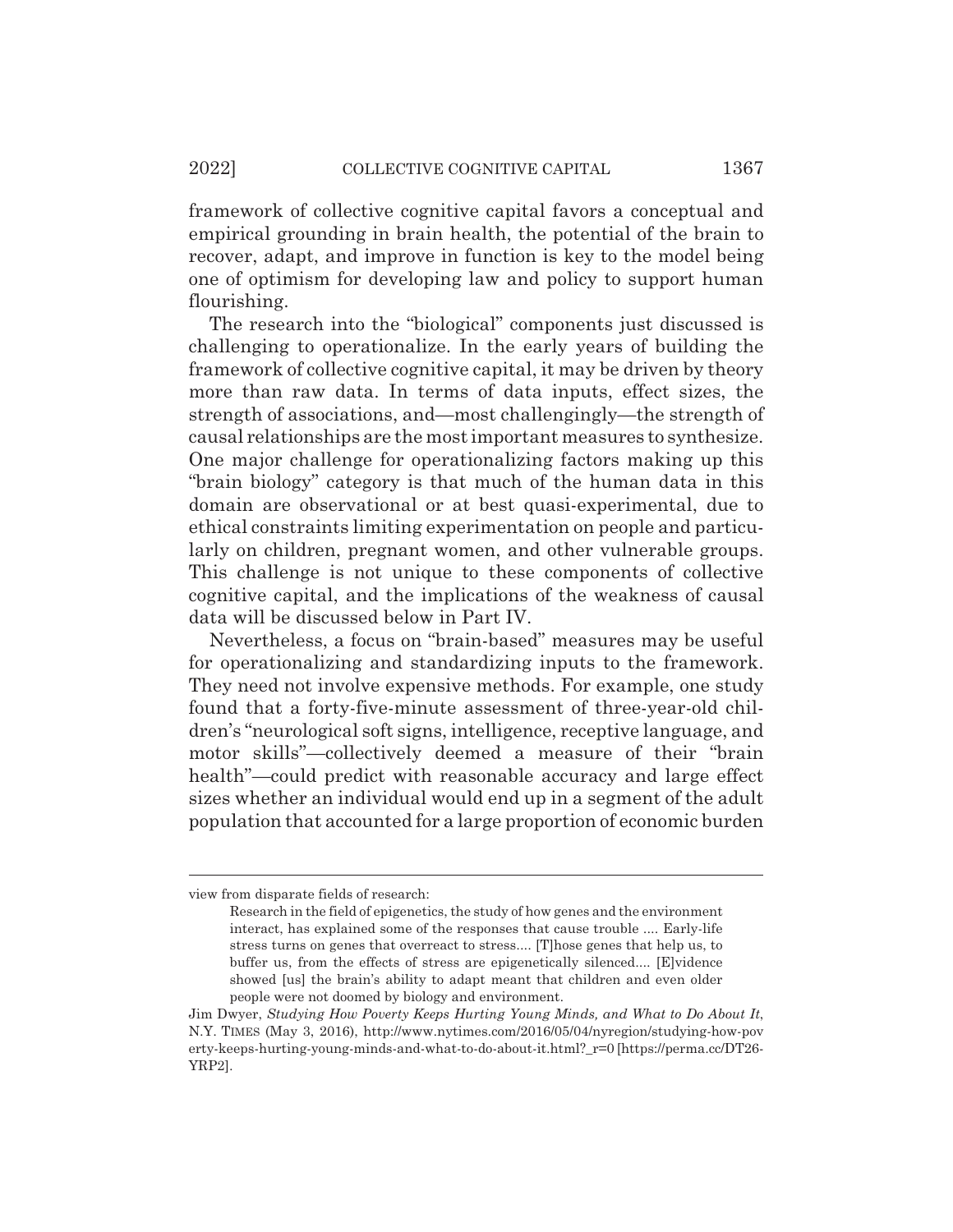due to poor health and social outcomes.<sup>48</sup> While the goal of measurement for collective cognitive capital is not individual prediction, the same measure could conceivably be used to predict and then assess the impact of a given interventional policy on group outcomes over time.

### *2. The Core "Functional" Components of "Cognitive"*

Next, let's consider the components of the collective cognitive capital framework that represent functional capacities which are only assayable with behavioral measures. The first suite of these includes general intelligence and fluid reasoning, as well as executive functioning, which includes attentional and inhibitory control. The second includes what are sometimes termed "noncognitive" factors, broadly labeled here as emotional and social behavioral regulation, and included in the "cognitive" rubric because they arise from brain states and are not usefully separated from what are classically thought of as "cognitive" functions.

# *a. General Intelligence, Reasoning, and Executive Functioning*

What are these traits and capacities, and how do we measure them? Measures of general intelligence and fluid reasoning, and their state-versus-trait nature, are controversial—particularly measurements of general intelligence (assessed as  $IQ$  or  $g$ ).<sup>49</sup> But they may be taken as a starting point for conceptual model building because they can be assessed using existing tools and compared to existing data. Executive functioning is a general concept that has many definitions (depending upon the researchers defining it) but can be thought of as the set of cognitive capacities that orient behavior towards planning, complex decision-making, sequencing of action, and controlling impulses so as to achieve a set goal. While the literature offers years of distributional psychometric data

<sup>48.</sup> Avshalom Caspi et al., *Childhood Forecasting of a Small Segment of the Population with Large Economic Burden*, 1 NATURE HUM. BEHAV. 1, 5, 10 (2016).

<sup>49.</sup> *See, e.g.*, Kristof Kovacs & Andrew R. A. Conway, *What Is IQ? Life Beyond "General Intelligence*,*"* 28 CURRENT DIRECTIONS PSYCH. SCI. 189 (2019).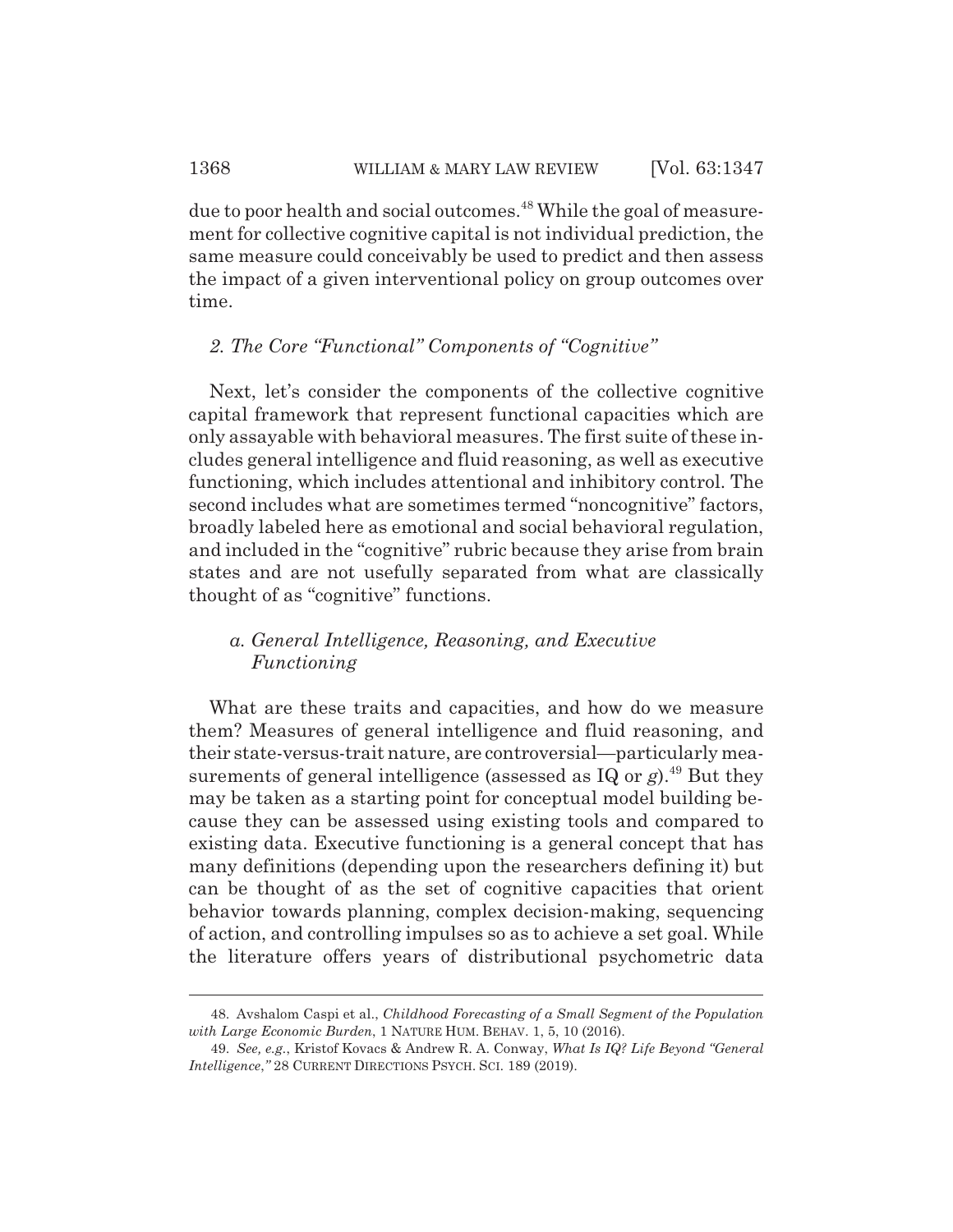related to general/fluid intelligence, there is less population-wide data on other cognitive control and executive function factors. That may change as researchers have recently demonstrated inexpensive and effective tools to measure nonacademic capabilities that are cognitive but knowledge domain-general, such as inhibitory control, working memory, and implicit learning.<sup>50</sup> There are also validated survey-based tools to assess executive functioning in everyday life.<sup>51</sup> Greater gaps remain between laboratory tests of risk-taking behavior and naturalistic risk taking. $52$ 

These functions are important to the framework of collective cognitive capital because they subserve human decision-making and can also be directly affected by policy choices. At least some of these aspects of cognitive functioning are understood to be dynamic and sensitive to what are variously described as loads, burdens, costs, or taxes on cognitive bandwidth.<sup>53</sup> These taxes seem to particularly affect executive functions, especially attentional and inhibitory control, with observable effects on judgment and decision-making. $54$ Unlike some other factors in collective cognitive capital framework, cognitive loads can be experimentally manipulated and thus causality can be more strongly inferred.<sup>55</sup> Real-life cognitive burdens can be brought to the forefront of an individual's mind in experimental conditions, such as in a study of college students induced to think about the high costs of college who then showed impairment in cognitive functioning when those thoughts interacted with

<sup>50.</sup> *See* Amar Hamoudi & Margaret Sheridan, Unpacking the Black Box of Cognitive Ability: A Novel Tool for Assessment in a Population Based Survey (Nov. 2015) (unpublished manuscript) (on file with author). *But see* Stephanie M. Jones et al., *Assessing Early Childhood Social and Emotional Development: Key Conceptual and Measurement Issues*, 45 J. APPLIED DEVELOPMENTAL PSYCH. 42 (2016).

<sup>51.</sup> *See, e.g.*, Robert M. Roth et al., *BRIEF-A: Behavior Rating Inventory of Executive Function*, PAR, https://www.parinc.com/Products/Pkey/25 [https://perma.cc/H7KB-764B].

<sup>52.</sup> Tom Schonberg et al., *Mind the Gap: Bridging Economic and Naturalistic Risk-Taking with Cognitive Neuroscience*, 15 TRENDS COGNITIVE SCIS. 11 (2011).

<sup>53.</sup> *See, e.g.*, Dean et al., *supra* note 30, at 58.

<sup>54.</sup> *See id.* at 65; Martha J. Farah, *The Neuroscience of Socioeconomic Status: Correlates, Causes, and Consequences*, 96 NEURON 56, 62 (2017); SENDHIL MULLAINATHAN & ELDAR SHAFIR, SCARCITY: WHY HAVING TOO LITTLE MEANS SO MUCH 55-56 (2013); Ernst-Jan de Bruijn & Gerrit Antonides, *Poverty and Economic Decision Making: A Review of Scarcity Theory*, 92 THEORY & DECISION 5 (2021).

<sup>55.</sup> *See* Dean et al., *supra* note 30, at 59.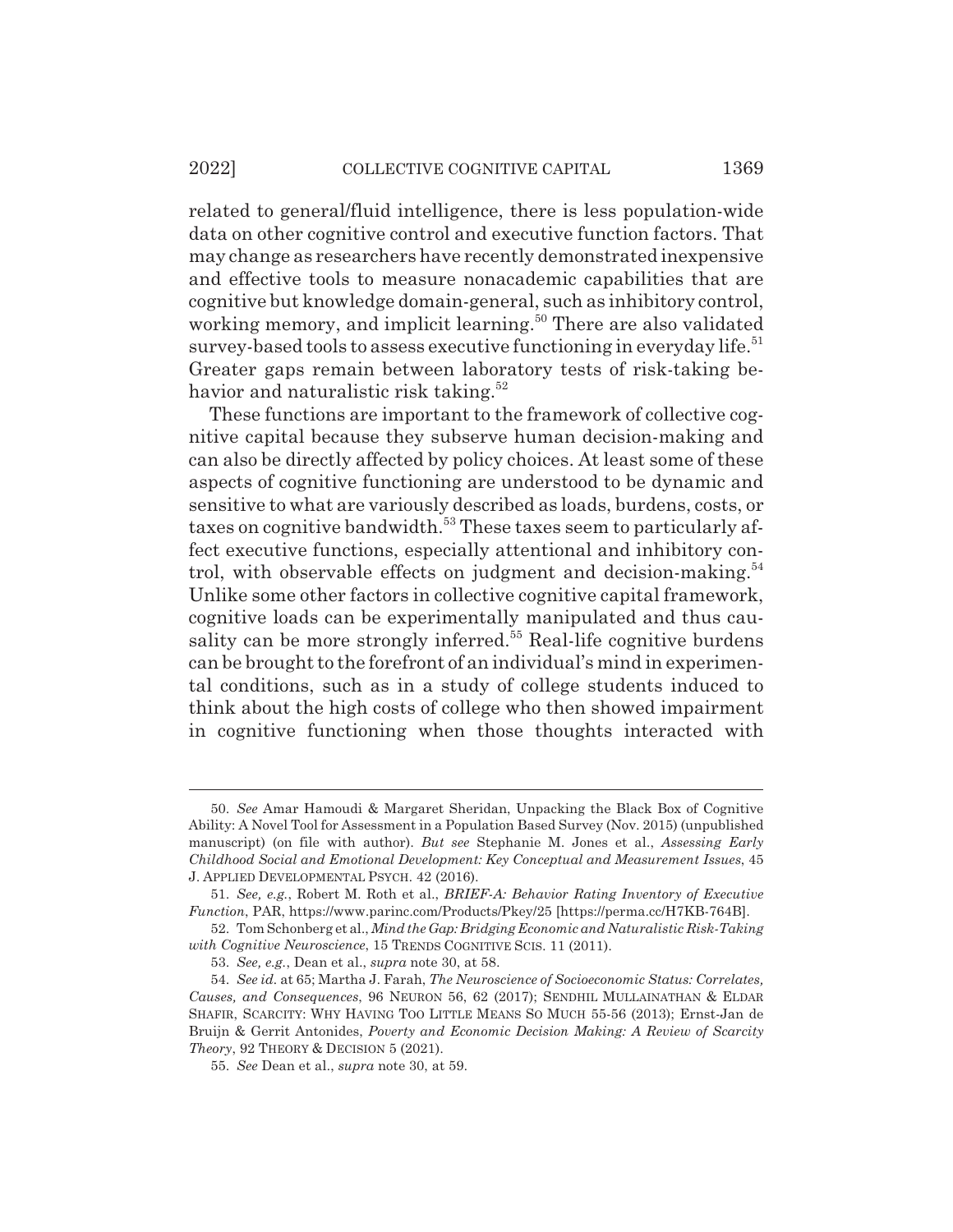identity frames or other perceived barriers to meeting goals.<sup>56</sup> In another example, subjects under low cognitive load proved more capable of behaving strategically in multiplayer games.<sup>57</sup> Evidence is accumulating—both within individuals and across groups—that poverty and low socioeconomic status (separate from but cumulative to their sequalae in areas of health, sleep, and nutrition) directly impose significant cognitive loads that impede cognitive functioning.<sup>58</sup>

### *b. Emotional and Social Regulation*

The conceptual framework of collective cognitive capital includes what are sometimes termed "noncognitive" components that are critical to behavioral control, relationships and social life, work and caregiving activities, and personal well-being.59 These are skills and abilities such as "perseverance, motivation, time preference, risk aversion, self-esteem, self-control, preference for leisure."60 James Heckman and colleagues have loosely defined these "non-cognitive factors" as "self-control, time preference, sociability" and confirmed that such noncognitive factors are important in explaining numerous labor market outcomes and social behaviors.<sup>61</sup> Some might worry that these qualities are hard to measure, and are more morally laden as attributes of character than more clinical and generalizable features of "cognition." But all are functions of the brain, all manifest as behavior, and all are interdependent.

The interdependence of cognitive and noncognitive abilities is found in empirical work. Cognitive and noncognitive skills both facilitate accumulation of the other, and "health capabilities" are necessary to the accumulation of both.<sup>62</sup> For example, in recent

<sup>56.</sup> Mesmin Destin & Ryan C. Svoboda, *Costs on the Mind: The Influence of the Financial Burden of College on Academic Performance and Cognitive Functioning*, 59 RSCH. HIGHER EDUC. 302, 320 (2018).

<sup>57.</sup> Sean Duffy & John Smith, *Cognitive Load in the Multi-Player Prisoner's Dilemma Game: Are There Brains in Games?*, 51 J. BEHAV.&EXPERIMENTAL ECON. 47, 52, 54 (2014).

<sup>58.</sup> *See* Dean et al., *supra* note 30, at 79; *see also* Murphy, *supra* note 4, at 40.

<sup>59.</sup> *See* James J. Heckman et al., *The Effects of Cognitive and Noncognitive Abilities on Labor Market Outcomes and Social Behavior*, 24 J. LAB. ECON. 411, 477-78 (2006).

<sup>60.</sup> Heckman, *supra* note 6, at 13250.

<sup>61.</sup> Heckman et al., *supra* note 59, at 420.

<sup>62.</sup> Heckman, *supra* note 6, at 13254.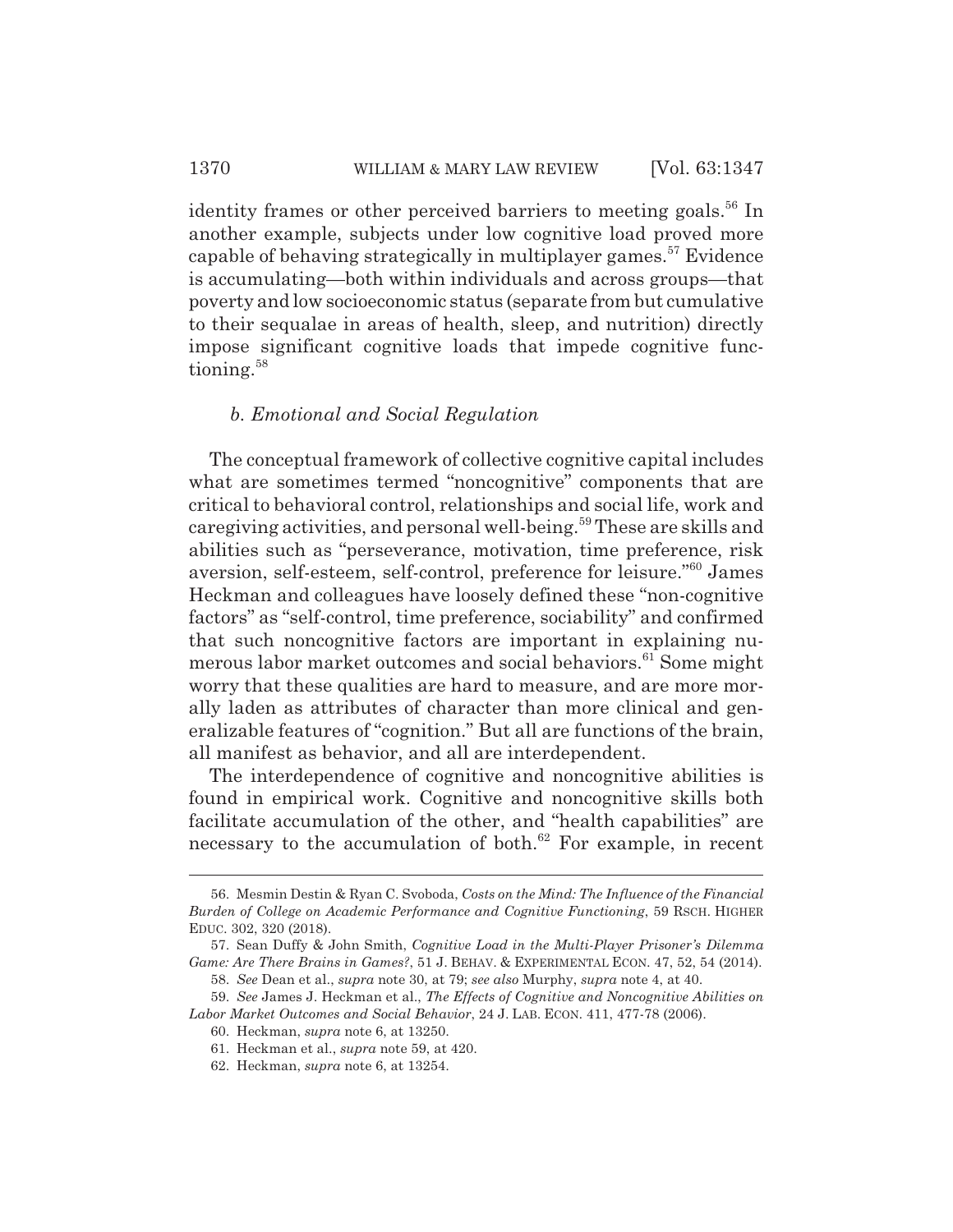#### 2022] COLLECTIVE COGNITIVE CAPITAL 1371

behavioral economics work motivated by the desire for policymakers to encourage sound individual financial decision-making, data suggest that cognitive ability and "emotional stability" (as measured by proxies IQ and EQ) both correlate with time and risk preferences.63 That is, those with higher emotional stability are "less prone to present or future bias and are more patient" and those with higher cognitive ability have risk preferences more like those of expected utility theory which "may promote wiser investment decisions."64 Whether and how "noncognitive" abilities may be affected by policy interventions is a more open question. $65$  But it is indisputable that they have intrinsic value to individuals and groups.

\* \* \*

The scope of data to be synthesized into the analytical model of "collective cognitive capital" is extremely ambitious, and only roughly outlined above. Eventually, it would require extensive expertise in statistical model building and a consortium of experts across the various subdisciplines engaged in a project of dynamic synthesis. Most significantly and in the first instance, it may require consensus on some type of index measures to quantify predicted effects of a given policy choice on collective cognitive capital. Translation into any sort of "indicator" is fraught with risk. $66$  It seems possible that a sufficiently complex yet flexible model may someday be built with emerging capabilities in data analytics and statistics, though those techniques cannot alone substitute for human judgment about

<sup>63.</sup> Lucy F. Ackert et al., *Are Time Preference and Risk Preference Associated with Cognitive Intelligence and Emotional Intelligence?*, 21 J. BEHAV. FIN. 136 (2020).

<sup>64.</sup> *Id.* at 147.

<sup>65.</sup> Educational efforts to improve "socio-emotional learning" are a highly relevant source of data for this research question. *See, e.g.*, Joseph A. Durlak et al., *The Impact of Enhancing Students' Social and Emotional Learning: A Meta-Analysis of School-Based Universal Interventions*, 82 CHILD DEV. 405 (2011); *see also* ALEISHA CLARKE ET AL., ADOLESCENT MENTAL HEALTH:ASYSTEMATIC REVIEW ON THE EFFECTIVENESS OF SCHOOL-BASED INTERVENTIONS (2021).

<sup>66.</sup> *See, e.g*., Kevin E. Davis et al., *Indicators as a Technology of Global Governance*, 46 LAW & SOC'Y REV. 71 (2012).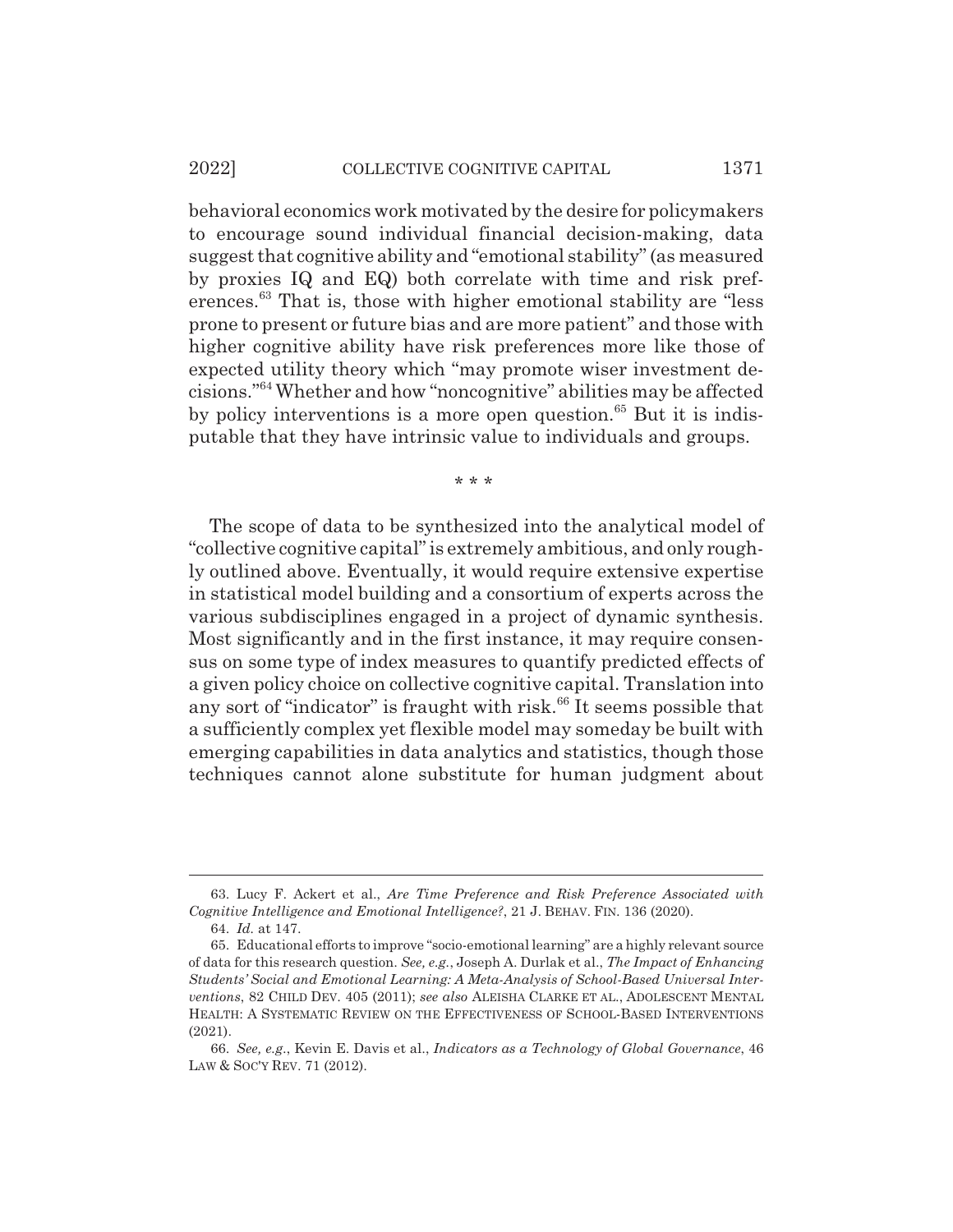dependent variable inclusion. Discussion of their possibilities and limitations is beyond the scope of this Article. The first stages of such a project would be a multidisciplinary effort to agree upon the descriptive components of collective cognitive capital: the important variables and best-available hypotheses about causality, effect sizes, and convergence of experimental and observational data. The early-stage descriptive project should be considered dynamic and generative of future hypotheses that can bring the strengths of interdisciplinary collaboration—with a common rubric or goal—to science and policy development focused on increasing collective cognitive capital.

# II. USING THE FRAMEWORK TO TRANSLATE THE GAINS OF BRAIN AND BEHAVIORAL SCIENCE INTO POLICIES FOR COLLECTIVE BENEFIT

A major purpose of this Article, as the introduction to the concept of "collective cognitive capital," is to name and frame how brain and behavioral sciences can and should aim to affect policy at a high level. This Part will first briefly justify the choice of a "capital" framing, and situate collective cognitive capital relative to other noneconomic "capital" theories and economic theories of human capabilities. Second, it will contrast collective cognitive capital with the currently dominant "behavioral" framework in policy making, namely the project of behavioral law and economics. Third, it will sketch how collective cognitive capital would be used as an analytical process, with brief analogies to other tools such as cost-benefit analysis and welfare functions, followed by some hypothetical examples. Part III will then unpack the normative claims that investing in and guarding collective cognitive capital should be an overarching goal of law and policy.

### *A. Collective Cognitive Capital as Capital, and Related Stories*

For brain and behavioral science to be synthesized into a framework that interfaces with the law and policy engines of the United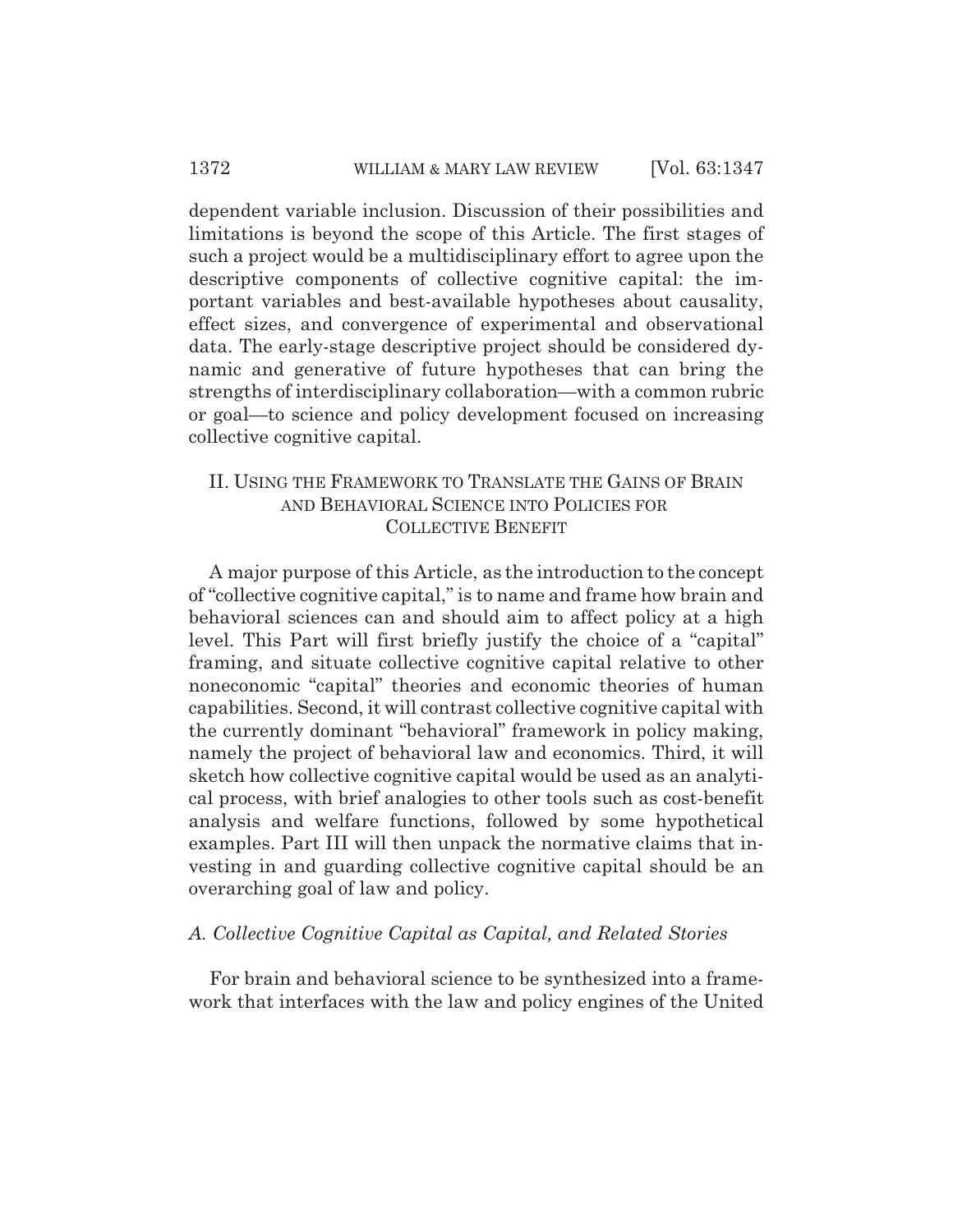States, it would help to speak a lingua franca.<sup>67</sup> For the administrative state, large swaths of public law, and scholarly and political discourse, this is often the language of capital and economic efficiency.68 Though the metaphor to economic "capital" is imperfect and comes with ideological overtones,<sup>69</sup> it is nevertheless useful to frame collective brain and behavioral capacity and function as a valuable, critical resource deserving of stewardship and attention.

Understanding "collective cognitive capital" as capital helps frame how brain and behavioral science can interface with the status quo of law (and policy) affecting structural aspects of social and economic life. This is because law creates, recognizes, protects, and prioritizes capital. The law creates capital by coding resources as capital.<sup>70</sup> And capital, in the form of wealth and resources, directly and indirectly dominates much mainstream legal analysis. Some argue that several areas of private law have in the recent era "been reoriented around versions of economic 'efficiency'.... anchor[ing] both the descriptive framing and the normative assessment of law."71 Critically, "[e]fficiency itself is typically defined—in practice if not always in theory—as a kind of 'wealth maximization' that works to structurally prioritize the interests of those with more resources."72 In public law, citizen-state interactions are scrutinized at the level of differential treatment of individuals and "shaped by ways of thinking that transposed market logics onto politics and political subjects."73 In the current U.S. "neoliberal" state, capital is

<sup>67.</sup> *Cf.* Joshua W. Buckholtz et al., *A Neuro-Legal Lingua Franca: Bridging Law and Neuroscience on the Issue of Self-Control* 3 (Vand. Univ. L. Sch. Pub. L. & Legal Theory, Working Paper No. 16-32, 2016) (writing about the need for a common language of understanding between behavioral neuroscience and criminal law for concepts related to responsibility and behavioral control).

<sup>68.</sup> *See, e.g.*, Britton-Purdy et al., *supra* note 7, at 1812.

<sup>69.</sup> Perhaps most troublingly with the concept of "human capital" reflecting a prioritization of economic productivity and the marketization of human labor.

<sup>70.</sup> KATHARINA PISTOR, THE CODE OF CAPITAL: HOW THE LAW CREATES WEALTH AND INEQUALITY (2019). Pistor identifies the common key attributes of capital as: priority, durability, universality, and convertibility. Pistor argues that "who has access to and control over the legal code" has power to control capital and thus societal wealth creation and distribution. *Id.* at 8.

<sup>71.</sup> Britton-Purdy et al., *supra* note 7, at 1790.

<sup>72.</sup> *Id.*

<sup>73.</sup> *Id.* at 1790-91.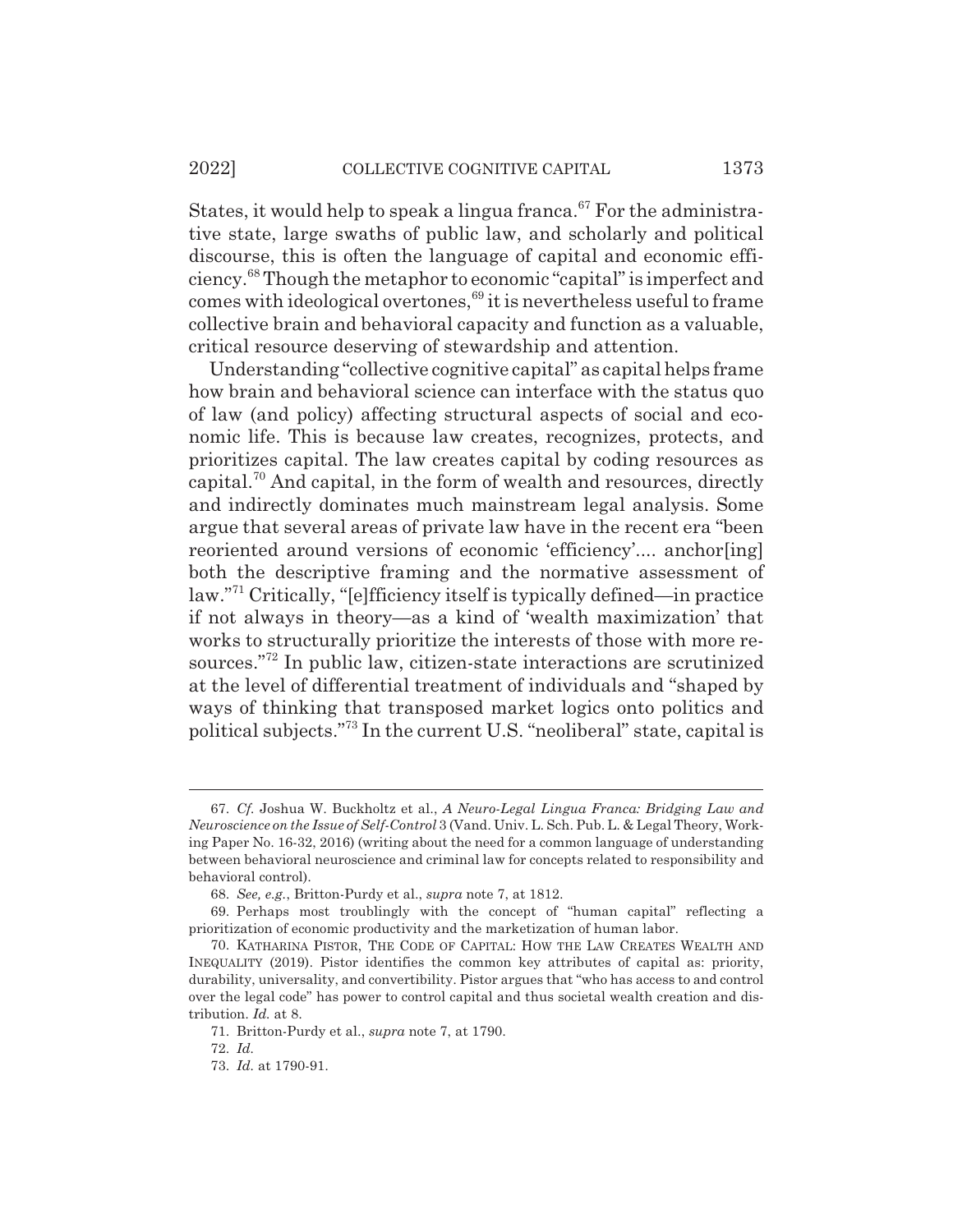well understood, valued, and a source of power.<sup>74</sup> Brain and behavioral science can be put into the framework of collective cognitive capital to convey to law and policy actors that the brain health and behavioral function of the populace are understandable (that is, comprehensible and operationalizable), valuable, a source of power, and affected by policy choices.

The use and expansion of the concept of "capital" beyond money or monetizable material assets is familiar in the social sciences. In his seminal work launching the concepts of "social capital" and "cultural capital," Pierre Bourdieu argued that capital is a foundational concept for understanding society: "It is in fact impossible to account for the structure and functioning of the social world unless one reintroduces capital in all its forms and not solely in the one form recognized by economic theory."75 Both types of capital can be possessed by a given agent, though both are also properties of the aggregated and relational nature of society.76

Human capital theory has its origins in economics as a theory of investment in education and training in expectation of return in the form of future earnings.<sup>77</sup> Since 2018, the World Bank has calculated a Human Capital Index (HCI) as a measure of "the human capital that a child born today can expect to attain by her 18th birthday," as an assessment of "her potential productivity as a future worker."78 The World Bank HCI is calculated with three

<sup>74.</sup> I adopt the definition of "neoliberal" used by Britton-Purdy and colleagues, as "a set of recurring claims made by policymakers, advocates, and scholars in the ongoing contest between the imperatives of market economies and nonmarket values grounded in the requirements of democratic legitimacy." *Id.* at 1789 n.21 (quoting David Singh Grewal & Jedediah Purdy, *Introduction: Law and Neoliberalism*, 77 L. & CONTEMP. PROBS. 1, 2-3 (2014)); *see also* Jewel, *supra* note 13, at 645.

<sup>75.</sup> Pierre Bourdieu, *The Forms of Capital*, *in* HANDBOOK OF THEORY AND RESEARCH FOR THE SOCIOLOGY OF EDUCATION 241, 242 (John G. Richardson ed., 1986).

<sup>76.</sup> *Id.* at 241-42.

<sup>77.</sup> *See* Gary S. Becker, *Investment in Human Capital: A Theoretical Analysis*, 70 J. POL. ECON. 9 (1962); *see also* Robert J. Willis, *Wage Determinants: A Survey and Reinterpretation of Human Capital Earnings Functions*, *in* 1 HANDBOOK OF LABOR ECONOMICS 525, 540, 597 (Orley C. Ashenfelter & Richard Layard eds., 1986) (documenting extensive empirical support of human capital theory); GREG J. DUNCAN, YEARS OF POVERTY, YEARS OF PLENTY 106-07 (1984).

<sup>78.</sup> WORLD BANK GRP., THE HUMAN CAPITAL INDEX 2020 UPDATE: HUMAN CAPITAL IN THE TIME OF COVID-19 1 (2021). The World Bank's definition of human capital is:

<sup>[</sup>T]he knowledge, skills, and health that people accumulate over their lives. People's health and education have undeniable intrinsic value, and human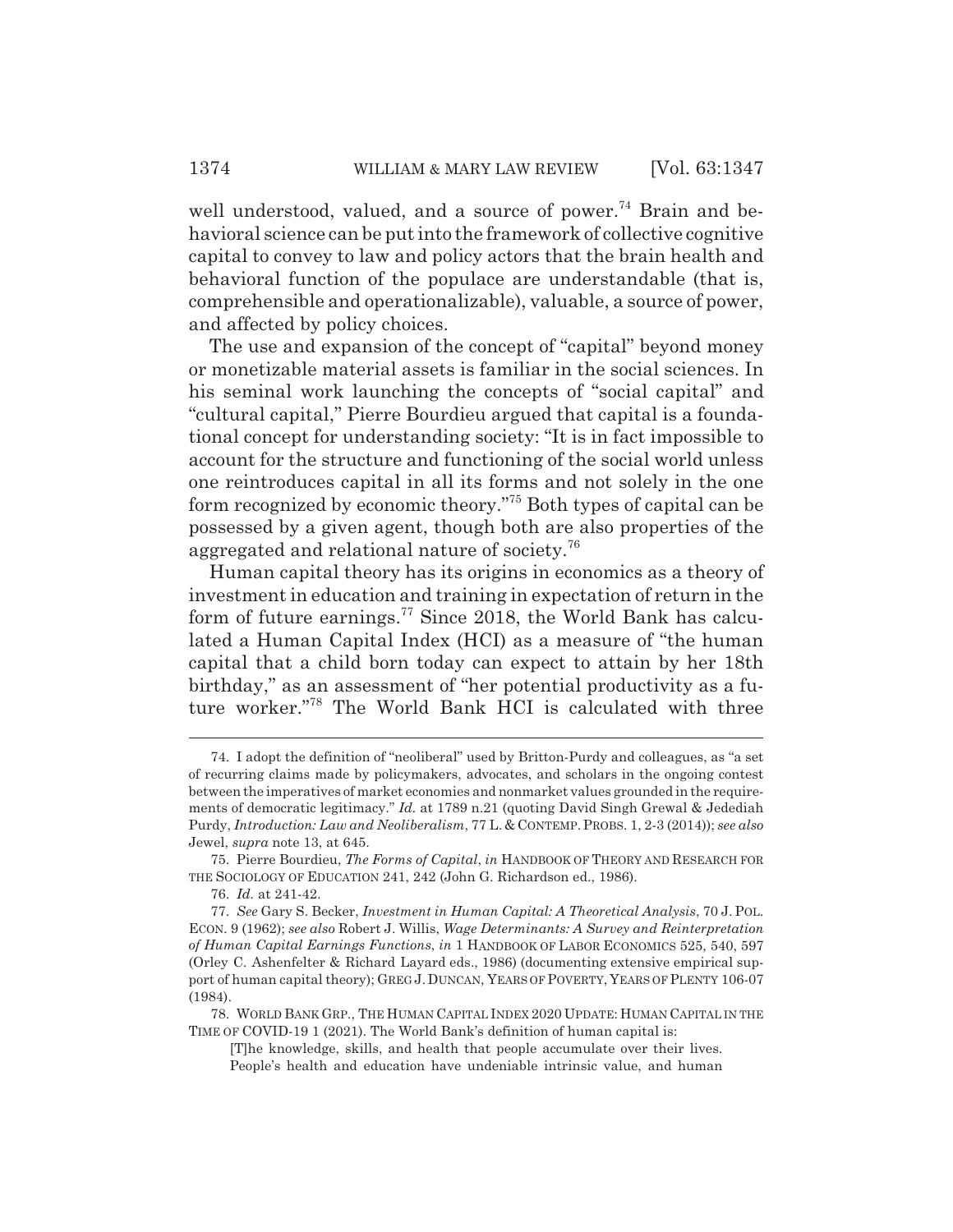components: (1) child survival rate, (2) expected years of school obtained by age eighteen, including school test scores, and (3) health, including the fraction of young children not showing stunted growth and adult survival rate.79 The World Bank's version of human capital, focused on "economic returns to education and health," treats people primarily as economic resources—units of "productivity."80 The United States Securities and Exchange Commission recently mandated disclosure of "a registrant's human capital resources, including any human capital measures or objectives that the registrant focuses on in managing the business."81 The concept of human capital has expanded beyond economic output origins, and some current conceptions of it also "include knowledge, personality traits, health, experiences, education, and cognitive functioning."82

In comparison to human capital, collective cognitive capital offers an approach that is (1) more holistic and precise in terms of the inputs and (2) less focused on conceptualizing humans as units of economic productivity and more focused on conceptualizing cognitive capacity and behavior as means to pursue the values of autonomy, liberty, and dignity. Collective cognitive capital might be understood as attempting to span both economic and personhood approaches to a concept of property, to the extent that humans are inevitably operationalized as some sort of property in policy making discourse. 83

With respect to existing theories in development economics, the concept of collective cognitive capital may be most closely related to the "capability approach" to well-being.<sup>84</sup> The capability approach is

*Id.*

80. *Id.* at 5.

82. Julian Christensen et al., *Human Capital and Administrative Burden: The Role of Cognitive Resources in Citizen-State Interactions*, 80 PUB. ADMIN. REV. 127, 127-28 (2020).

83. Jedediah Purdy, *People as Resources: Recruitment and Reciprocity in the Freedom-Promoting Approach to Property*, 56 DUKE L.J. 1047, 1050 (2007) ("[P]roperty regimes, in some of their central operations, confront the fact that people are at once bearers of personhood and economic resources for one another.").

84. Sen, *supra* note 6, at 30; *see also* NUSSBAUM, *supra* note 6, at 12-13.

capital also enables people to realize their potential as productive members of society. More human capital is associated with higher earnings for people, higher income for countries, and stronger cohesion in societies.

<sup>79.</sup> *Id.* at 16.

<sup>81. 17</sup> C.F.R. §§ 229, 239, 240 (2020).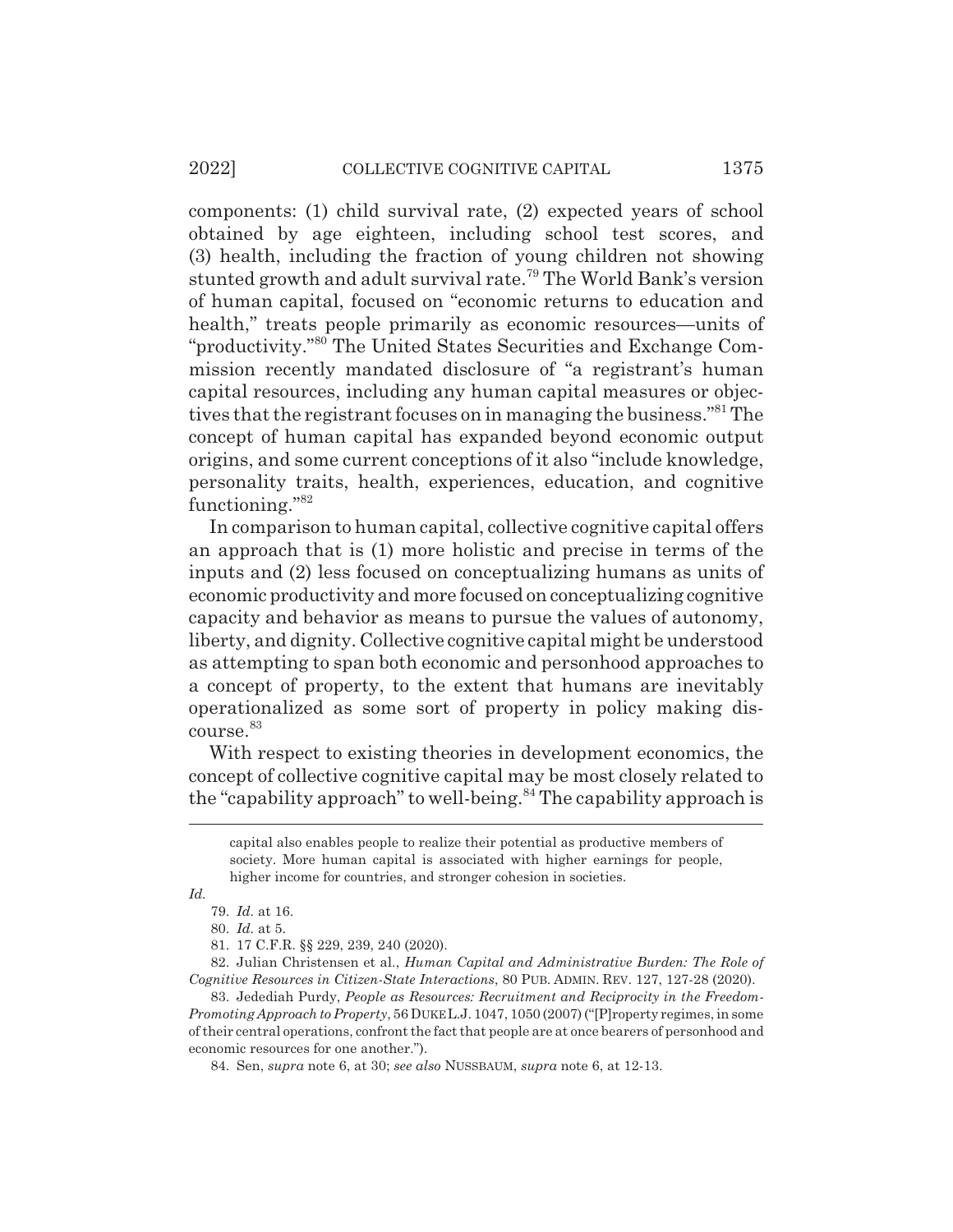focused on an individual's capacity, and is "concerned with evaluating [a person's advantage] in terms of his or her actual ability to achieve various valuable functionings as a part of living."85 The capability approach is distinguished from approaches using personal utility (for example, hedonics), absolute or relative wealth, "assessments of negative freedoms," and Rawlsian or Dworkinian comparisons of holdings of resources as means of freedom or basis of equality.86 Like the capability approach (and distinct from welfarist approaches), collective cognitive capital as defined here "mak[es] room for a variety of human acts and states as important in themselves (not just *because* they may produce utility, nor just to the *extent* that they yield utility)."<sup>87</sup> It is focused on the core instrumentality of agency, which "is a broader exercise than the evaluation of well-being."88 A newer version of the capability approach called the "boosts paradigm" has recently been proposed as an alternative to "behavioral public policy" as a way to "foster people's competence to make their own choices" and exercise agency.89

A major distinction between the capability approach (and the "boosts" paradigm) and the framework of collective cognitive capital is the former's orientation towards individual versus collective functioning. While cognitive capital of course exists at the level of the individual, and individuals are the ones who choose and exercise agency (though nearly always within a collective, relational  $control<sup>90</sup>$ , theoretical analysis and predictions of outcomes are stronger at the level of the collective. This is because, as described above, data on brain, behavior, and causal effects is most robust in groups, not individuals. Designing policy must focus on the collective, even if effects are manifested by individuals encountering policy-affected structures and environments. So what does collective

<sup>85.</sup> Sen, *supra* note 6, at 30.

<sup>86.</sup> *Id.*

<sup>87.</sup> *Id.* at 33.

<sup>88.</sup> *Id.* at 37.

<sup>89.</sup> Ralph Hertwig & Till Grüne-Yanoff, *Nudging and Boosting: Steering or Empowering Good Decisions*, 12 PERSPS. ON PSYCH. SCI. 973, 973-74 (2017); *accord* Gerd Gigerenzer, *The Bias Bias in Behavioral Economics*, 5 REV.BEHAV.ECON. 303, 311 (2018) (arguing that public policies should aim "to hone the skills of the general public in dealing with risks and making decisions").

<sup>90.</sup> *See* Albert Bandura, *Toward a Psychology of Human Agency*, 1 PERSPS. ON PSYCH.SCI. 164, 165-66 (2006).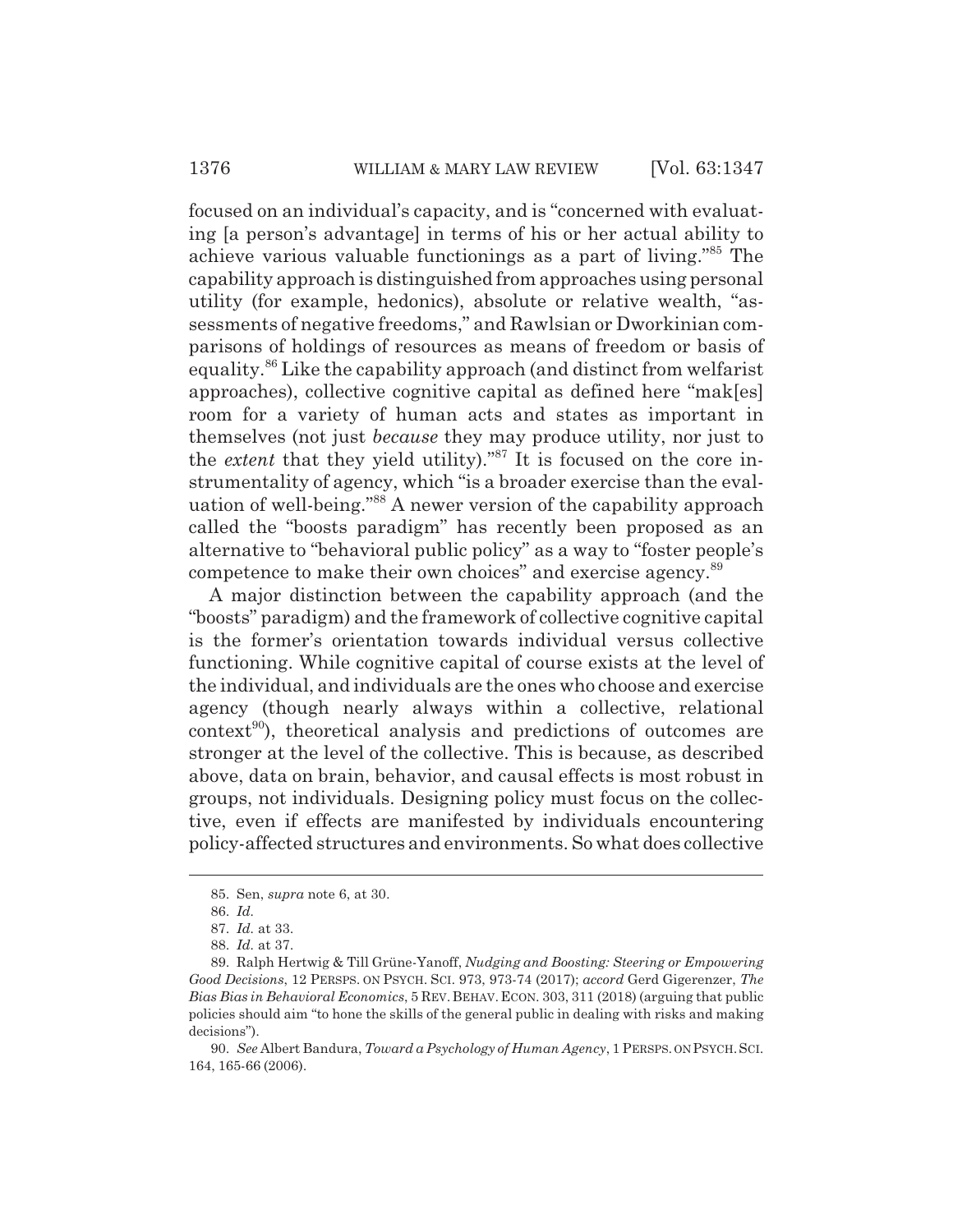cognitive capital add to the work on the capabilities approach? Collective cognitive capital can help operationalize concepts and put research-based foundations (including the ability to generate new and testable hypotheses) underneath such capability theories and "boosting" goals. It may also help to bring a conceptual approach that appears to be siloed in "development economics" into the mainstream for policy analysis in the United States and other "developed" economies.

### *B. Behavior and Brain Science in Law and Policy Can Do Better than Behavioral Economics*

The integration of behavioral science into frameworks directly impacting policy is not a novel endeavor. But this Section argues that present "behaviorally informed policy" is too limited in its approach.

 Collective cognitive capital is a challenge to the dominance of frameworks using "behavioral economics" or "behavioral law and economics" (BLE) as the current method of leveraging insights from brain and behavioral science into policy making. $91$  In short, this is because the framework of collective cognitive capital does not, as the "political project" of BLE does, limit itself to a particular policy tool set.<sup>92</sup> It also does not, as the empirical project of BLE has done, limit itself to a relatively narrow spectrum of psychological tools and research questions about decision-making and rationality,<sup>93</sup> but is inclusive of a much broader range of human behavioral and biological studies.

<sup>91.</sup> There has been very little, if any, overlap in scholarship on "behavioral law and economics" and "law and neuroscience." *But see* Owen D. Jones, *Why Behavioral Economics Isn't Better, and How It Could Be*, *in* RESEARCH HANDBOOK ON BEHAVIORAL LAW AND ECONOMICS 476 (Joshua C. Teitelbaum & Kathryn Zeiler eds., 2018). Collective cognitive capital changes that by calling for a different focus and scope for the interdisciplinary efforts.

<sup>92.</sup> *See, e.g.*, Ryan Bubb & Richard H. Pildes, *How Behavioral Economics Trims Its Sails and Why*, 127 HARV. L. REV. 1593, 1597 (2014) (discussing how "BLE often artificially and wrongly excludes more traditional regulatory tools, such as direct mandates, from its analysis of policy options," in order to invest in "choice-preserving policies." Bubb and Pildes term this "artificial truncation.").

<sup>93.</sup> *See, e.g.*, Jones, *supra* note 91. A 2020 synthesis by Cass Sunstein states upfront that "[b]ehavioral science emphasizes how human beings depart from perfect rationality." CASSR. SUNSTEIN, BEHAVIORAL SCIENCE AND PUBLIC POLICY 1 (Robin Boadway et al. eds., 2020).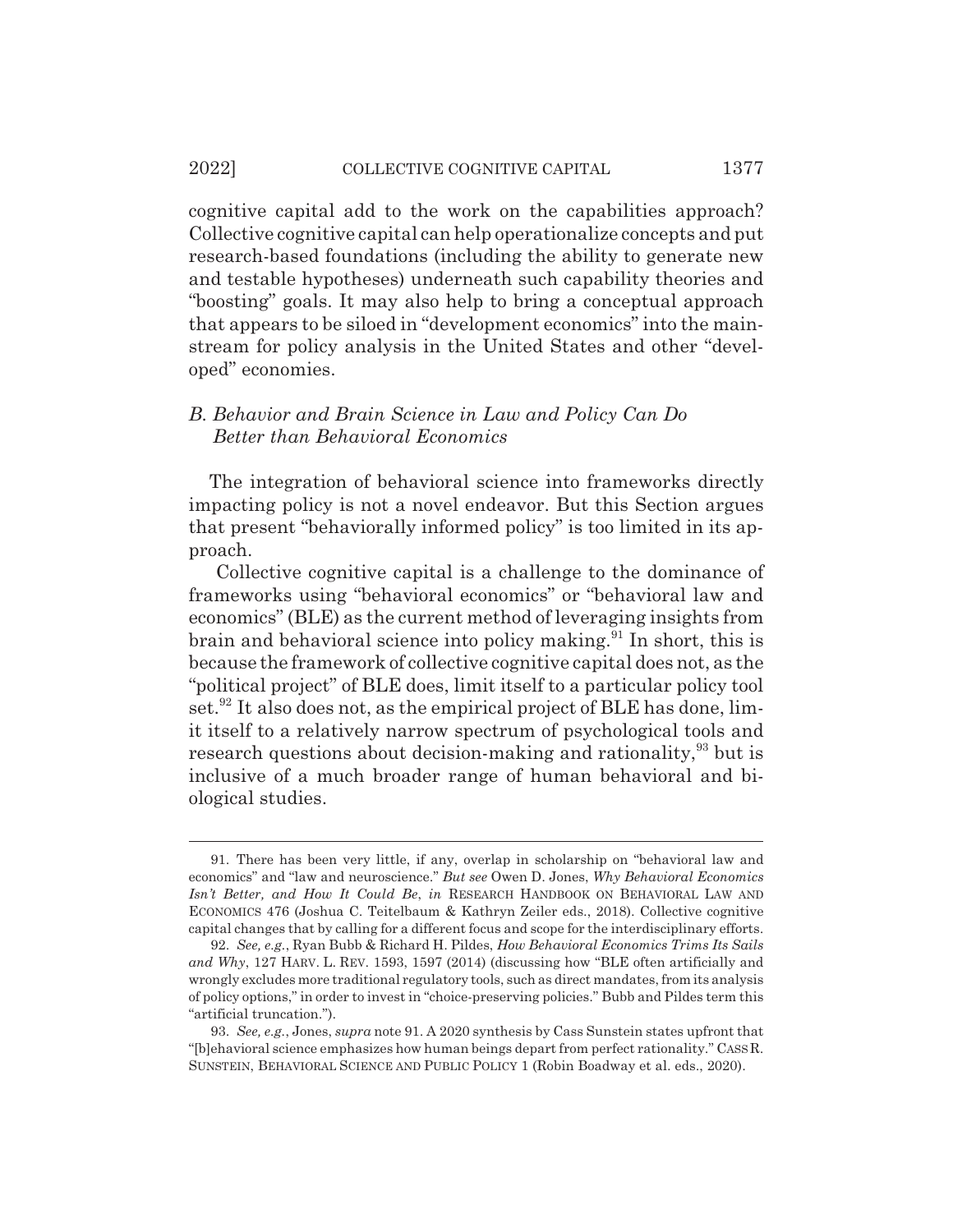Whereas BLE (and its normative foundations of libertarian paternalism, discussed more in Part III) prescribes the means of intervention and focuses on the ends of getting individuals to make "better" choices, collective cognitive capital as a theory is agnostic about particular policy tools as means. Moreover, it is explicit about the ends of investing in collective cognitive capacities as a policy goal in and of itself. It makes room for the "full implications of behavioral social science" and evaluates effectiveness of policies on their impact on collective cognitive capital. $94$ 

What follows is a brief critique of BLE as the dominant "behavioral" paradigm in policy making. The core of this critique is that, while currently popular, BLE is a theory for how people act, not a theory that considers their capacities to do so. Thus, it is useful for thinking (in some contexts) how to get (some) individuals to act in a certain way (sometimes).<sup>95</sup> It is less useful for considering structural questions of setting government priorities. Designing implementation methods differs from substantive policy goals, and the normative content of libertarian paternalism's "nudges" has come under critique despite having only modest, incremental policy goals.96 Part III will make the affirmative case that collective cognitive capital is a normative value to be maximized, using BLE's normative framework of "libertarian paternalism" as a point of contrast.

For those who are unfamiliar, BLE explores the "legal and policy implications of cognitive biases."97 Thus far, it has taken a view of how people relate to "the law" that is largely consistent with that in neoclassical law and economics in terms of price theory<sup>98</sup> and market fundamentalism, and it has not studied "[h]ow people relate to

<sup>94.</sup> Bubb & Pildes, *supra* note 92, at 1600.

<sup>95.</sup> *See, e*.g, Jacob Goldin, *Which Way To Nudge? Uncovering Preferences in the Behavioral Age*, 125 YALE L.J. 226 (2015).

<sup>96.</sup> Mark Fabian & Jessica Pykett, *Be Happy: Navigating Normative Issues in Behavioral and Well-Being Public Policy*, 17 PERSPS. ON PSYCH. SCI. 169, 171 (2021); *see also* Raj Chetty, *Behavioral Economics and Public Policy: A Pragmatic Perspective*, 105 AM. ECON. REV. 1, 27- 28 (2015).

<sup>97.</sup> Joshua D. Wright & Douglas H. Ginsburg, *Behavioral Law and Economics: Its Origins, Fatal Flaws, and Implications for Liberty*, 106 NW. U. L. REV. 1033, 1034 (2012).

<sup>98.</sup> Gregory Mitchell, *Alternative Behavioral Law & Economics*, *in* THE OXFORD HAND-BOOK OF BEHAVIORAL ECONOMICS AND THE LAW 167, 182 (Eyal Zamir & Doron Teichman eds., 2014).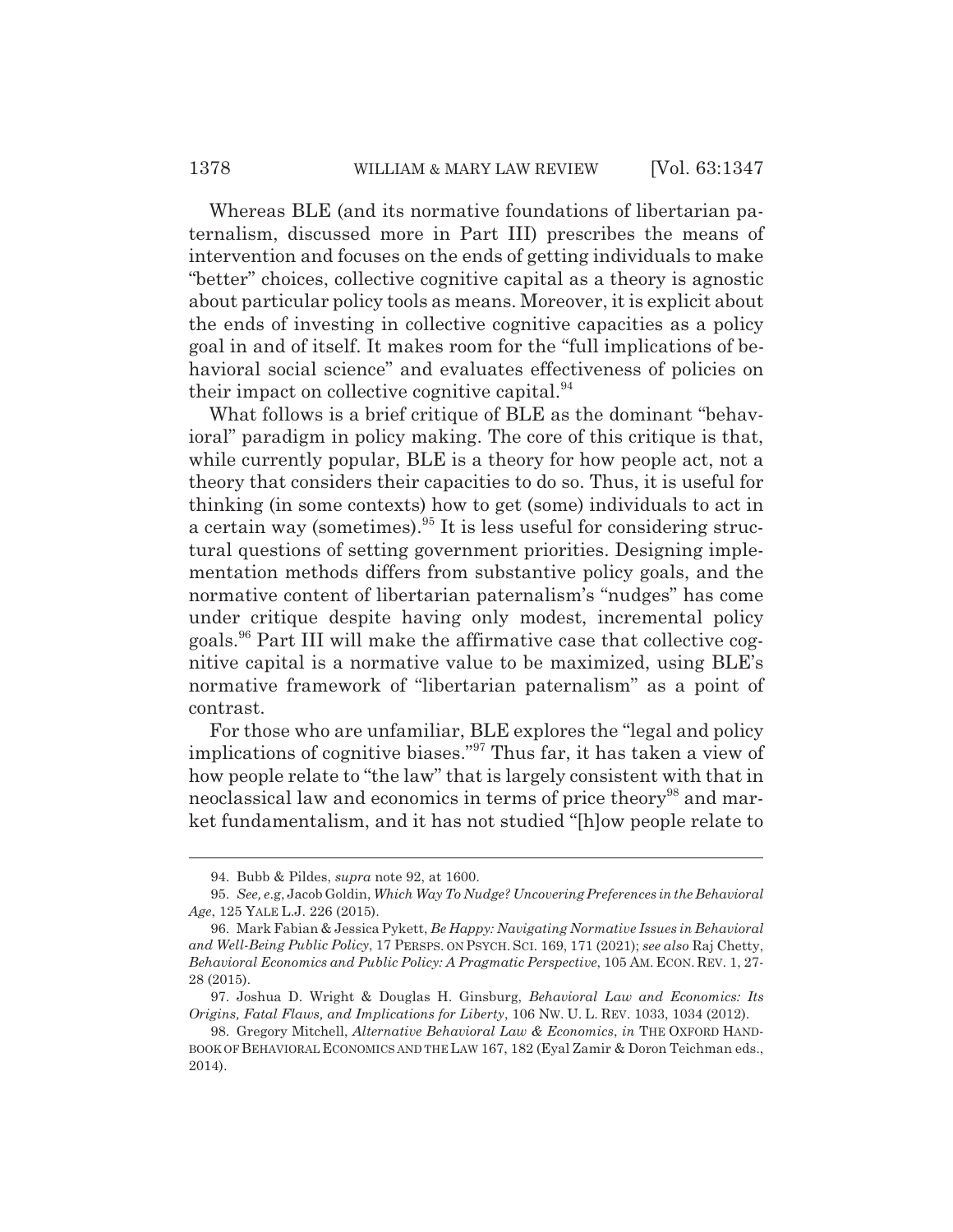the law, and what people want from the law."99 Its normative basis of "libertarian paternalism" promises to "regulate so as to improve economic welfare by more closely aligning each individual's actual choices with his 'true' or unbiased preferences without reducing his liberty, at least as it is represented by the choices available to him."<sup>100</sup> It has been subject to critique from many angles, not all of which can be done justice here. Its scholarly impacts have primarily been felt in private law contexts (take, for example, the arguments about the effect of the endowment effect on property law, tort law, contract law, and intellectual property). $101$ 

In spite of the critiques, BLE and "nudging" are politically popular. Bubb and Pildes wrote in 2014 that "[t]he United States, the United Kingdom, and Europe appear flush with excitement for BLE."<sup>102</sup> This has proven true. In 2010, the UK government launched a Behavioural Insights Team (known colloquially as the "nudge unit"), which is now a "social purpose company" independent of the UK government.<sup>103</sup> The Obama administration created the Social and Behavioral Sciences Team in 2014 and, via executive order in 2015, directed federal agencies to "integrate behavioral insights into their policies and programs."104 Notably, a UN Behavioral Science Group promotes the use of behavioral science to "progress towards the Sustainable Development Goals."105 In 2020, BLE giant Cass Sunstein identified "[t]he list of nations that have used behavioral findings productively" as including: New Zealand, Australia, Germany, Qatar, Lebanon, Denmark, India, the UK, the Netherlands, Sweden, and the United States.<sup>106</sup>

<sup>99.</sup> *Id.* at 168.

<sup>100.</sup> Wright & Ginsburg, *supra* note 97, at 1035.

<sup>101.</sup> *Id.* at 1043 nn.35-39.

<sup>102.</sup> Bubb & Pildes, *supra* note 92, at 1596.

<sup>103.</sup> *Behavioural Insights Team Is Now Independent of the UK Government*, GOV.UK, https://www.gov.uk/government/organisations/behavioural-insights-team [https://perma.cc/ B8XM-9L2A]; *The Behavioural Insights Team in the UK*, CTR. FOR PUB. IMPACT (Mar. 31, 2016), https://www.centreforpublicimpact.org/case-study/behavioural-insights-team-in-the-uk [https://perma.cc/2PMN-CQE3].

<sup>104.</sup> W. J. CONGDON & M. SHANKAR, THE WHITE HOUSE SOCIAL & BEHAVIORAL SCIENCES TEAM: LESSONS LEARNED FROM YEAR ONE 77 (2015).

<sup>105.</sup> *UN Behavioural Science Group*, UN INNOVATION NETWORK, https://www.uninnovation. network/behavioural-science [https://perma.cc/SE7R-T5TN]; see also UNITED NATIONS, BEHAV-IOURAL SCIENCE REPORT (2021).

<sup>106.</sup> SUNSTEIN, *supra* note 93, at 1.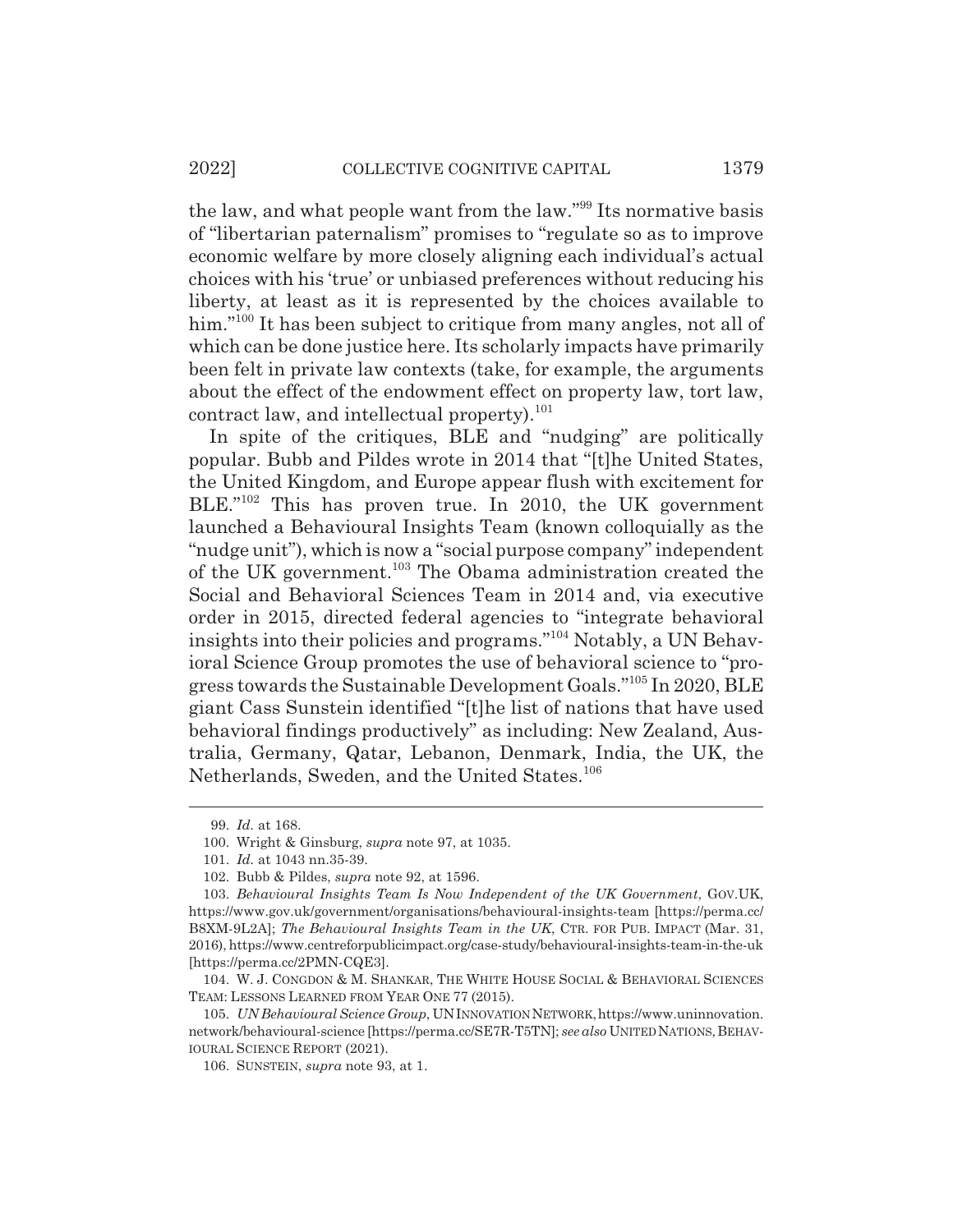The common focus of these BLE implementation programs has been the design of programs and policies "that depend on the decisions or actions of individuals."107 Broadly speaking, they have achieved modest (but often meaningful) results in policy areas such as: getting people to use less energy<sup>108</sup> (but perhaps only some people some of the time depending on their political ideology<sup>109</sup>); getting some people to pay taxes on time;<sup>110</sup> getting people to install insulation in their attics;<sup>111</sup> reminding people to pay their student loans on time; $^{112}$  and sending personalized reminders to complete tasks to obtain or maintain loans for higher education and farming.113 Perhaps the biggest policy splash for "nudging" has been changing workplace retirement savings from default opt-in to default opt-out programs, $114}$  but without any real discussion of the political choice to impose burdens of decision-making about retirement savings on individuals, rather than robust social security or private defined-benefit pension plans. Moreover, some data indicates that such default shifts perversely reduced overall retirement savings because of low default contribution rates.<sup>115</sup> What each

113. *Id.*

<sup>107.</sup> Congdon & Shankar, *supra* note 104, at 78.

<sup>108.</sup> Alec Brandon et al., *Testing for Crowd out in Social Nudges: Evidence from a Natural Field Experiment in the Market for Electricity*, 116 PROC. NAT'L ACAD. SCIS. 5293 (2019). "Social nudges" comparing energy use to that of neighbors reduced energy use among Southern California consumers by a combined 7 percent.

<sup>109.</sup> Dora L. Costa & Matthew E. Kahn, *Energy Conservation "Nudges" and Environmentalist Ideology: Evidence from a Randomized Residential Electricity Field Experiment*, 11 J. EUR. ECON. ASS'N 680 (2013).

<sup>110.</sup> DEP'T OF ENERGY & CLIMATE CHANGE, REMOVING THE HASSLE FACTOR ASSOCIATED WITH LOFT INSULATION: RESULTS OF A BEHAVIOURAL TRIAL (2013).

<sup>111.</sup> *Id.*

<sup>112.</sup> Congdon & Shankar, *supra* note 104, at 83.

<sup>114.</sup> *See* Pension Protection Act of 2006, Pub. L. No. 109-280, 120 Stat. 780 (codified as amended at 26 U.S.C. § 401, 29 U.S.C. § 1001); Shlomo Benartzi et al., *Choice Architecture and Retirement Saving Plans*, *in* THE BEHAVIORAL FOUNDATIONS OF PUBLIC POLICY 245, 252 (Eldar Shafir ed., 2013).

<sup>115.</sup> *See* Bubb & Pildes, *supra* note 92, at 1618 (citing Brigitte C. Madrian & Dennis F. Shea, *The Power of Suggestion: Inertia in 401(k) Participation and Savings Behavior*, 116 Q.J. ECON. 1149, 1184 (2001)), 1623-24 (citing VANGUARD, HOW AMERICA SAVES (2012)). Bubb and Pildes argue that:

Real tension exists between the social science foundations of BLE and its political aspirations. A combination of implicit judgments about the politically possible and a philosophical commitment to freedom of choice leads BLE to avoid certain options, to be less self-critical of some of its recommendations as evidence suggests it should be, and to fail to pursue fuller analysis of the range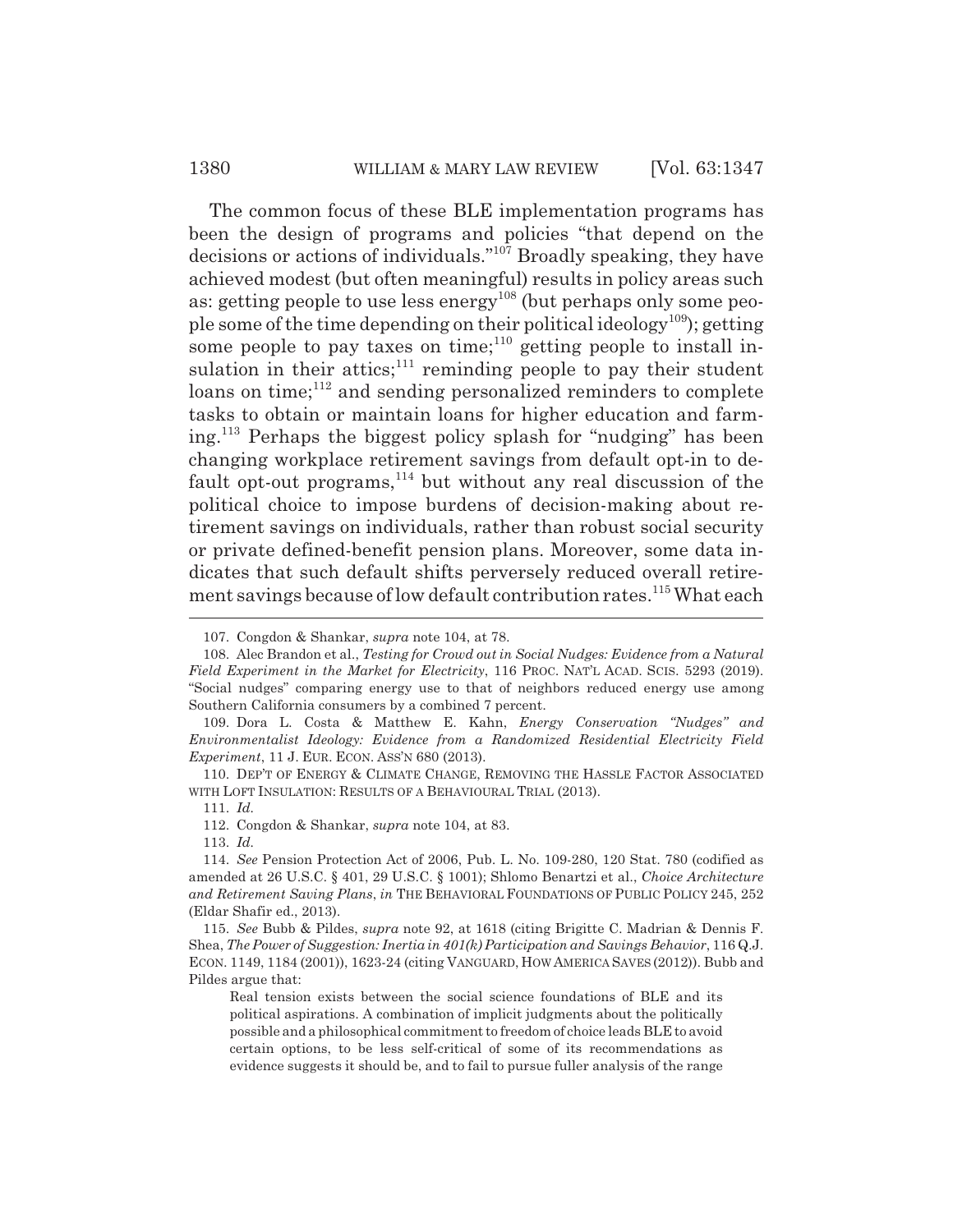of these examples has in common is the focus of BLE as getting individuals to change their behavior to make a particular program work "better" while accepting the political economy status quo.

This focus on an individual's decisions and thus compliance with institutional goals as the *object* of BLE comes from the origins and core postulates of behavioral economics. Herbert Simon launched the field with the observation that mental shortcuts ("heuristics") were used because humans do not have the requisite cognitive capacity to process all possible relevant information and make decisions necessary to maximize their welfare.116 The response of the project of legal libertarian paternalism—BLE—has essentially been to develop legal and institutional rules that steer people towards choices that promote their welfare while preserving their freedom of choice.117 Its aim is to "create decision-making environments in which it is easier for error-prone human decision makers to choose well."<sup>118</sup> Mark White has crisply criticized this project:

Implicitly, BLE considers a person as a thing to be manipulated, a machine that needs to be fixed, even if only for its own good. In the case of cognitive bias, the processing mechanism (the brain) is not working properly, so the inputs must be manipulated to achieve the desired ends.<sup>119</sup>

of policies the underlying behavioral insights might suggest.

*Id.* at 1610. Overall, they argue that a more complete understanding and use of behavioral science would go beyond "tinkering with choice architecture" in status quo programs, and "consider the overall federal policy scheme in retirement savings as a whole." *Id.* at 1633. *But see* Raj Chetty et al., *Active vs. Passive Decisions and Crowd-Out in Retirement Savings Accounts: Evidence from Denmark*, 129 Q.J. ECON. 1141 (2014) (finding that automatic enrollment in retirement plans has a larger impact on retirement savings than tax incentives).

<sup>116.</sup> Herbert A. Simon, *Rational Decision Making in Business Organizations*, 69 AM.ECON. REV. 493, 495 (1979); *see also* Herbert A. Simon, *A Behavioral Model of Rational Choice*, 69 Q.J. ECON. 99, 99-100 (1955).

<sup>117.</sup> Richard H. Thaler & Cass R. Sunstein, *Libertarian Paternalism*, 93 AM. ECON. REV. 175, 179 (2003); *accord* RICHARD H. THALER & CASS R. SUNSTEIN, NUDGE: IMPROVING DECISIONS ABOUT HEALTH, WEALTH, AND HAPPINESS 73-75 (2008).

<sup>118.</sup> Paul Solman, *Thaler Responds to Posner on Consumer Protection*, PBS NEWSHOUR (July 28, 2009), https://www.pbs.org/newshour/economy/thaler-responds-to-posner-on-c [https: //perma.cc/TUZ9-KUFT].

<sup>119.</sup> Mark D. White, *Behavioral Law and Economics: The Assault on Consent, Will, and Dignity*, *in* ESSAYS ON PHILOSOPHY, POLITICS AND ECONOMICS: INTEGRATION AND COMMON RESEARCH PROJECTS 201, 205 (Christi Favor et al. eds., 2010).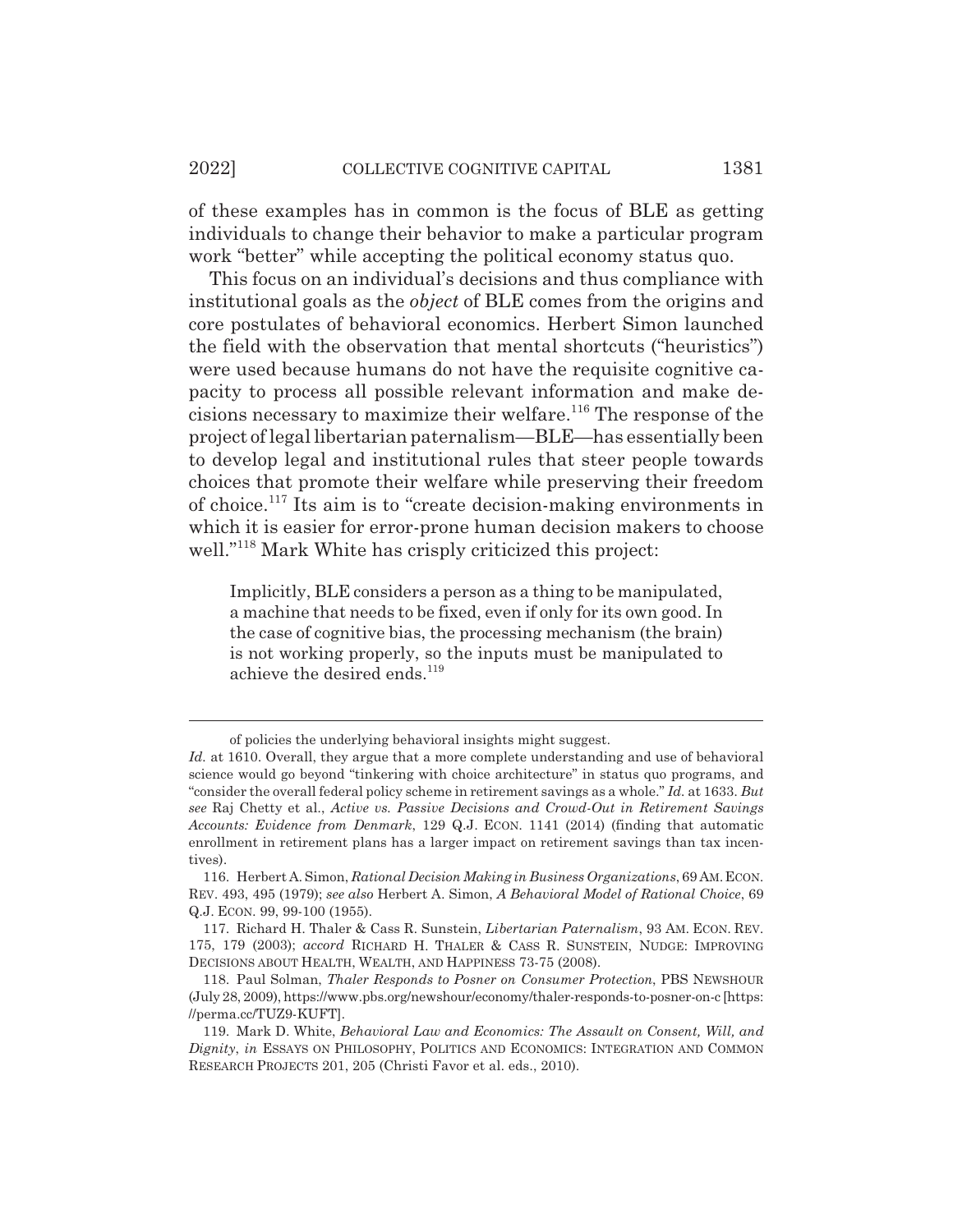That is, in the applied program of BLE, individuals' behavior is the object, target, or means. Working as a tool within the existing modern political economy, what BLE does not do (and has never done) is enable a critique of the state or that status quo political economy of individualism and market fundamentalism.120 But designing implementation methods differs from establishing substantive policy goals. The normative content of libertarian paternalism's "nudges" program has come under critique notwithstanding its modest, incremental policy implementing goals.<sup>121</sup>

In contrast, the framework of collective cognitive capital seeks to promote legal rules, institution design, and substantive policy goals that further collective cognitive capacity itself—focused on the ends, rather than exclusively on the means. The object of analysis, and target of intervention, in collective cognitive capital is the policy, rule, or institutional design. The question is whether that object consumes more cognitive capital than necessary, or whether it promotes development and preservation of cognitive capital.

This is not to say that collective cognitive capital and BLE are mutually exclusive projects. Some of BLE's newer projects align nicely with a collective cognitive capital focus. Take, for example, the seemingly organic shift in BLE policy discourse (which we will call BLE 2.0) that has just recently begun to focus on "sludge" as the "evil cousin" of a "healthy nudge."122 "[S]ludge just mucks things up and makes wise decision-making and prosocial activity more difficult."<sup>123</sup> Sludge cleanup campaigns are aimed at government requirements, not individual behavior: the target of intervention is different. But while "sludge audits" operate narrowly within the status quo of existing systems and political economy, much as the "nudging" projects of BLE 1.0, collective cognitive capital is a more comprehensive framework for governance. It helps assess and value

<sup>120.</sup> *See* Mark Whitehead et al., *Neuroliberalism: Cognition, Context, and the Geographical Bounding of Rationality*, 43 PROGRESS HUM. GEOGRAPHY 632 (2019).

<sup>121.</sup> Fabian & Pykett, *supra* note 96, at 171; *see also* Raj Chetty, *Behavioral Economics and Public Policy: A Pragmatic Perspective*, 105 AM. ECON. REV. 1 (2015).

<sup>122.</sup> *See Nudge's Evil Cousin: Sludge*, INSIGHTS HUB (May 2020), https://www-2.rotman. utoronto.ca/insightshub/behavioural-economics-marketing/nudges-evil-cousin-sludge [https:// perma.cc/B8RW-THRE]; *see also* Richard Thaler, *Nudge, Not Sludge*, 361 SCIENCE 431 (2018); CASS R. SUNSTEIN, SLUDGE: WHAT STOPS US FROM GETTING THINGS DONE AND WHAT TO DO ABOUT IT (2021).

<sup>123.</sup> Thaler, *supra* note 122, at 431.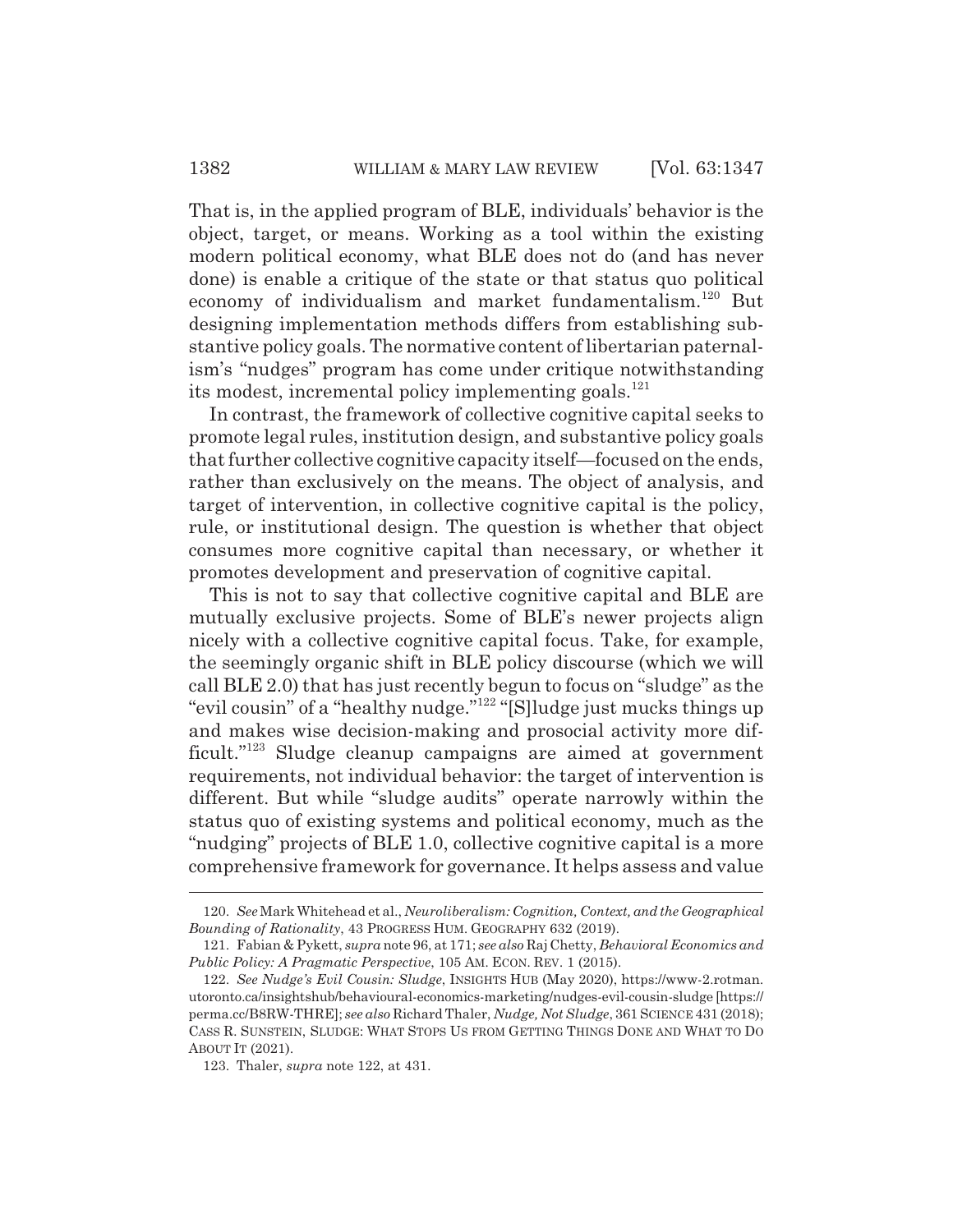#### 2022] COLLECTIVE COGNITIVE CAPITAL 1383

positive interventions (like public investment in education, nutrition, health and mental health care, and reduction of pollution) and evaluate all kinds of policies that do not come with direct bureaucratic burdens for individual citizens. Collective cognitive capital can account for the benefits of reducing "sludge"—probably the lowest hanging fruit for implementing the overall framework—while also offering a comprehensive normative goal with broader impact than affecting policy implementation methods: increasing collective cognitive capital is good.

### *C. Collective Cognitive Capital as an Analytic and Framing Tool, and Some Modest Examples*

This Section begins to defend the concept of collective cognitive capital as a coherent rubric for thinking about law and policy in many different subject areas and offers a few examples of how it might operate. Conceptually, naming and framing collective cognitive capital can focus attention (of the public, policymakers, and, importantly, brain and behavioral science research) on policy making focused on citizen-state interaction and regulation of private entities. From a process point of view, it can function as an analytical framework for making choices amongst different legislative, regulatory, and policy options. Critically, the political framing of effective policies and interventions can have an important impact on public acceptance.

The framework of collective cognitive capital would be applied as an analytical method to evaluate the impact of law or policy. The questions would be: Does this law or policy, on its face or in practice, increase or decrease the cognitive capital of the group(s) to whom it is applied or will most directly affect? Is there another way to achieve similar ends that less negatively impacts cognitive capital? As described in the examples below, the framework helps guide what are ultimately political decisions about what counts as costs and benefits. It does not use the maximization/satisfaction of substantive preferences—those of experts or those purportedly of the populace—as a definition of well-being.124 Collective cognitive

<sup>124.</sup> *See* MATTHEW D. ADLER, MEASURING SOCIAL WELFARE: AN INTRODUCTION 7, 10-13 (2019) (defining well-being as preference satisfaction); Fabian & Pykett, *supra* note 96, at 170.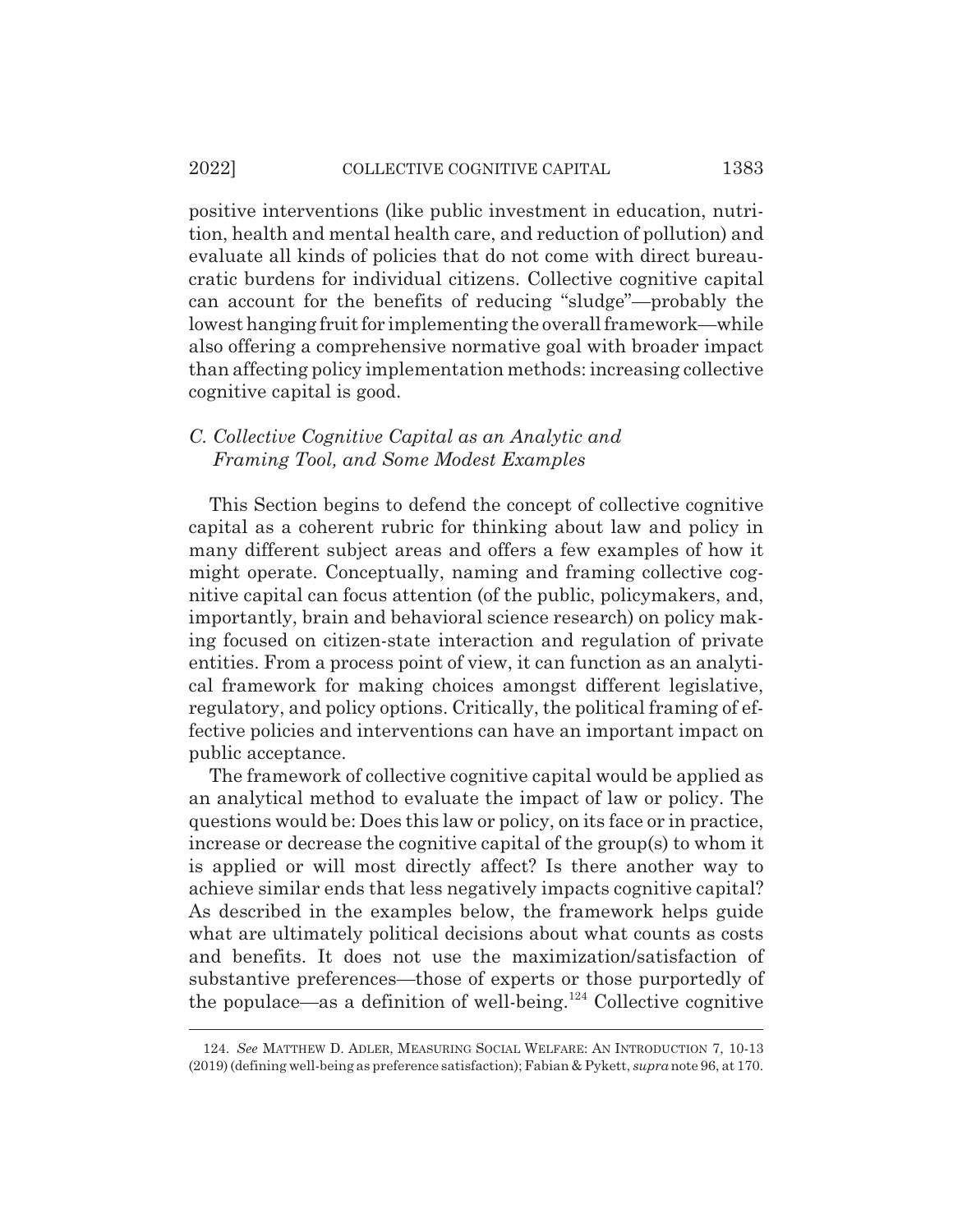capital does not rely on an unknowable end-state such as a "true preference."

So how does a collective cognitive capital analysis compare to existing policy decision tools or social welfare functions? Perhaps the most familiar to public law scholars is cost-benefit analysis, widely discussed and deployed (albeit with uncertain consequences) at the federal policy level since the Reagan administration.<sup>125</sup> Whether cost-benefit analysis was the "only appropriate response [as a] market-mediated technocracy" concerned about "interestgroup capture" in the regulatory state, $126$  or permits post-hoc rationalization of politically driven policy outcomes, or is merely the prevailing fashion in policy-analysis theater, it has indisputably been the subject of much academic critique and many calls for alternatives.<sup>127</sup>

In response, other social welfare functions have proliferated.<sup>128</sup> One such "well-being analysis" proposes operationalizing findings from hedonic psychology (specifically, life satisfaction surveys and experience sampling methods) to more directly account for how people experience life.129 Yet assessment of private and public costs

126. Britton-Purdy et al., *supra* note 7, at 182 n.102 (noting that Cass Sunstein "defend[ed] cost-benefit analysis 'as a way of diminishing interest-group pressures on regulation.'" (quoting Cass R. Sunstein, *The Cost-Benefit State* 4 (Coase-Sandor Inst. for L. & Econ., Working Paper No. 39, 1996)).

*But see* Joram Nanne Pieter Feitsma, *The Behavioural State: Critical Observations on Technocracy and Psychocracy*, 51 POL'Y SCIS. 387, 404-05 (2018).

<sup>125.</sup> Exec. Order No. 12,291, 3 C.F.R. § 127 (1982), *reprinted in* 5 U.S.C. § 601 (1982), *revoked by* Exec. Order No. 12,866, 3 C.F.R. § 638. As reaffirmed by every president since Reagan, including Clinton (Exec. Order No. 12,866, 3 C.F.R. § 638), Obama (Exec. Order No. 13,563, 3 C.F.R. § 215 (2012)), and Trump (Exec. Order No. 13,777, 82 Fed. Reg. 12,285 (2017)). *See also* Michael A. Livermore & Richard L. Revesz, *Retaking Rationality Two Years* Later, 48 HOUS. L. REV. 1, 13-16 (2011) (recounting the entrenchment of cost-benefit analysis through subsequent administrations).

<sup>127.</sup> *See, e.g.*, Alexander Volokh, *Rationality or Rationalism? The Positive and Normative Flaws of Cost-Benefit Analysis*, 48 HOUS. L. REV. 79, 82 (2011); Robert H. Frank, *Why Is Cost-Benefit Analysis So Controversial?*, 29 J. LEGAL STUD. 913, 913-14 (2000); Thomas O. McGarity, *A Cost-Benefit State*, 50 ADMIN.L.REV. 7, 18 (1998); Duncan Kennedy, *Cost-Benefit Analysis of Entitlement Problems: A Critique*, 33 STAN. L. REV. 387, 388 (1981); MATTHEW D. ADLER & ERIC A. POSNER, NEW FOUNDATIONS OF COST-BENEFIT ANALYSIS 154-58 (2006).

<sup>128.</sup> Matthew Adler defines social welfare functions as having three components: a measure of individual well-being, a rule for aggregating individuals' well-being, and an uncertainty module for dealing with the inevitable uncertainty about outcomes. *See* ADLER, *supra* note 124, at 10.

<sup>129.</sup> John Bronsteen et al., *Well-Being Analysis vs. Cost-Benefit Analysis*, 62 DUKE L.J.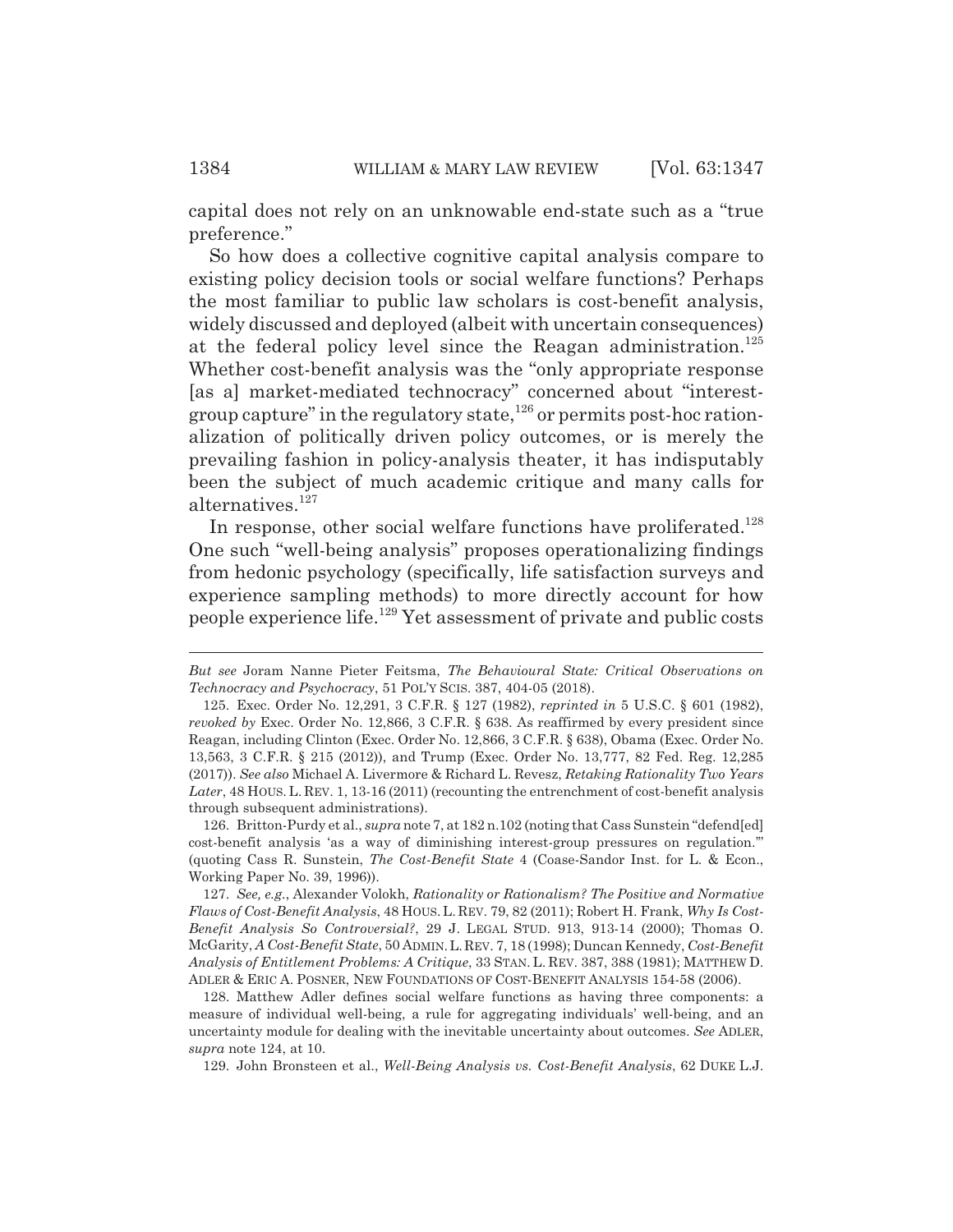and benefits, and measures of subjective well-being, are still controversial.130 Even implementation of findings from behavioral economics about where decisionmakers deviate from rational choice behavior ideally requires estimation of the social costs of such errors and social benefits gained by reducing the error. $131$ 

Cognitive capital offers a measure of "well-being" that focuses on means—brain function—not a measure of ends, such as "happiness," that are to be maximized.<sup>132</sup> So can it be a social welfare function? Perhaps with further development, but challenges are ahead. According to Matthew Adler, social welfare functions also require a "rule for aggregation" and an "uncertainty module."133 For collective cognitive capital, it may be hard to determine a clear "rule" for aggregation, given that the boundaries of affected stakeholder groups are dynamic and perhaps inherently fuzzy. The "uncertainty module"—to account for uncertainty about outcomes of various predictions—might come from refinement of the input measures, based on observed outcomes of policy experimentation, though further work is necessary.

Nevertheless, some governments are making moves that look a lot like cognitive capital frameworks already. In the early 2000s, the UK government commissioned a report from the Foresight Mental Capital and Wellbeing Project, which was published in 2008.134 In

133. *See* ADLER, *supra* note 124, at 140, 144.

134. GOV'T OFF. FOR SCI., MENTAL CAPITAL AND WELLBEING: MAKING THE MOST OF OURSELVES IN THE 21ST CENTURY (2008). Mental capital

<sup>1603, 1621-22 (2012).</sup>

<sup>130.</sup> *See, e.g.*, NAT'L RSCH. COUNCIL, SUBJECTIVE WELL-BEING: MEASURING HAPPINESS, SUFFERING, AND OTHER DIMENSIONS OF EXPERIENCE (Arthur A. Stone & Christopher Mackie eds., 2013).

<sup>131.</sup> Wright & Ginsburg, *supra* note 97, at 1040. Wright and Ginsburg argue that we have moved from the "is" of empirical findings of heuristics and biases straight into the "ought" of policy to "correct" such errors, while lacking a coherent theory of and way to account for social costs and benefits of those interventions.

<sup>132.</sup> *See* WILLIAM DAVIES, THE HAPPINESS INDUSTRY: HOW THE GOVERNMENT AND BIG BUSINESS SOLD US WELL-BEING 181-86 (2015).

encompasses a person's cognitive and emotional resources. It includes their cognitive ability, how flexible and efficient they are at learning, and their "emotional intelligence", such as their social skills and resilience in the face of stress. It therefore conditions how well an individual is able to contribute effectively to society, and also to experience a high personal quality of life. The idea of "capital" naturally sparks association with ideas of financial capital and it is both challenging and natural to think of the mind in this way.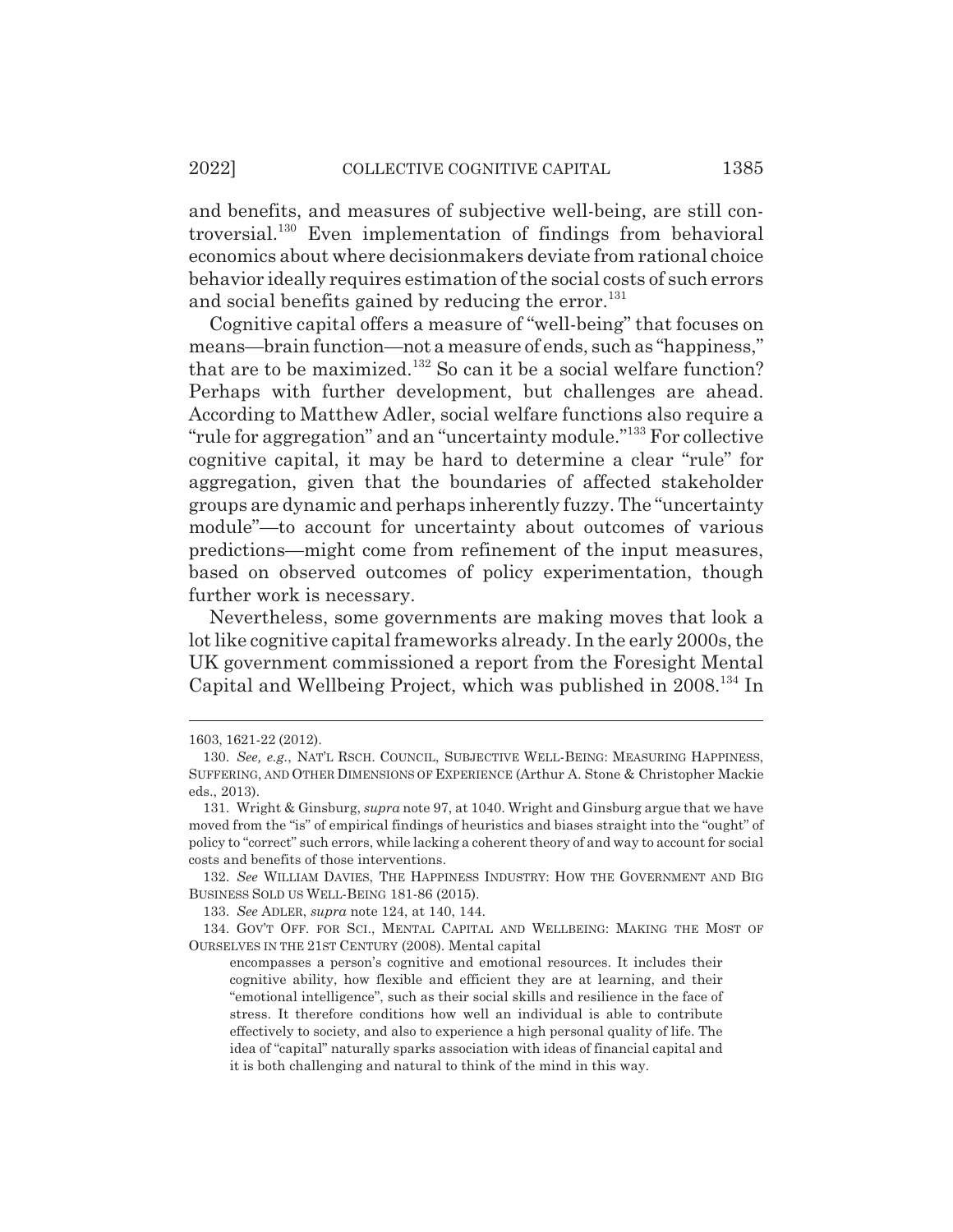#### 1386 WILLIAM & MARY LAW REVIEW [Vol. 63:1347

the Netherlands, the Scientific Council for Government Policy has "advis[ed] the Dutch government to take a realistic approach on people's mental capacities when designing rules and institutions."<sup>135</sup> The Dutch report labels the necessary capacity "self-reliance" and "mental resilience," but it is qualitatively and conceptually similar to cognitive capital.<sup>136</sup> In response to the research and synthesis of a major report on why there are gaps between government policies, information about them, and people's ability to respond, the Dutch government now subjects new policies to a "capacity to act test."137 The test asks the key question: "Is the legislation based on realistic assumptions about people's mental resilience?" It poses a series of process questions (about preliminary testing of proposed legislation, inclusion of target groups, and consultation of research or similar legislation) and content questions (about imposed mental burdens, cumulative burdens, consequences of someone failing to take action or making a mistake, and how someone can obtain help) designed to assess the quality of proposed legislation.<sup>138</sup>

*Id.*

Id. at 10. Mental well-being, on the other hand, "is a dynamic state" that refers to individuals' ability to "develop their potential, work productively and creatively, build strong and positive relationships with others, and contribute to their community." *Id.* It is not clear what has come of this significant project in terms of policy, governance, or academic discourse; it appears to be cited under forty times, though a related short article in *Nature* has been cited more than 280 times. *See* John Beddington et al., *The Mental Wealth of Nations*, 455 NATURE 1057 (2008).

<sup>135.</sup> Anne-Greet Keizer et al., *Why Knowing What to Do Is Not Enough: A Realistic Perspective on Self-Reliance*, NETH. SCI. COUNCIL FOR GOV'T POL'Y (2019), https://english.wrr. nl/publications/reports/2019/10/14/why-knowing-what-to-do-is-not-enough [https://perma.cc/ 5LN7-AKKA].

<sup>136.</sup> *Id.*

There is a difference between what people are expected to do and what they are actually capable of. It is not just a small group of "vulnerable" individuals—for example those with a low IQ—who have trouble living up to such expectations. Even people with a good education and a favourable position in society can end up feeling overwhelmed, certainly when they are going through a difficult patch. That is not because they are not intelligent or knowledgeable enough, but because demands are being made on all sorts of other mental capacities, such as the capacity to take action, to remain calm, and to stick to their resolutions.

<sup>137.</sup> *Id.*

<sup>138.</sup> Anne-Greet Keizer et al., *The Capacity to Act Test: Make the Public's Perspective Part of Implementation Tests*, NETH. SCI. COUNCIL FOR GOV'T POL'Y (2019), https://english.wrr.nl/ publications/reports/2019/10/14/why-knowing-what-to-do-is-not-enough [https://perma.cc/ GB8N-VLS9].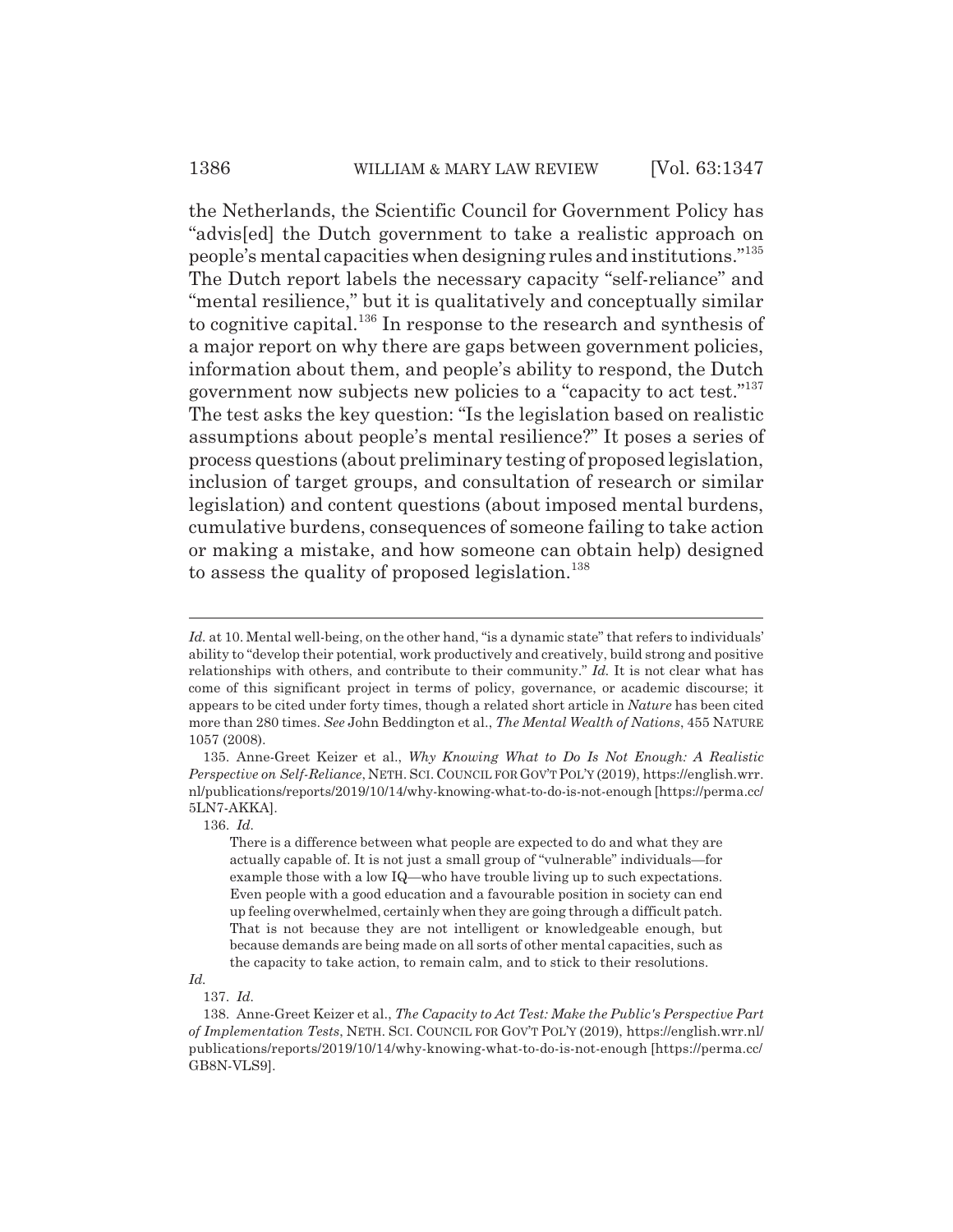To help make this more concrete, let's consider a few examples of how collective cognitive capital might function as an analytic tool or framework for approaching some current social problems.

# *Example 1: Administrative Burdens and "Sludge" as Wasting Collective Cognitive Capital*

Collective cognitive capital's initial application in the United States may merge well with a growing attention to the state's imposition of cognitive load on citizens when interacting with the government. Imposition of cognitive load is very significant for citizen-state interactions. Such burdens/costs have been called, variously: bureaucratic disentitlement,<sup>139</sup> "structured rationing,"<sup>140</sup> "administrative burdens,"<sup>141</sup> "sludge,"<sup>142</sup> and "time taxes."<sup>143</sup> What they all are is involuntary consumption of cognitive capital by the state and regulated entities such as healthcare (though rampant in corporations, too). Notwithstanding the Paperwork Reduction  $Act, <sup>144</sup>$ which applies only to the federal government and is considered to be a failure, $145$  much of today's "administrative work of the state" is pushed onto individual citizens.146

To some degree, "admin" (as characterized by Elizabeth Emens) is simply a part of adult life, consuming "mental energy ... drain[ing] our mental resources not only when we focus squarely on it, but at

<sup>139.</sup> *See* Murphy, *supra* note 4.

<sup>140.</sup> *See, e.g.*, Else Oyen, *Structural Rationing of Social Service Benefits in a Welfare State*, *in* WELFARE OR BUREAUCRACY? PROBLEMS OF MATCHING SOCIAL SERVICE TO CLIENTS' NEEDS 45, 53-54 (Dieter Grunow & Friedhart Hegner eds. 1980).

<sup>141.</sup> *See* PAMELA HERD & DONALD P. MOYNIHAN, ADMINISTRATIVE BURDEN: POLICYMAKING BY OTHER MEANS (2018).

<sup>142.</sup> *See supra* text accompanying notes 122-23.

<sup>143.</sup> Annie Lowrey, *The Time Tax: Why Is So Much American Bureaucracy Left to Average Citizens?*, THE ATLANTIC (July 27, 2021), https://www.theatlantic.com/politics/archive/2021/07/ how-government-learned-waste-your-time-tax/619568/ [https://perma.cc/59B3-7N78].

<sup>144. 44</sup> U.S.C. §§ 3501-21. Regulations implementing the Act are found at 5 C.F.R. §§ 1320.1-18 (2010). Elizabeth Emens, in writing about "admin," "wonder[s] whether, in effect, the statute merely prompts entities to *disclose* how much of a burden they create—without really leading entities to reduce admin to its 'least burdensome' form—given that paperwork burden hours have continued to increase in recent years." Elizabeth F. Emens, *Admin*, 103 GEO. L.J. 1409, 1464 (2015).

<sup>145.</sup> Adam M. Samaha, *Death and Paperwork Reduction*, 65 DUKE L.J. 279 (2015).

<sup>146.</sup> Lowrey, *supra* note 143.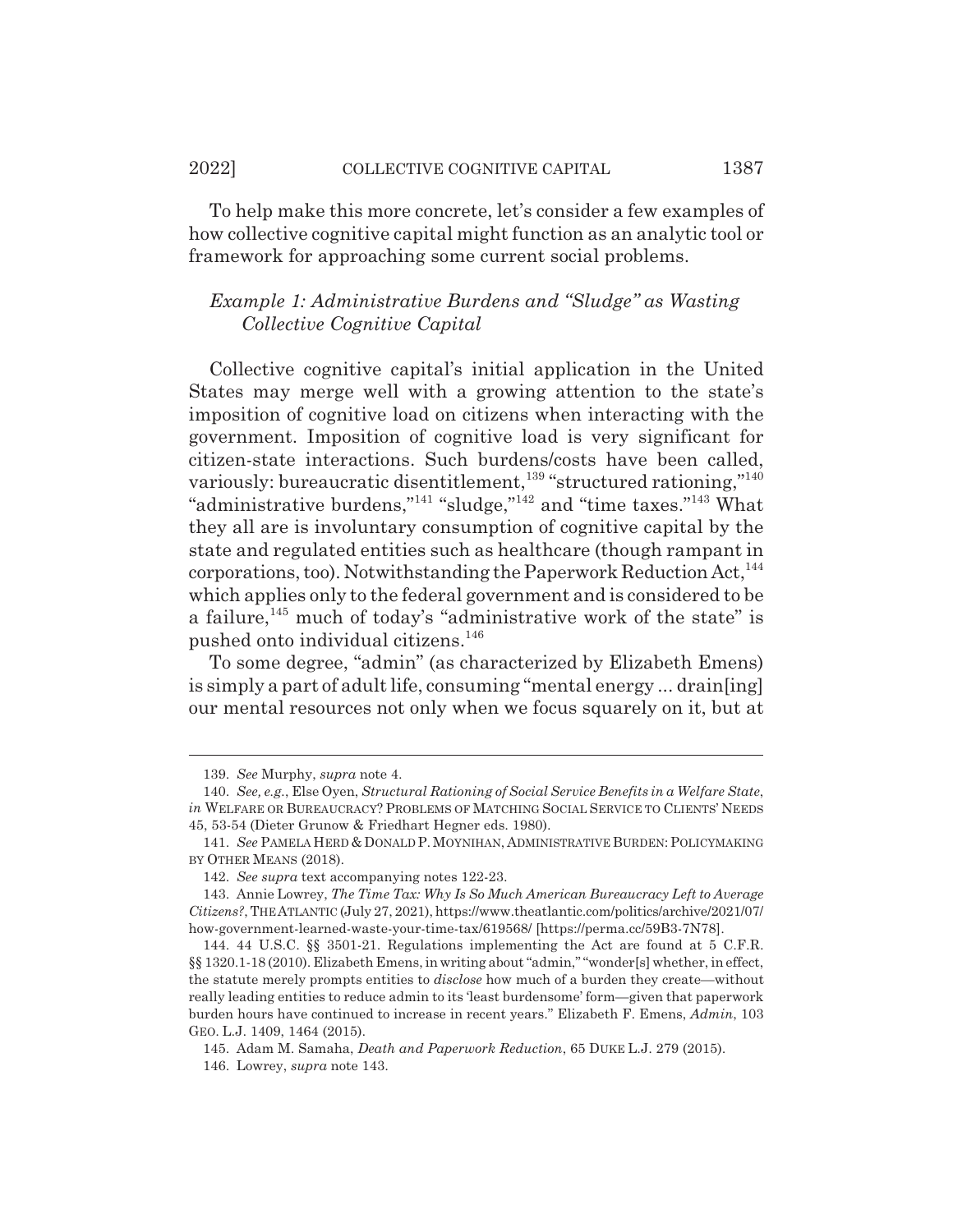other times as well."147 But much interaction with the government (and regulated entities, like health care systems and utilities) involves massive collective expenditure of cognitive capital that no one would *choose* to do and which could be enjoyed elsewhere. Such burdens are generally inequitable, regressive, and with racialized consequences that reproduce and perpetuate inequality.<sup>148</sup> State consumption of cognitive capital is worse for people with disabilities<sup> $149$ </sup> and people who are poor and attempting to access public support or who lack the means to purchase cognitive capital in the labor market—in the form of accountants, attorneys, financial advisors, and the like.

Indeed, cognitive loading can be both a cause and direct consequence of citizen-state interactions. This is identified by some researchers as a "catch-22": "common life factors (scarcity, health problems, and age-related cognitive decline) both increase people's likelihood of needing state assistance *and undermine their cognitive resources*."150

For example, take up of the Earned Income Tax Credit (which is only claimed by about 80 percent of eligible taxpayers each year<sup>151</sup>) is lower among those with lower incomes (compared to those still eligible, but with higher incomes). The data suggest that inabilities to overcome the cognitive costs needed to learn about the program and take advantage of it is part of the reason.<sup>152</sup> A follow-up experiment targeting potentially eligible non-filers with information

<sup>147.</sup> Emens, *supra* note 144, at 1448.

<sup>148.</sup> Victor Ray et al., *Racialized Burdens: Applying Racialized Organization Theory to the Administrative State*, J.PUB. ADMIN. RSCH.&THEORY (2022) (accepted manuscript available at https://doi.org/10.1093/jopart/muac001); Lowrey, *supra* note 143; *see also* Sara S. Greene, *Stealing (Identity) From the Poor*, 106 MINN. L. REV. 59, 65 (2021) (identifying "plutocentric" remedies for identity theft that disproportionately harm low-income and minority victims, and arguing that plutocentrism also operates in occupational licensing and bail. Navigating each of these domains consumes cognitive capital as well as time.).

<sup>149.</sup> Michael Anne Kyle & Austin B. Frakt, *Patient Administrative Burden in the US Health Care System*, 56 HEALTH SERVS. RSCH. 755 (2021); Elizabeth F. Emens, *Disability Admin: The Invisible Costs of Being Disabled*, 105 MINN. L. REV. 2329 (2021).

<sup>150.</sup> Christensen et al., *supra* note 82, at 128 (emphasis added).

<sup>151.</sup> *Briefing Book*, TAX POL'Y CTR., https://www.taxpolicycenter.org/briefing-book/do-allpeople-eligible-eitc-participate [https://perma.cc/4UNY-WWEE].

<sup>152.</sup> Saurabh Bhargava & Dayanand Manoli, *Psychological Frictions and the Incomplete Take-Up of Social Benefits: Evidence from an IRS Field Experiment*, 105 AM.ECON.REV. 3489, 3489-90 (2015).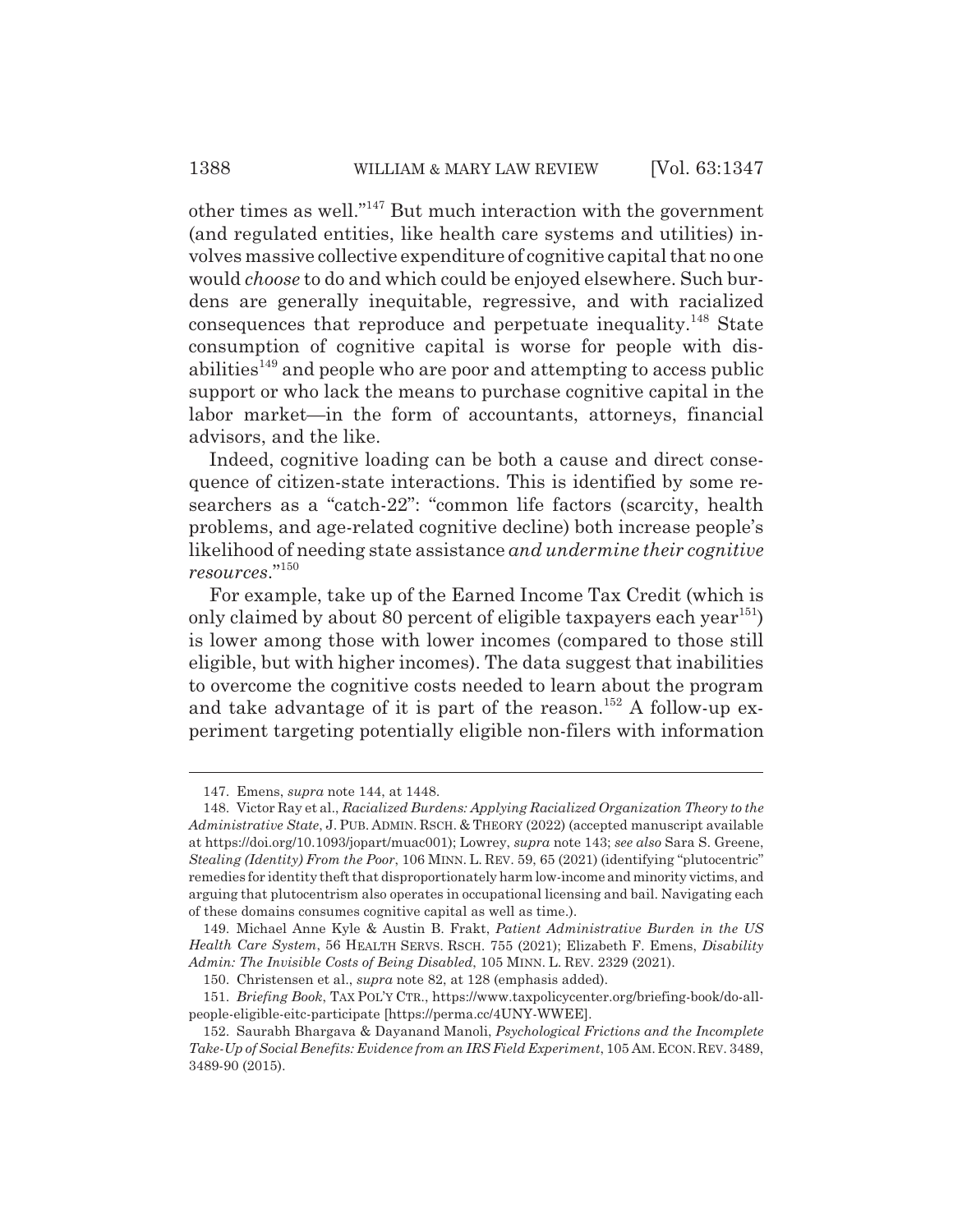about their potential eligibility did not result in increased take-up of the benefit, suggesting that mere "information costs"—only part of "bandwidth taxes," which also include the abilities to understand the process, make a plan, obtain the required documentation, and follow through—are not the significant driver of failure to take up the benefit.<sup>153</sup> As another example, Temporary Aid for Needy Families recipients with lower levels of education are more likely to lose benefits for failure to meet compliance requirements.154 Cognitive resources to keep track of such requirements and make a plan to meet them could aid in meeting that burden—but collective cognitive capital also frames an argument that the burdens themselves should be eliminated to consume less cognitive capital.

The collective cognitive capital framework can account for the psychological costs and burdens of the eligibility requirements of such programs. It can break the "catch-22" by indicating the need to reduce the burden, facilitating access to the benefit, and thus improving the collective cognitive capital because receiving the benefits reduces immediate scarcity and improves available cognitive bandwidth.<sup>155</sup> This is largely consistent with the BLE 2.0 suggestion that "Sludge Audits"156 be conducted with a particular focus on populations with lower executive functioning (such as the sick, poor, and elderly).<sup>157</sup> Interventions such as the EAST (easy, attractive, social, and timely) framework<sup>158</sup> that affect the design of policy implementation may be useful precisely because they focus on reducing cognitive burdens and increasing bandwidth, likely resulting in a net increase in cognitive capital. In contrast, the dominant BLE 1.0 policy approach in the area of consumer credit is more or better disclosure of the terms of consumer credit agreements.<sup>159</sup> Collective

<sup>153.</sup> ELIZABETH LINOS ET AL.,CAL.POL'Y LAB,INCREASING TAKE-UP OF THE EARNED INCOME TAX CREDIT 23 (2020), https://www.capolicylab.org/wp-content/uploads/2020/03/Increasing-TakeUp-of-the-Earned-Income-Tax-Credit.pdf [https://perma.cc/98A4-H98C].

<sup>154.</sup> Evelyn Z. Brodkin & Malay Majmundar, *Administrative Exclusion: Organizations and the Hidden Costs of Welfare Claiming*, 20 J. PUB. ADMIN. RSCH.&THEORY 827, 832 (2010).

<sup>155.</sup> For a review of the literature on scarcity and cognitive function, see Murphy, *supra* note 4.

<sup>156.</sup> *See, e.g.*, Cass R. Sunstein, *Sludge and Ordeals*, 68 DUKE L.J. 1843 (2019).

<sup>157.</sup> Christensen et al., *supra* note 82, at 133.

<sup>158.</sup> DAVID HALPERN, INSIDE THE NUDGE UNIT: HOW SMALL CHANGES CAN MAKE A BIG DIFFERENCE 60-61 (2015).

<sup>159.</sup> Bubb & Pildes, *supra* note 92, at 1644.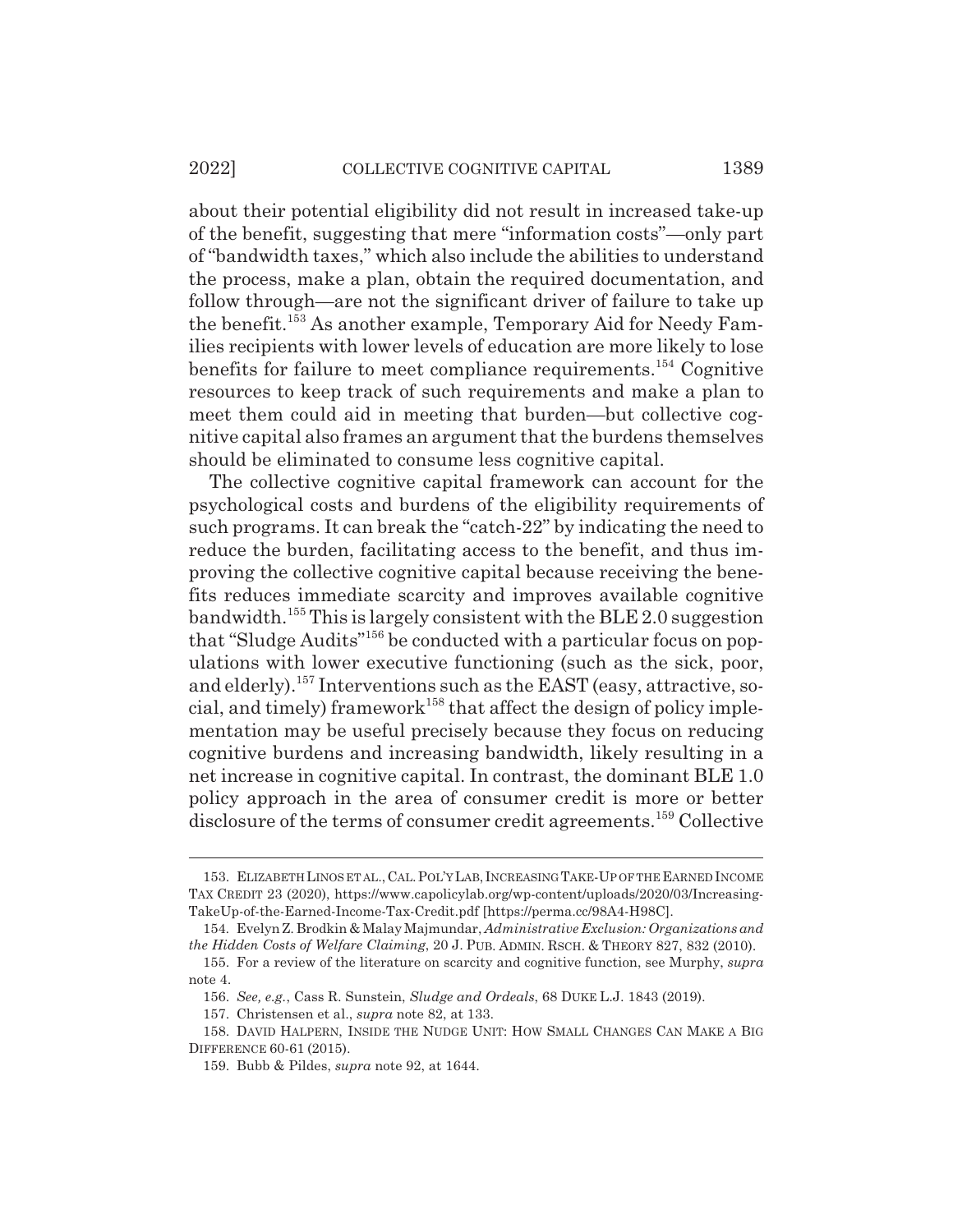cognitive capital might predict that this intervention would not be effective (and it is not), $1^{160}$  because providing ever more information about financial products assumes that the recipient has enough cognitive bandwidth available to process that information.<sup>161</sup> Collective cognitive capital is a more comprehensive, and more accurate, way than BLE 1.0 to evaluate the impact of policy changes on people affected by those policies.

### *Example 2: "Welfare" Reframed as Investment in Collective Cognitive Capital*

Related to the process of removing administrative burdens are underlying substantive policies of a social safety net. Consider a state or municipality contemplating a universal basic income or negative income tax as a measure to combat poverty. Standard economic cost-benefit analysis might consider costs to taxpayerfunded budgets and potential externalized costs to society of individuals choosing not to work in low-wage, tedious jobs, with resulting impacts on wages and prices in the service sector economy. Economic benefits might be calculated as costs saved in provision of in-kind social services, reduced need for emergency healthcare, and greater consumption behavior in the local economy. A well-being analysis would assess those benefits into terms of hedonics without the crude conversion of incommensurable subjective experience of lived lives with the extra funds to dollar values.162 But a cognitive capital analysis would be even more holistic. It could account for the cognitive bandwidth freed up for recipients of the money and the consequent activities of self-determination that would follow, including better and increased caregiving, investment in social relationships, and pursuit of education and training and meaningful, well-compensated work. Indeed, these outcomes are what is described both quantitatively and qualitatively in preliminary

<sup>160.</sup> Enrique Seira et al., *Are Information Disclosures Effective? Evidence from the Credit Card Market*, 9 AM. ECON. J.: ECON. POL'Y 277 (2017) (reporting a randomized controlled trial finding no or only very modest effects of Truth In Lending Act-type disclosures to indebted consumers).

<sup>161.</sup> *See generally* Oren Bar-Gill & Omri Ben-Shahar, *Rethinking* Nudge: *An Information-Costs Theory of Default Rules*, 88 U. CHI. L. REV. 531 (2021).

<sup>162.</sup> Bronsteen et al., *supra* note 129.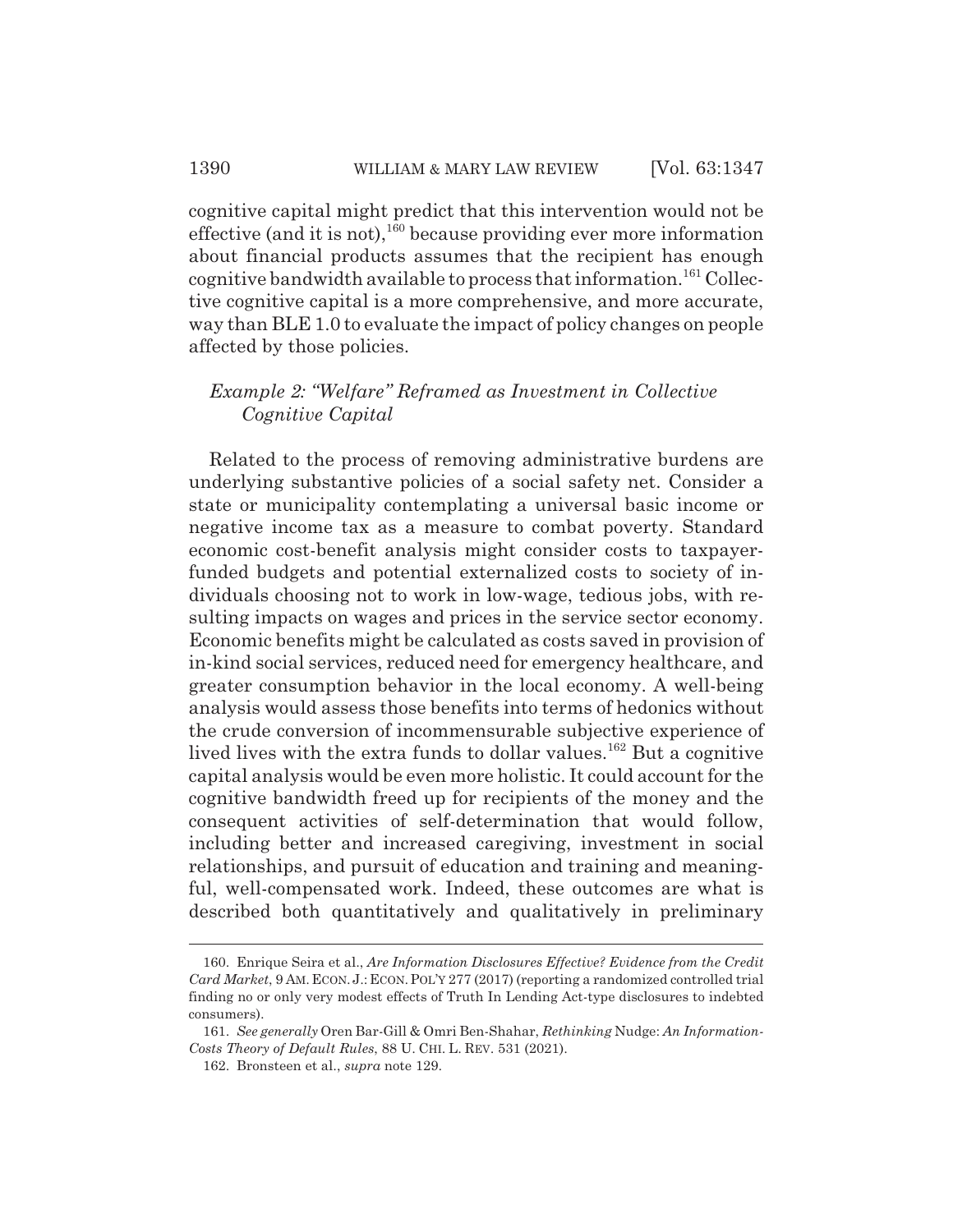#### 2022] COLLECTIVE COGNITIVE CAPITAL 1391

reporting from a universal basic income experiment in Stockton, California, that gave an unconditional \$500 per month to a subset of residents.163 It is well documented that people do better across multiple domains when they have more resources and fewer cognitive burdens.<sup>164</sup> The costs to collective cognitive capital would be assessed by considering how alternate deployment of the public funds would impact the collective cognitive capital of the counterfactual group to whom expected benefits would accrue.

### *Example 3: Access to Fundamental Rights Without Paying a Price in Collective Cognitive Capital*

Consider as another example a law seeking to restrict voting access by creating additional requirements to prove identity and eligibility to vote. Such burdens are well documented to have a disparate impact on marginalized communities such as racial minorities, the poor, and persons with disabilities.<sup>165</sup> Yet the political rhetoric in states enacting such laws is that their costs are trivial that the restrictions are necessary for election integrity and that people who really want to, and really are eligible, can figure out when, where, and how to vote, as well as how to obtain the requisite documentation. If those justifications are taken seriously, inherent in them are assumptions that information about a policy is all that need be provided to a citizenry in order to achieve their goals, such as casting a ballot.<sup>166</sup> But such an analysis of the costs completely

<sup>163.</sup> STACIA WEST ET AL., STOCKTON ECON. EMPOWERMENT DEMONSTRATION, PRELIMINARY ANALYSIS:SEED'SFIRSTYEAR (2020), https://www.stocktondemonstration.org/#summary-ofkey-findings [https://perma.cc/4QFR-WJKA].

<sup>164.</sup> Mesmin Destin & Ryan C. Svoboda, *Costs on the Mind: The Influence of the Financial Burden of College on Academic Performance and Cognitive Functioning*, 59 RSCH. HIGHER EDUC. 302 (2018); *see* Eyal Carmel & David Leiser, *From Perceived Control to Self-Control, the Importance of Cognitive and Emotional Resources*, 40 BEHAV.&BRAIN SCIS. 22, 22 (2017); Jirs Meuris & Carrie Leana, *The Price of Financial Precarity: Organizational Costs of Employees' Financial Concerns*, 29 ORG. SCI. 1, 3 (2017).

<sup>165.</sup> *See, e.g.*, Rabia Belt, *Contemporary Voting Rights Controversies Through the Lens of Disability*, 68 STAN. L. REV. 1491, 1493-94 (2016); Rachael V. Cobb et al., *Can Voter ID Laws Be Administered in a Race-Neutral Manner? Evidence from the City of Boston in 2008*, 7 Q.J. POL. SCI. 1, 3 (2012). *But see* Mark Hoekstra & Vijetha Koppa, *Strict Voter Identification Laws, Turnout, and Election Outcomes* 3-4 (Nat'l Bureau of Econ. Rsch., Working Paper No. 26206, 2019).

<sup>166.</sup> Keizer et al., *supra* note 135.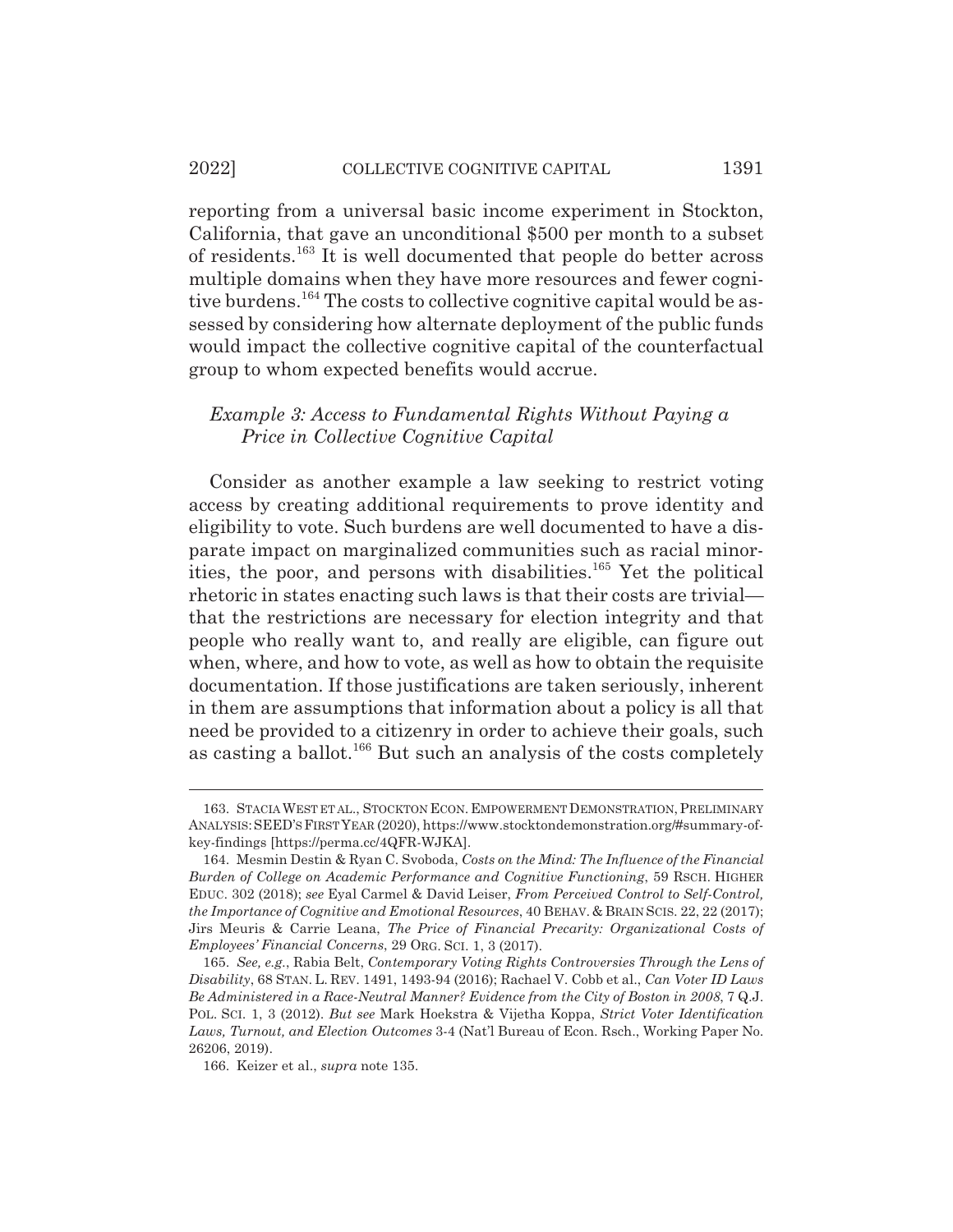ignores the cognitive burdens such restrictions impose on marginalized voter groups. When polls are more restricted in opening times, people must expend more cognitive bandwidth to figure out when they would be able to vote—if their schedule permits it at all. When mail-in voting requires special justification and application by a given deadline, this imposes cognitive taxes on already marginalized voters who must incur learning costs, administrative costs, and bandwidth costs in order to successfully learn about, anticipate, and execute the necessary forms and correspondence. These actions spend cognitive capital, and serve only to diminish the collective cognitive capital of marginalized voting groups. Governments should have a really good justification for compelling the populace to spend cognitive capital, especially when people must do so to exercise fundamental rights.

### *Example 4: Environmental Insults Can Directly and Indirectly Damage Collective Cognitive Capital*

Consider a situation of lead-tainted water in a municipality. The costs of that policy and infrastructure failure can and should be measured in terms of the costs to the collective cognitive capital of the persons—especially children—who are vulnerable to irreversible brain damage from lead.<sup>167</sup> The collective cognitive capital framework does not require conversion of these harms into economic terms to be valued, though it is now widely recognized that removal of environmental lead has had salutary effects on society, measured primarily in terms of economic indicators.<sup>168</sup> Moreover, a remedial measure of providing bottled water has costs to the cognitive capital of affected groups, too, in the form of additional "life admin"169 of the additional mental chores of tracking water needs and reserves, coordinating water pickups, disposing of bottles, and separating water for drinking from other uses. This is not to say that the collective cognitive capital costs of providing bottled water outweigh those of the effects of lead on brain and cognitive development, but

<sup>167.</sup> *See* Sanders et al., *supra* note 25, at 285.

<sup>168.</sup> Peter L. Tsai & Thomas H. Hatfield, *Global Benefits From the Phaseout of Leaded Fuel*, 74 J. ENV'T HEALTH 8 (2011).

<sup>169.</sup> *See, e.g.*, Emens, *supra* note 144, at 1448.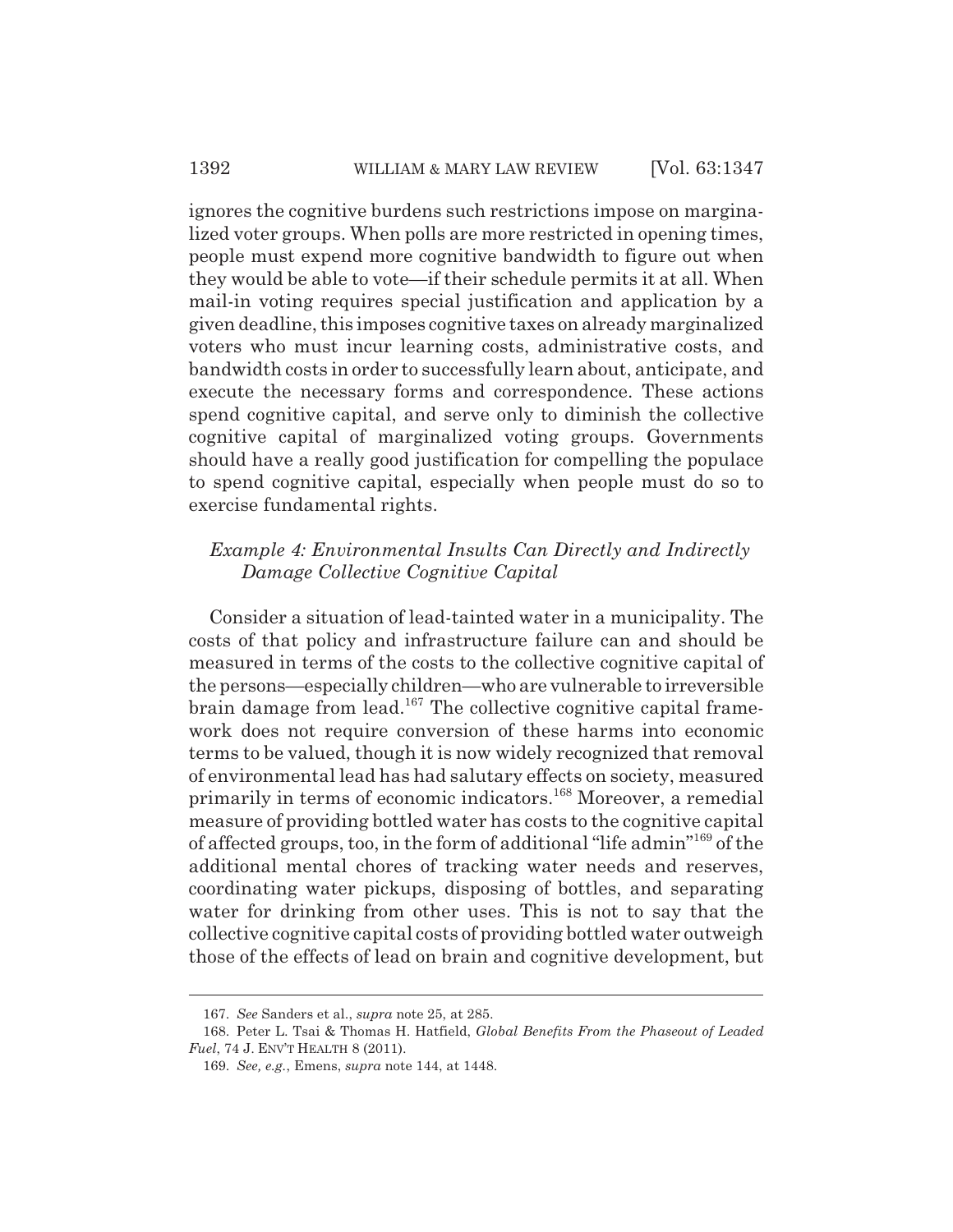instead to demonstrate that the costs of providing an alternative bottled water source while water infrastructure is repaired are not simply those of the water itself or the logistics of distribution. Collective cognitive capital costs are also incurred by families needing to monitor and obtain water when the taps are not safe; these are unaccounted for in a typical cost-benefit analysis.

As mentioned above, environmental insults such as air pollution and climate change are being shown to have direct effects on brain function and mental health.<sup>170</sup> They are also areas of law and policy in which behavioral economics and BLE offer nibbles around the edges (such as research into changing consumer behavior about energy use and decisions to purchase goods with less environmental impact), but has nothing to say about structural policies like developing alternative energy sources. It is unreasonable to expect an individual agent to make "better" decisions, otherwise hindered by their cognitive biases of misfearing, miscalculation of risk, or shortsightedness, to choose to avoid ambient air pollution.<sup>171</sup> First, they may not have good information that it is happening or affecting them because of policy decisions beyond their individual control.<sup>172</sup> But also, they may not have a real choice to move to a different location. And even if one individual does, the collective population in an affected area simply does not. This illustrates how the focus of BLE on shaping the decisions of individuals limits its scope in policy analysis.

As with the example of lead, these harms need not be fully translated into economic terms to assess the effects of policies designed to reduce pollution or greenhouse gas emissions. Also in the ledger of collective cognitive capital may be the cognitive burdens imposed on people in businesses who must implement regulations restructuring operations. Air pollution and climate change may have meaningful but less dramatic effects than lead exposure, and

<sup>170.</sup> *See supra* notes 10-12 and accompanying text.

<sup>171.</sup> *See, e.g.*, Elke U. Weber, *Doing the Right Thing Willingly: Using the Insights of Behavioral Decision Research for Better Environmental Decisions*, *in* THE BEHAVIORAL FOUNDATIONS OF PUBLIC POLICY 380, 382-84 (Eldar Shafir ed., 2013).

<sup>172.</sup> Rachel Leven, *Most of the EPA's Pollution Estimates Are Unreliable. So Why Is Everyone Still Using Them?*, CTR. FOR PUB. INTEGRITY (Jan. 29, 2018), https://publicintegrity. org/environment/most-of-the-epas-pollution-estimates-are-unreliable-so-why-is-everyone-stillusing-them/ [https://perma.cc/E3DH-VE7G].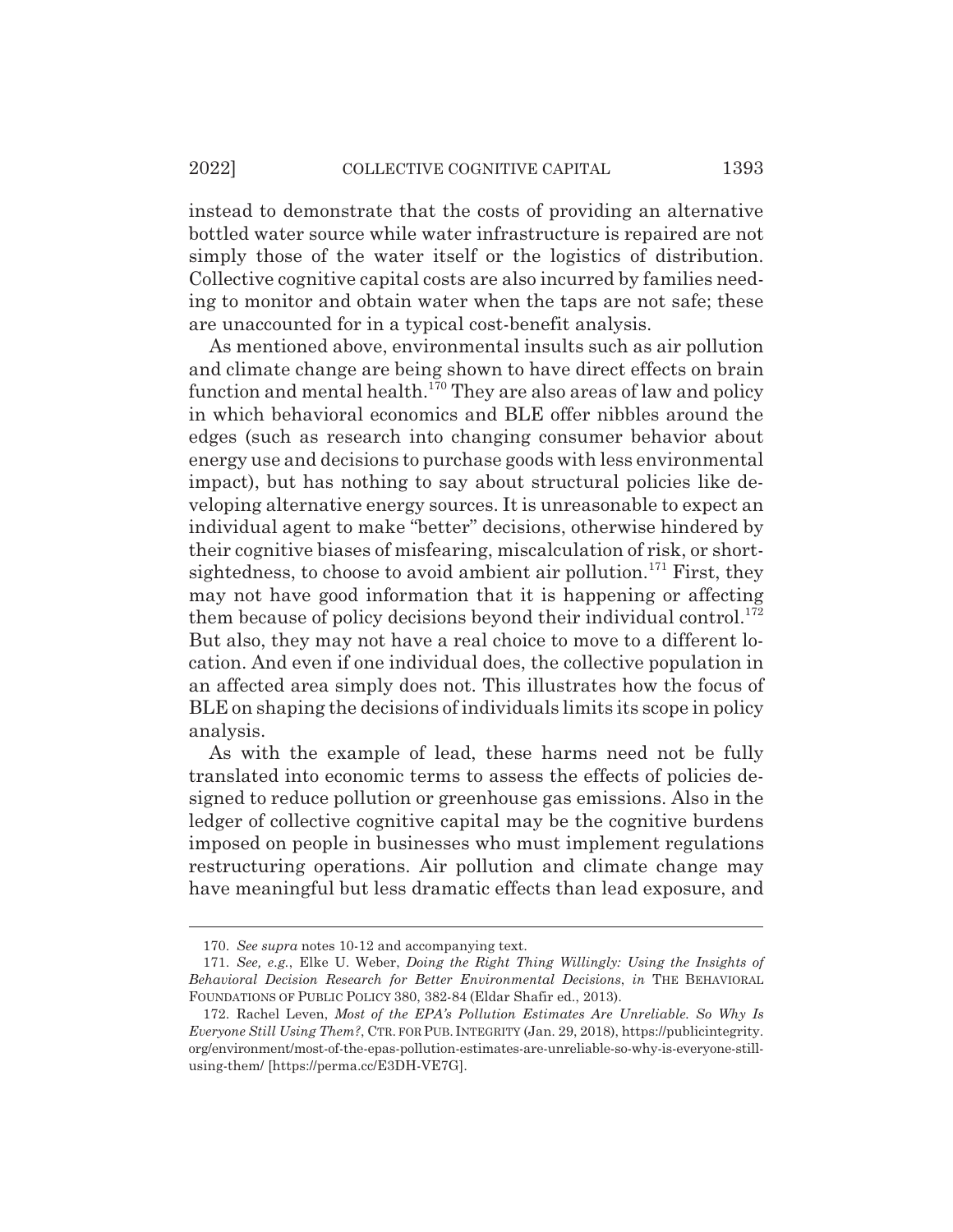certainly the strength of the causal relationship is more complicated to figure out.173 And, indeed, economists make efforts at placing dollar values on things like the IQ-lead blood level relationship and the economic impact of regulations phasing out leaded gasoline.<sup>174</sup> Converting brain health and functioning to dollar values—especially in an increasingly knowledge-based economy—is extremely challenging as well as demoralizing. The framework of collective cognitive capital provides an alternative and deeply humane way of understanding the toll of environmental insults on the human experience.

\* \* \*

None of these examples are meant to argue that brain and behavioral science imply that a completely stress-free environment optimizes cognitive capital, and that law and policy should strive towards a sanguine, stressless utopia where all life needs are provided for. Indeed, some research into resilience comes from the perspective that adversity can enhance some components of learning, memory, problem-solving, and decision-making strategies in a way that is adaptive in unpredictable environments.<sup>175</sup> Moreover, significant evidence has accumulated supporting the notion that meaningful work—which will involve some degree of stress and goal achievement are key components of life satisfaction and overall well-being.<sup>176</sup>

But larger structural policy choices mean that, collectively, Americans spend a lot of cognitive capital on things like choosing a health insurance plan or planning their retirement savings. These are difficult, complex decisions, and the BLE literature has had a fair amount to say about how such choice environments can be architected to help people make "better" choices. But BLE does not

<sup>173.</sup> Aaron Reuben et al., *Association of Childhood Blood Lead Levels with Cognitive Function and Socioeconomic Status at Age 38 Years and with IQ Change and Socioeconomic Mobility Between Childhood and Adulthood*, 317 JAMA 1244, 1244-51 (2017).

<sup>174.</sup> Tsai & Hatfield, *supra* note 168, at 9.

<sup>175.</sup> *See, e.g.*, Bruce J. Ellis et al., *Beyond Risk and Protective Factors: An Adaptation-Based Approach to Resilience*, 12 PERSPS. ON PSYCH. SCI. 561, 576-77 (2017).

<sup>176.</sup> Blake A. Allan et al., *Outcomes of Meaningful Work: A Meta-Analysis*, 56 J. MGMT. STUD. 500, 514 (2019).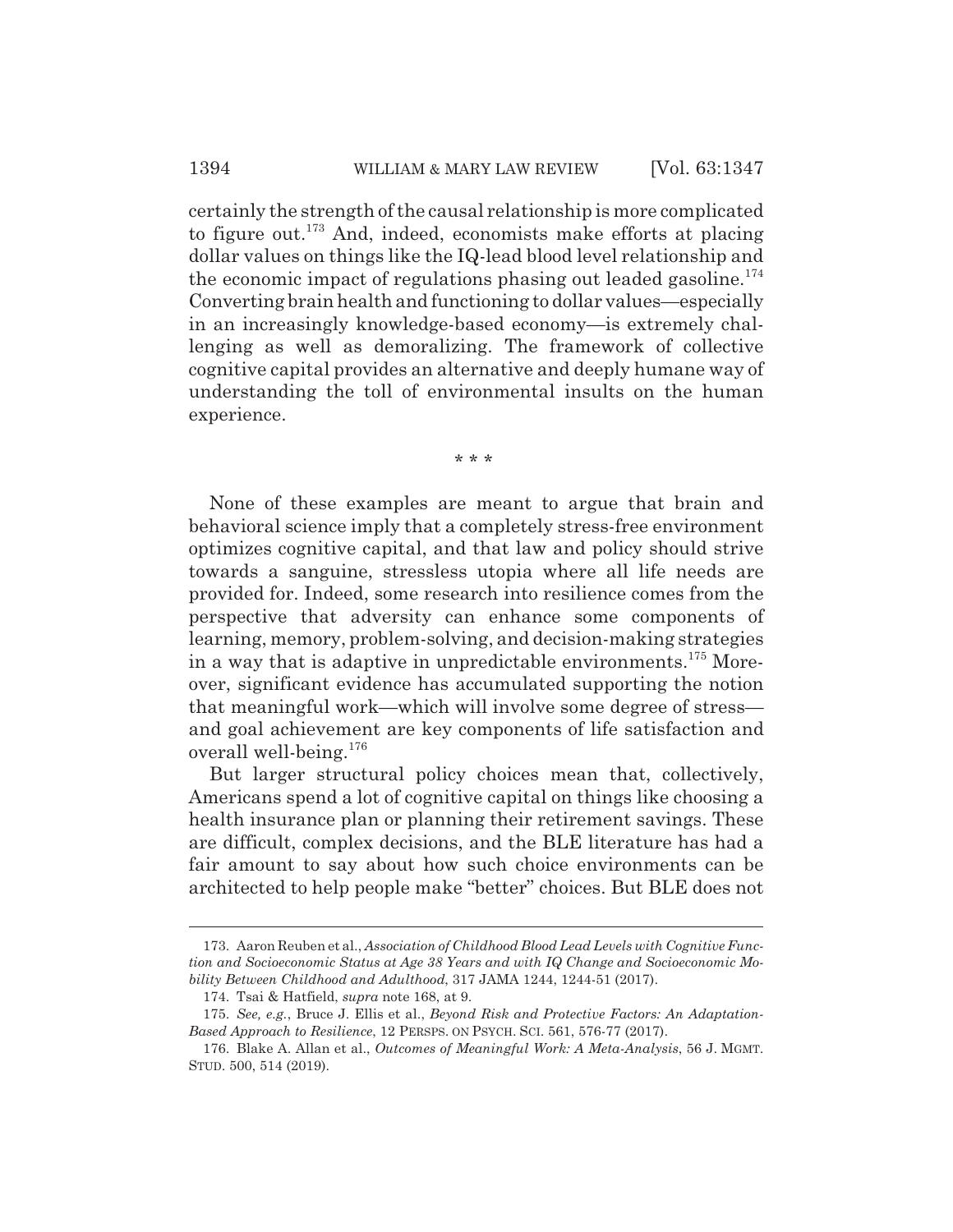provide a framework to question why those choices have to be made in the first place, and whether the public generally would be better off with certain necessities treated as public goods.177 These are structural, political choices that collective cognitive capital offers a new framework to evaluate: How should we account for the expenditure of collective cognitive capital on deciding the "right" health plan? Collective cognitive capital gives us a way to question whether systems are truly working to support human flourishing. BLE generally accepts systems as they are and figures out ways to make individuals bear their burdens slightly more efficiently.

Collective cognitive capital as a governing ethos seeks not to make decisions for individuals, but to make decisions on behalf of the collective—as is the role of the government—in service of creating environments where cognitive capital grows and thus people are as capable as possible of exercising choice and individual autonomy. It is to the normative justification for this project that we turn next.

# III. COLLECTIVE COGNITIVE CAPITAL SHOULD BE MAXIMIZED BY LAW AND POLICY

Having established what collective cognitive capital is as a descriptive project, we can turn now to the normative justification for developing and applying the framework to law and policy.

Here is the strongest normative claim in this Article: collective cognitive capital represents the sum of human capabilities and capacities that are foundational for self-determination and cooperative governance. They are an inherent good with incommensurable values. Put simply: it is good for human flourishing when our collective brains work well and together. So, we should try to do things

<sup>177.</sup> *See, e.g.*, Peter Sterling & Michael L. Platt, *Why Deaths of Despair Are Increasing in the US and Not Other Industrial Nations—Insights From Neuroscience and Anthropology*, JAMAPSYCHIATRY (2022), https://doi.org/10.1001/jamapsychiatry.2021.4209 [https://perma.cc/ WM4K-SU7R] (arguing that the increase in mid-life mortality for U.S. adults, documented by the National Academy of Sciences report, NAT'L ACADS. OF SCIS., ENG'G & MEDICINE, HIGH AND RISING MORTALITY RATES AMONG WORKING-AGE ADULTS (Kathleen Mullan Harris et al. eds., 2021), might be improved to levels seen among sixteen other wealthy nations by providing public support across the life cycle for "basic human needs").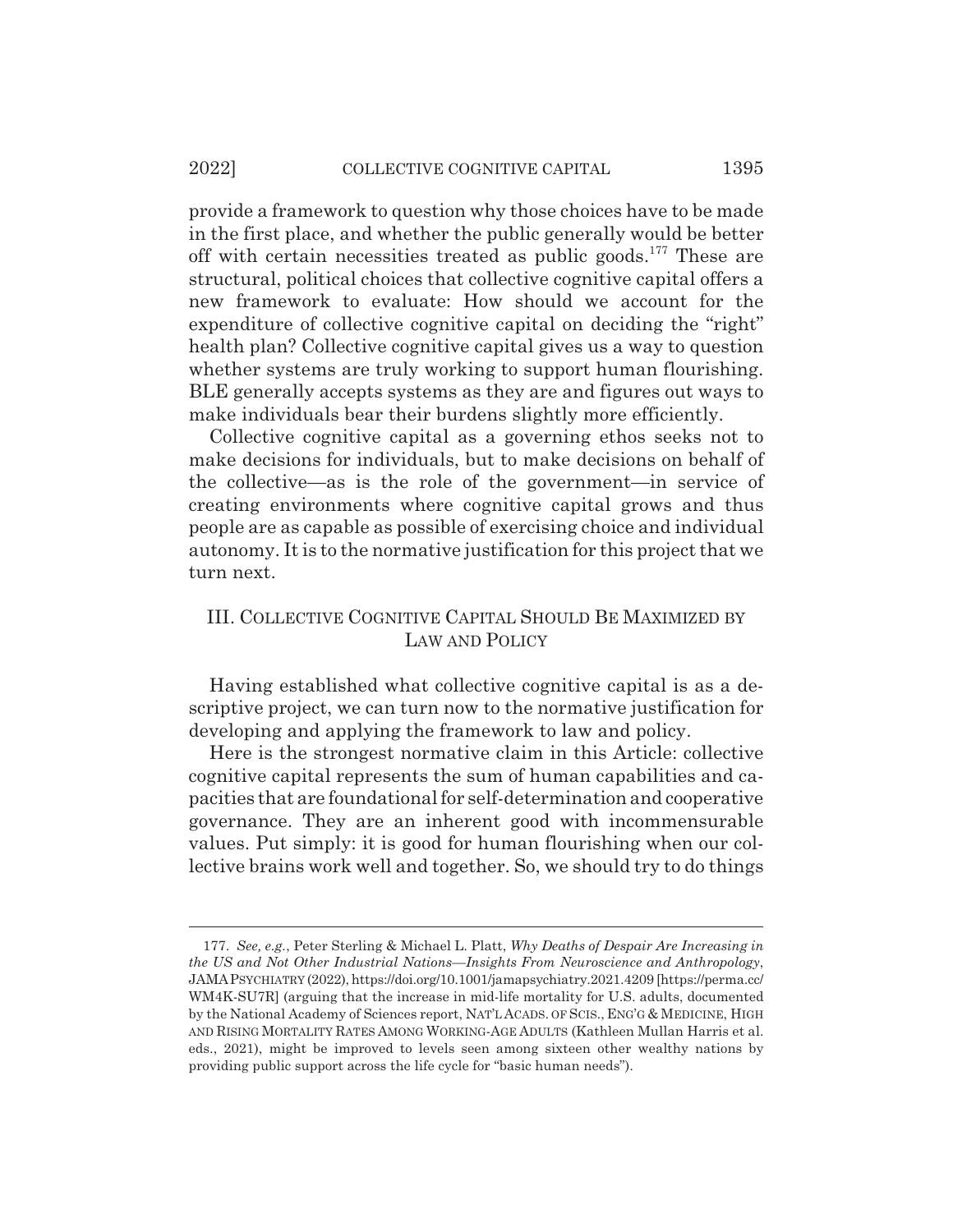that make collective brains work better, for longer, in the face of unavoidable challenges.

Collective cognitive capital is something that a democratic state should seek to maximize in its people when considering law and policy choices.178 That is, collective cognitive capital both defines objects of value (cognitive capital) and creates a framework to determine how value is created or harmed by policies that affect objects of value, permitting judgments and choices about how to maximize collective cognitive capital.<sup>179</sup> What truly promotes autonomy, freedom, and human flourishing may require more egalitarian social investments.

As introduced in Part II, collective cognitive capital offers a different process but also a different substantive normative theory than the libertarian paternalism of BLE or "behavioral public policy."180 The differences exist both in the target of the analysis and the values to be maximized. As to the target of the analysis, collective cognitive capital is collectivist and focused on the effects of context and institutional/societal structure on capacities, rather than situating directional changes to individual behavior at the center of responsibility for public welfare. The substantive values to be maximized are also distinct. Whereas libertarian paternalism and "nudge theory"181 applies to policymakers seeking to influence individual behavior towards particular (paternalistic) ends, collective cognitive capital applies to evaluating and ultimately making political judgments about the quality of different options in law and policy because of anticipated impact on the collective cognitive capital of stakeholder groups.

That is, collective cognitive capital does not seek to "nudge" individuals towards particular "positive" or "beneficial" outcomes prioritized by the status quo of the capitalist political economy such as default contributions to retirement savings invested in

<sup>178.</sup> This is not to claim that it is the only value. Physical health matters, as does the human dignity of every individual regardless of their own degree of cognitive capital. Money matters, not least because it can translate to collective cognitive capital. Legal and moral rights and other social values matter too. Future work can determine the rankings and tradeoffs between these perhaps incommensurable goods.

<sup>179.</sup> Sen, *supra* note 6, at 32.

<sup>180.</sup> Fabian & Pykett, *supra* note 96, at 6-7.

<sup>181.</sup> *See generally* THALER & SUNSTEIN, *supra* note 117.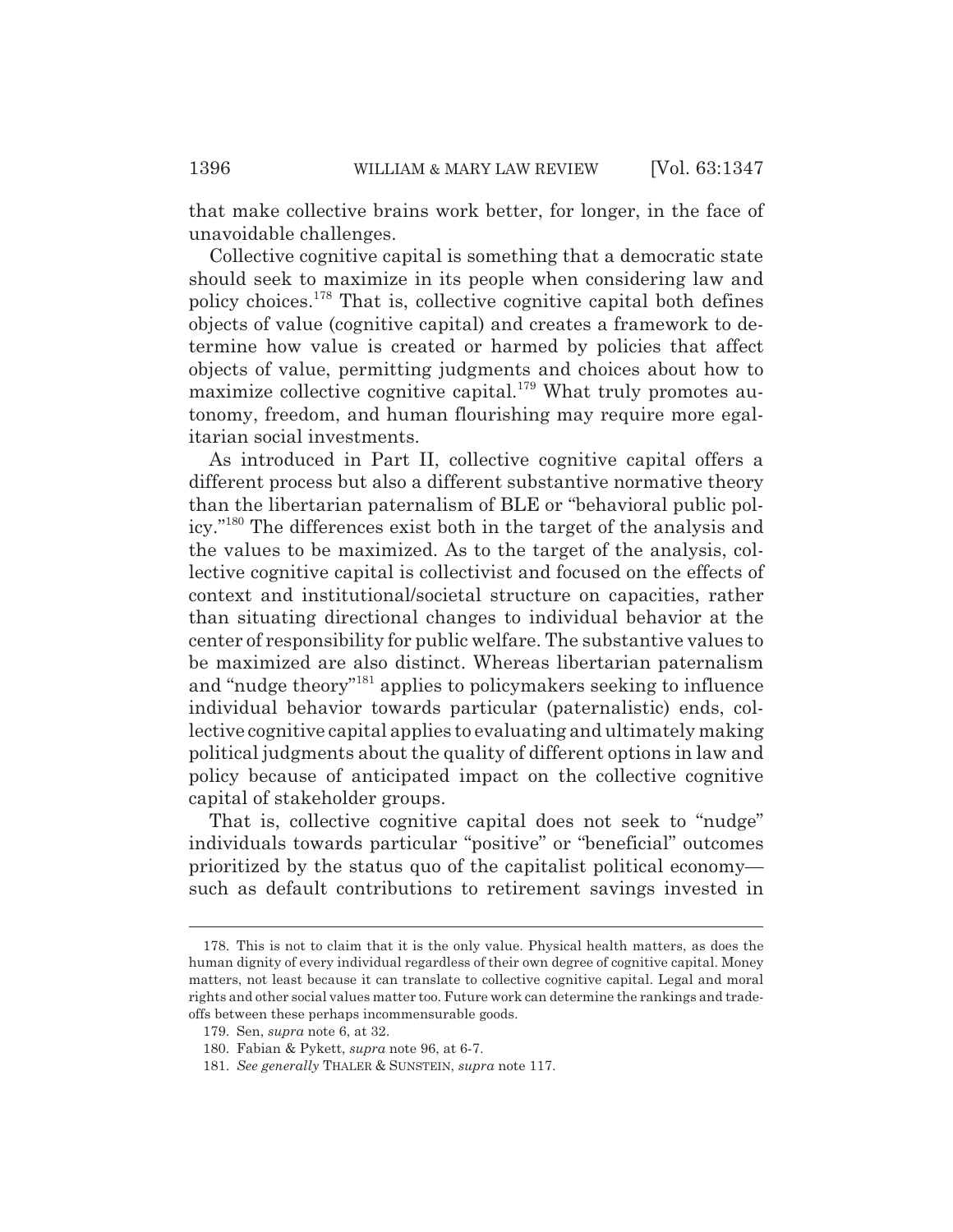#### 2022] COLLECTIVE COGNITIVE CAPITAL 1397

market products (in the absence of policies providing truly robust social safety nets for elders) or guiding a "better" choice of complex health care plans (in the absence of a single-payer system). It does not rely on the difficult and problematic assessments of subjective preferences, whether "rational" or "hidden but true" because of presumed behavioral biases. Moreover, adoption of collective cognitive capital as a governing ethos would not remove "important decisions" from people.182 It would minimize the decisions and cognitive burdens that no one wants to make, but that they cannot avoid, such as filing and paying taxes, dealing with the administrative burdens of interacting with government agencies, understanding why and how one is being billed for necessary healthcare, and jumping through all kinds of hoops to exercise the right to vote. It also impacts policy priorities that *cannot* be substantially impacted by individual decisions of the demos updating information about the consequences of their individual actions, such as environmental degradation, toxic pollution, and climate warming—even though these things affect the collective cognitive capital of the people.

Instead, the substantive normative goal of maximizing collective cognitive capital is a way to maximize the citizenry's ability to learn, incorporate information, and decide for itself how to establish and best meet life goals. These are valuable attributes in themselves, but also perhaps necessary for ideals of democratic self-governance. Enhancing collective cognitive capital facilitates a citizenry's conscious recognition of the reasons for its behavior, avoiding critiques that "nudges" can reinforce heuristics and ultimately undermine the "democratic ideal of acting in accordance with and in conscious recognition of reasons."183 A related critique of nudges is that they work "epistemic injustice" by bypassing deliberative cognition.<sup>184</sup>

<sup>182.</sup> Some critics of the "paternalism" of BLE's libertarian paternalism cite some (thin) evidence of those raised in a "paternalistic state, and hence relieved of the need to make many important decisions for themselves, to have less well-developed decisionmaking skills and to be more risk averse." Wright & Ginsburg, *supra* note 97, at 1073-75 (discussing a smattering of evidence from characteristics associated with entrepreneurship and contrasting it to narratives from communist countries, as well as the conclusion from a study that those countries have "low levels of entrepreneurial human capital that have been engendered by decades of existence under a central planning system that tended to blunt individual incentives").

<sup>183.</sup> Fabian & Pykett, *supra* note 96, at 172 (emphasis omitted).

<sup>184.</sup> *See* Evan Riley, *The Beneficent Nudge Program and Epistemic Injustice*, 20 ETHICAL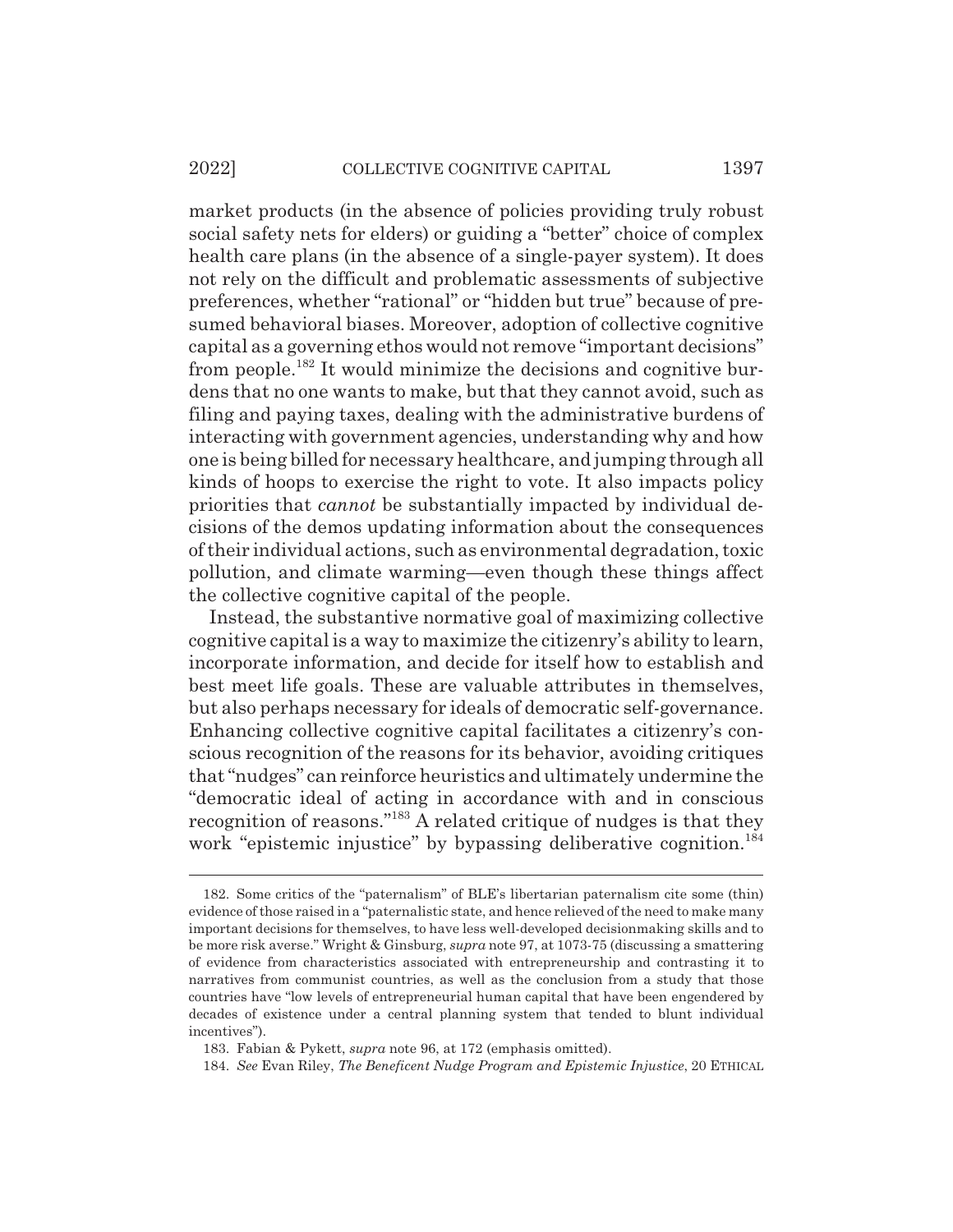The consequence of enhancing collective cognitive capital is to favor the means of engagement and deliberation essential to the project of democratic governance, a society with pluralistic ideals,<sup>185</sup> and self-determination.

The necessity of collective cognitive capital to ideals of governance links to the emerging concept of cognitive liberty.<sup>186</sup> Nita Farahany argues that cognitive liberty is "[t]he right to selfdetermination over our brains and mental experiences ....[and] is so fundamental to all other freedoms we enjoy that we ought to incorporate strong legal norms that preserve rather than undermine it."187 She defines cognitive liberty as an individual interest, rather than a group property, which then "must be balanced against the societal costs it introduces."<sup>188</sup> But these costs seem to be far outweighed by the benefits that argue for a normative stance of maximization of collective cognitive liberty: "Cognitive liberty secures authority to individuals over actions essential to their selfdetermination. Self-determination requires the autonomy to control one's own destiny, the competence to do so, and relatedness or connection to others."189 Note that the "relatedness or connection to others" can be understood as part of the "collective" part of collective cognitive capital. Competence and relatedness are necessary but not completely sufficient means to the ends of self-determination.

The framework of collective cognitive capital also brings brain and behavioral science into the discourse of political power. While a full political theory treatment is beyond the scope of this brief introduction, as a placeholder we can recognize that when people are treated in ways that enhance their collective cognitive capital—safe and stable environments, good education—political power tends to flow to them. The absence of these things keeps people without political power; without meeting basic needs first, it is not possible

THEORY & MORAL PRAC. 597 (2017).

<sup>185.</sup> *See generally* Nathan Berg & Yuki Watanabe, *Conservation of Behavioral Diversity: On Nudging, Paternalism-Induced Monoculture, and the Social Value of Heterogeneous Beliefs and Behavior*, 19 MIND & SOC'Y 103 (2020).

<sup>186.</sup> Nita A. Farahany, *The Costs of Changing Our Minds*, 69 EMORY L.J. 75, 98 (2019).

<sup>187.</sup> *Id.* at 98-99.

<sup>188.</sup> *Id.* at 98.

<sup>189.</sup> *Id.* at 99 (footnotes omitted).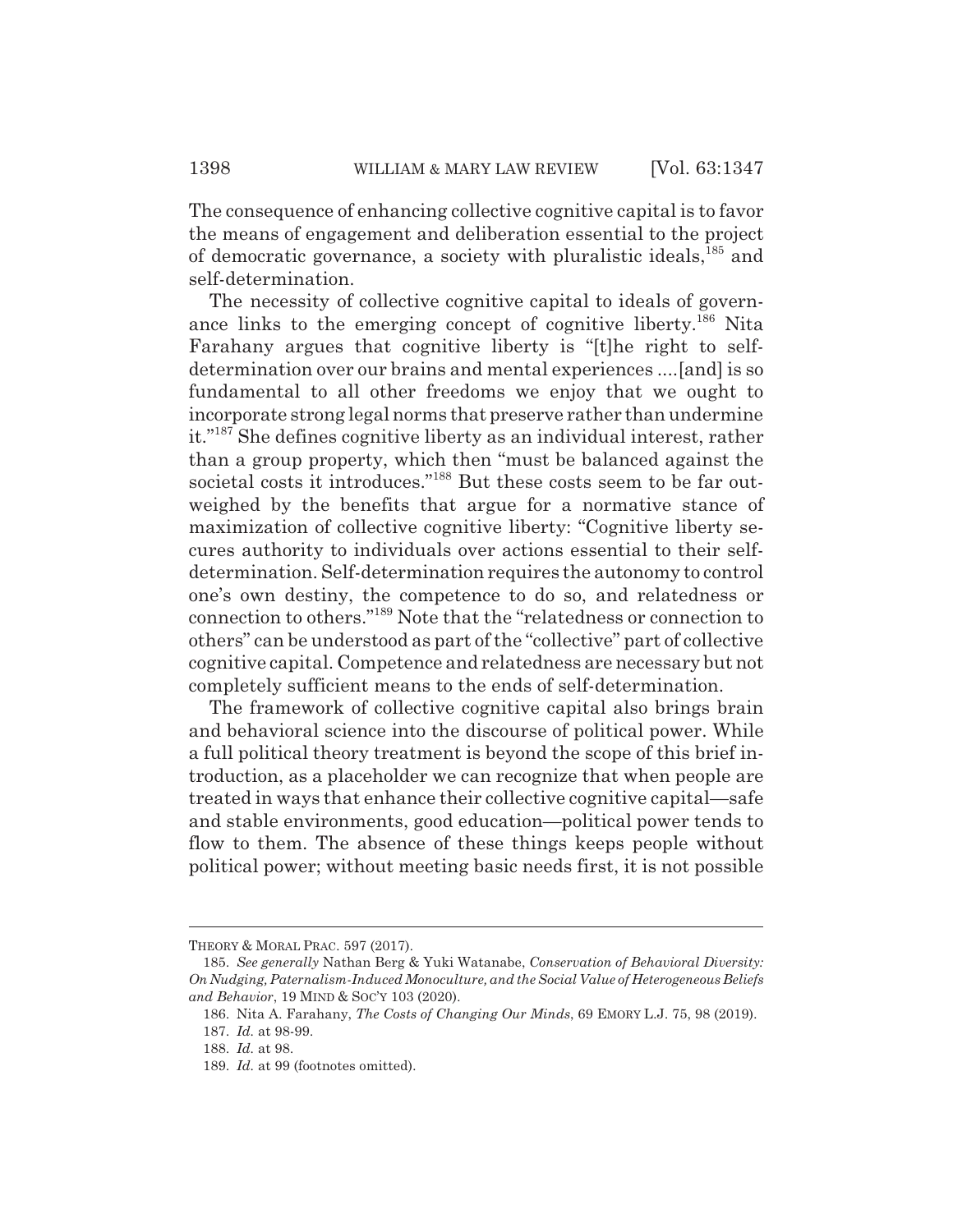to participate in the polity.190 (On the flip side, hiring attorneys or consultants or other professional service providers is essentially a way of buying cognitive capital, and thus political power.)

Collective cognitive capital aligns with an orientation of law and policy analysis towards structural concerns (given its collective nature) and can be thought of as a fundamental element of meeting an ideal of equality "animated by a commitment to self-rule and sensitive to the importance of social subordination along intersectional lines."<sup>191</sup> Collective cognitive capital can analyze (and perhaps model) how social subordination affects the cognitive capital of the subordinated group, namely how cognitive burdens perceived as reasonable by powerful decision makers are actually experienced by subordinated groups. They may then be understood and framed as undermining their ability to gain power and true equality. In this way, the collective cognitive capital may provide a method of making concrete what are perceived as dignitary—and non-compensable—harms.

Collective cognitive capital uses the language of capital (and thus markets) but does not evoke exactly the same ideal of neutrality and assumptions about prices revealing preferences. As described above, it is more neutral than the libertarian paternalism theory founded on behavioral economics that still prioritizes rationality and use of (purported) preferences for outcomes analysis.192 Unlike the primacy of the market and the "market's neutrality with respect to any particular version to the social good," collective cognitive capital provides a different assessment of a social good that should be maximized: that of cognitive capital.<sup>193</sup> Yet it is not a social good that requires coercion or any assessment of "true" or even revealed

<sup>190.</sup> *See, e.g.*, JUDITH N. SHKLAR, AMERICAN CITIZENSHIP: THE QUEST FOR INCLUSION 1-3 (1991).

<sup>191.</sup> Britton-Purdy et al., *supra* note 7, at 1824.

<sup>192.</sup> *See* Nathan Berg & Gerd Gigerenzer, *As-If Behavioral Economics: Neoclassical Economics in Disguise?*, 18 HIST. ECON. IDEAS 133 (2010).

<sup>193.</sup> Britton-Purdy et al., *supra* note 7, at 1813-14. ("The affirmative idea that a market order secures an important form of the liberal value of neutrality interacts here with the negative idea that any political judgments about which social interests to secure or advance are likely to involve capture, entrenchment, and spurious claims to a (probably non-existent) 'public interest,' giving examples of what we earlier called market-fundamentalist and market-tragedy arguments.... [T]his version of neutrality conceals and enforces significant judgments about who gets what (distribution) and who gets to do what to whom (coercion).").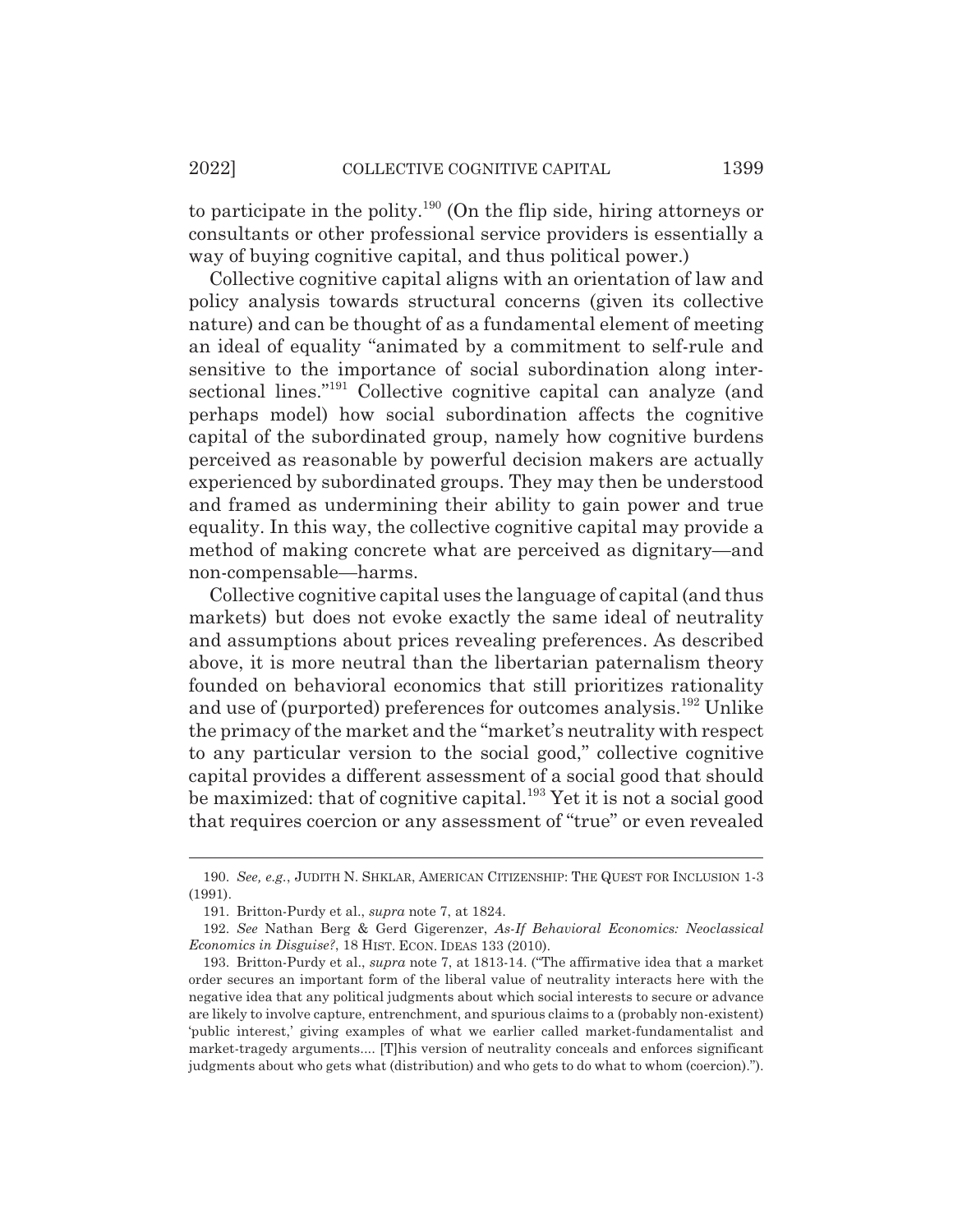preferences; instead it seeks to maximize a tool that itself enables the liberal values of self-determination and autonomy.194 Again, egalitarian distributive choices may be the substantive policy means that maximize collective cognitive capital. But from enhanced collective cognitive capital flows surpluses that can apply to the difficult political tasks of self-governance, including choices about distributive justice.<sup>195</sup>

Collective cognitive capital thus speaks in the existing policy discourse of neoliberal capitalism, but does so as a means towards shifting the values away from the purported neutrality of the market (or the challenges of assessing "true" preferences) towards the purported neutrality of the means of human flourishing—the capacity to think, feel, socially engage, pursue goals and pleasures, and determine the course of one's life. If it is regarded as a form of welfarism, it is a version that prioritizes rather than degrades autonomy.<sup>196</sup>

To some extent, cognitive capital already exists as an unstated concept in law.197 The law recognizes that certain categories of persons who could be characterized as lacking sufficient cognitive capital are accorded less legal autonomy198 and held to lower standards of accountability<sup>199</sup> (though marginal cases or conflicts about these decisions are necessarily adjudicated on an individualized basis). Public investment in cognitive capital already exists in the form of compulsory education. But as an aggregate property, it is

<sup>194.</sup> For the idea that "cognitive liberty" is necessary to self-determination, see Farahany, *supra* note 186, at 99.

<sup>195.</sup> At the risk of stating the obvious, while collective cognitive capital is a "big theory" it is not meant as a universal principle to the exclusion of other theories, particularly about distributive justice.

<sup>196.</sup> *See, e.g.*, Gigerenzer, *supra* note 89; Fabian & Pykett, *supra* note 96, at 177-78.

<sup>197.</sup> *See* Farahany, *supra* note 186, at 98-101 (arguing that cognitive liberty as an unstated value in law helps make sense of disparate common law doctrines).

<sup>198.</sup> Here I refer to the concepts of legal competency and incapacity that cut across family law, contract law, conservatorships, guardianships, et cetera, in situation-specific ways. *See, e.g.*, Charles P. Sabatino & Suzanna L. Basinger, *Competency: Reforming Our Legal Fictions*, 6 J.MENTAL HEALTH & AGING 119, 119-20 (2000) (suggesting that medical, social, and practical variables must be weighed in guardianship cases); Jessica Wilen Berg et al., *Constructing Competence: Formulating Standards of Legal Competence to Make Medical Decisions*, 48 RUTGERS L.REV. 345, 346-47, 352 n.22 (1996) (discussing how competence in the medical context is "designed to promote patients' autonomous decisionmaking").

<sup>199.</sup> The doctrines of infancy, incapacity, and insanity are the primary examples here. *See* Sabatino & Basinger, *supra* note 198, at 119.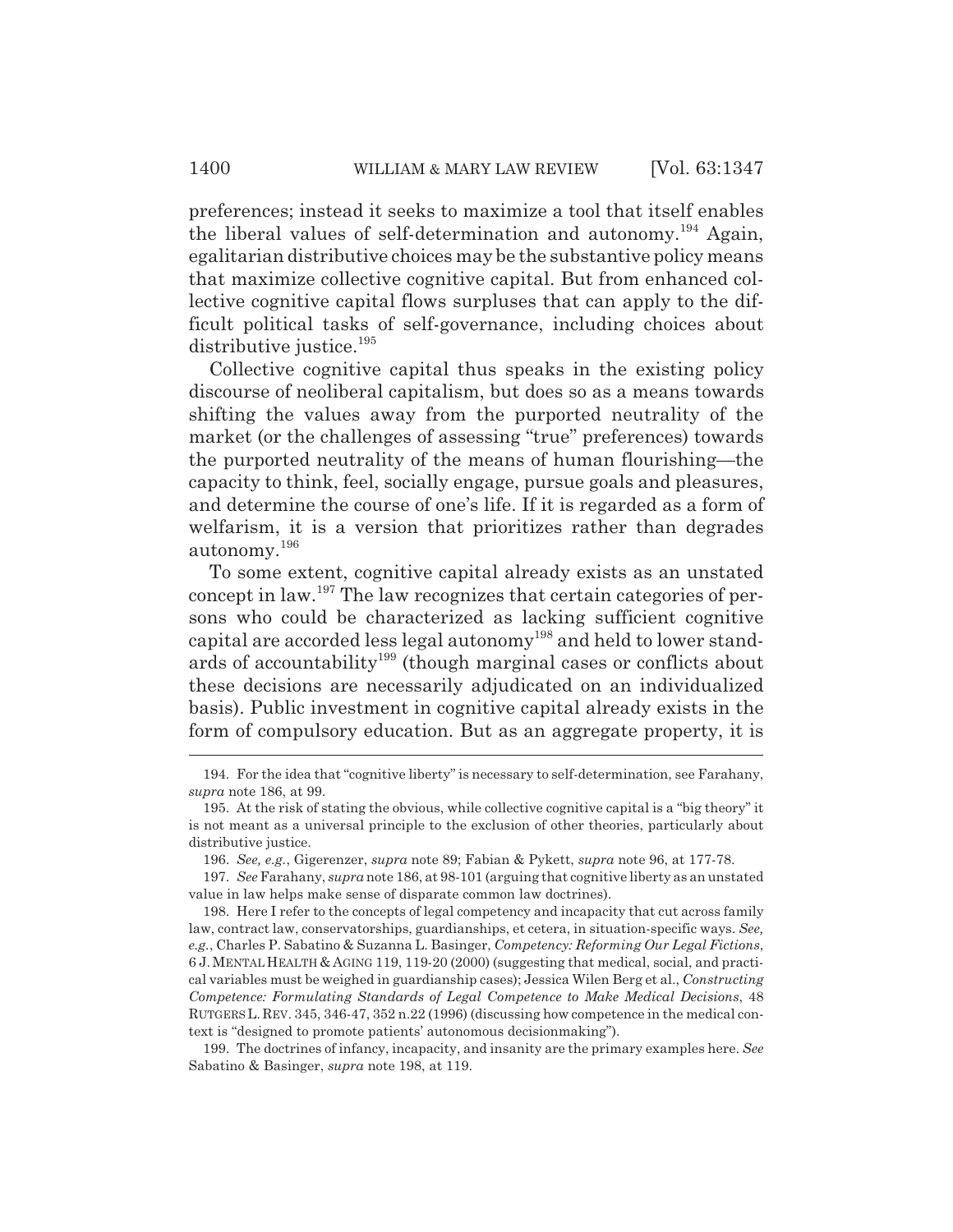something that law, policy, and procedure should explicitly seek to maximize, regardless of the *a priori* level of cognitive capital found in any given group encountering a particular legal or policy scheme.

Of perhaps greatest interest to neuro- and behavioral science research communities, collective cognitive capital answers the call for an interdisciplinary attempt to establish workable normative principles to apply behavioral science to public policy and facilitate "a smoother translation of psychological science from research communities to government."<sup>200</sup> It should also create research opportunities and priorities. Collective cognitive capital as a theory generates hypotheses about factors or elements of policy (and policy implementation) that decrease or increase cognitive capital.<sup>201</sup> While there are many candidates for circumstances or factors that decrease cognitive capital that the law already affirmatively prohibits (for example, neglect or maltreatment), there are many that may be beyond the reach of a law of negative rights to enforce, though could potentially be addressed with social programs, educational policy, or enhanced welfare entitlements.

Further work on the legal and normative implications of cognitive capital should be directed at a number of questions concerning the relationship of the state to the collective: Does the laissez-faire, capitalist state have an obligation not to enact laws or regulations that spend, deplete, or diminish cognitive capital? Does the state's failure to remediate structural elements that diminish cognitive capital for a given group (such as the poor) give grounds for an equal protection claim? Do due process and procedural justice support and enhance cognitive capital in theory, or is accessibility to justice so challenging in practice that it diminishes the cognitive capital of the

<sup>200.</sup> Fabian & Pykett, *supra* note 96.

<sup>201.</sup> For example, I hypothesize that shame has a strong negative influence on cognitive capital. *See, e.g.*, Crystal C. Hall et al., *Self-Affirmation Among the Poor: Cognitive and Behavioral Implications*, 25 PSYCH. SCI. 619, 619-20 (2014) (reporting findings that, among low-income individuals at a soup kitchen, individuals who underwent an oral self-affirmation procedure exhibited better executive control, higher fluid intelligence, and a greater motivation and willingness to enroll in benefits programs than non-affirmed participants). If this is true, then laws and policies that create or perpetuate shame should be modified so as not to inflict the harm on cognitive capital. Law's attempts to eliminate social interactions or institutional factors that systematically create and perpetuate shame—such as antidiscrimination laws—should be enacted, robustly enforced, and perpetually evaluated for their effectiveness in shame reduction and cognitive capital promotion.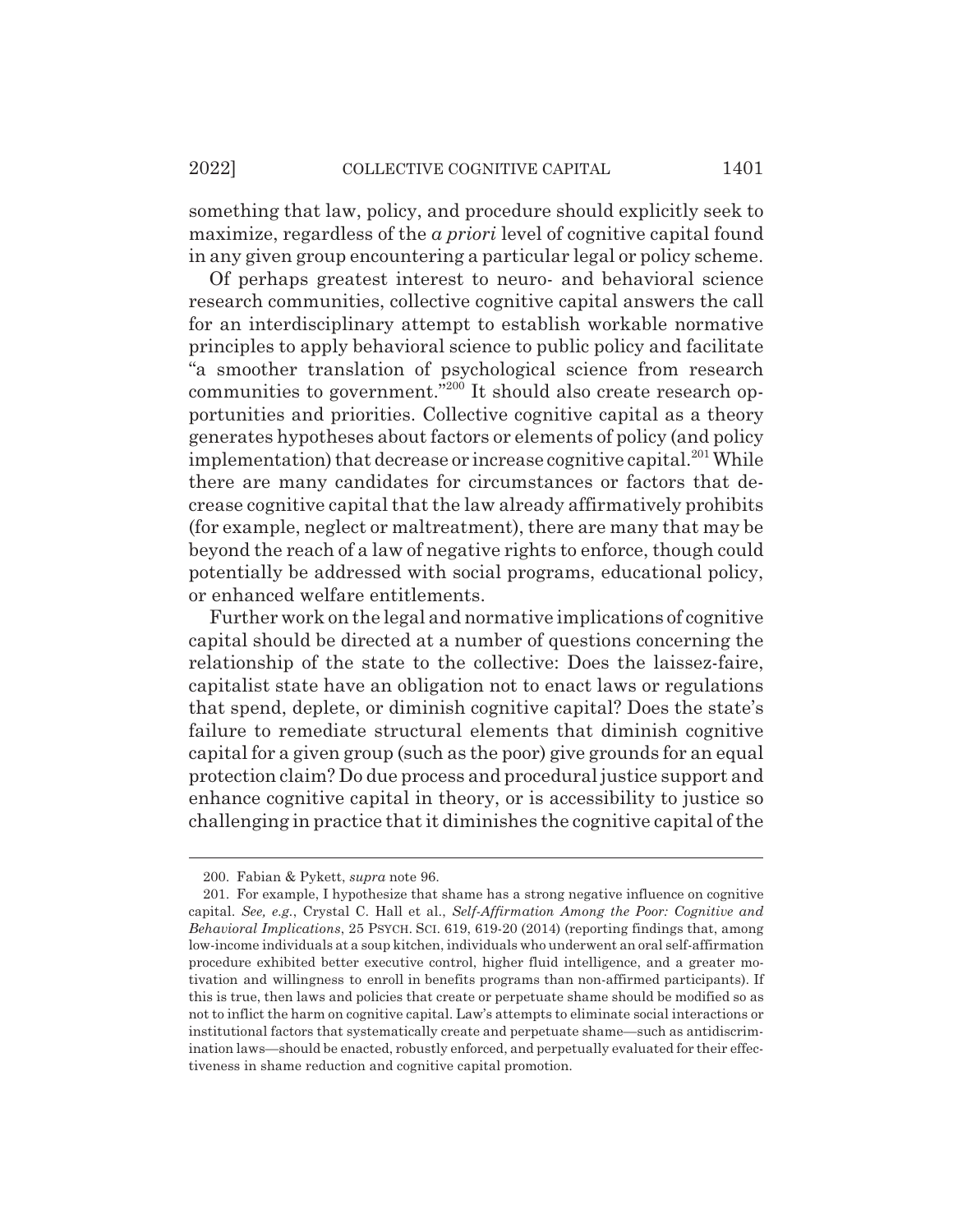unrepresented or underrepresented (who cannot afford to buy the cognitive capital of highly trained counsel)?

This Part has asserted that collective cognitive capital is an inherent good that should be maximized by law and policy. It argued that we should leverage the best available understanding of human behavior in the service of building government and institutional structures that maximize human flourishing and thus freedom. Collective cognitive capital calls for behavioral and brain sciences to move from a basic research program to an applied one, assessing behavioral capacities and brain health in response to hypothesis-driven policy interventions.

### IV. LIMITATIONS, CAVEATS, AND RISKS

This Article introduces the concept of collective cognitive capital as a descriptive metric and normative theory of policy making. This idea, and the call that it be the future of law and neuroscience (bringing the subfield in closer alignment with the applied project of behavioral economics and  $law^{202}$ ), is a rough sketch and is thus full of potential limitations, caveats, and risks. This Part will lay out some of the most obvious; other critiques are invited in order to refine and operationalize collective cognitive capital. Let us take each of these broad categories in turn: (1) limitations of the descriptive project, (2) caveats about its scope, and (3) outstanding risks.

### *A. Limitations*

Perhaps the biggest limitation to building the concept of collective cognitive capital is the complexity and robustness of the data required to flesh out each of its components. The first is in defining and measuring what will count as collective cognitive capital. They are multidisciplinary areas of study that range from genetics to cellular and molecular level work on the psychopharmacology of inhibitory control to the wide range of empirical methods in the social sciences. And "legitimate" methodological approaches are

<sup>202.</sup> *See* Grüne-Yanoff, *supra* note 17, at 467-69.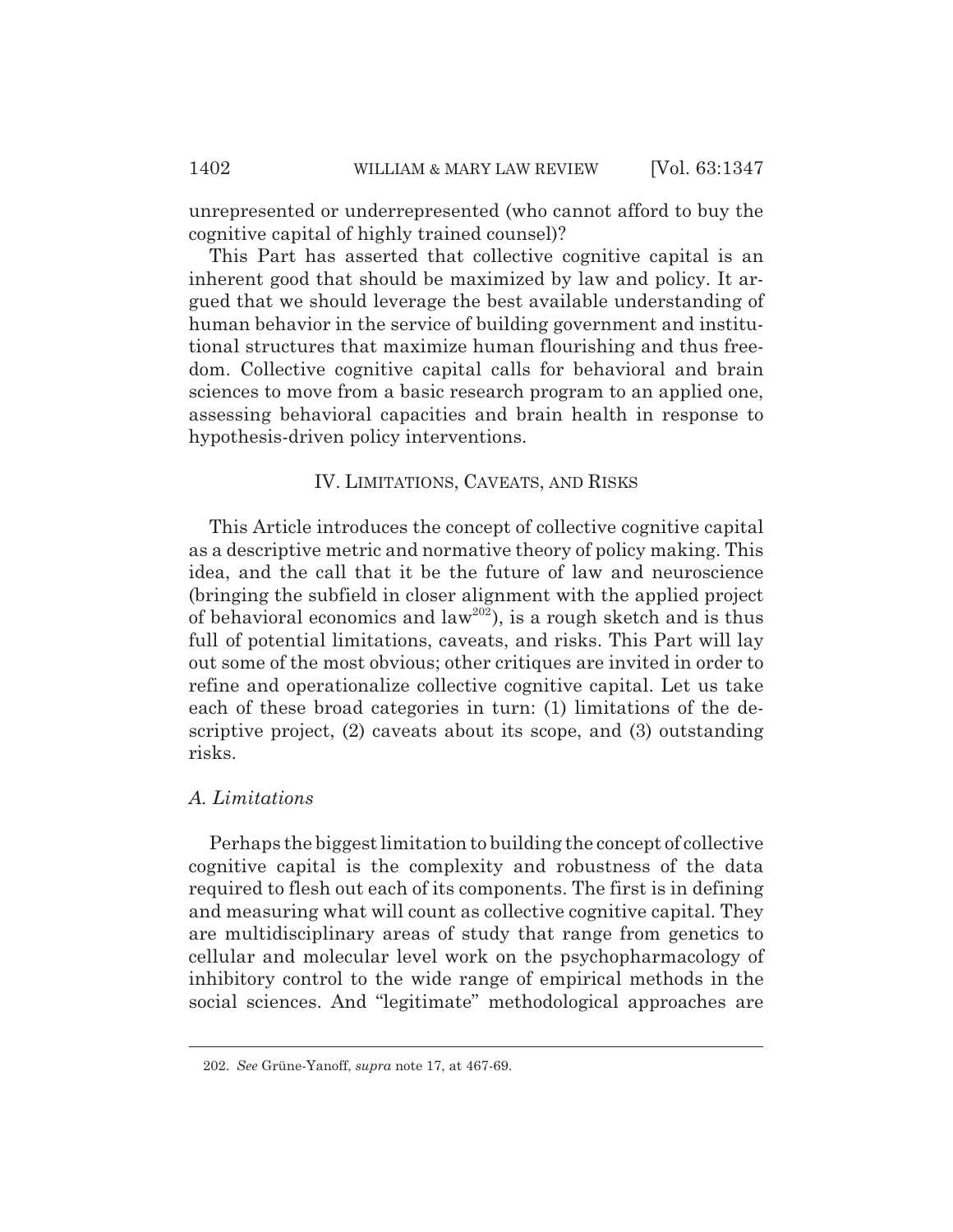#### 2022] COLLECTIVE COGNITIVE CAPITAL 1403

rightfully under scrutiny in the behavioral sciences, as they have prioritized certain ways of knowing and defined dominant groups as normative.<sup>203</sup> Psychology and social science research (and the application of those fields to law and policy) is, at present, contemplating the consequences and challenges of the "replication crisis."204 Moreover, there are major gaps in how data is collected, with documented over-representation of WEIRD (Western, educated, industrialized, rich, and democratic) subjects in behavioral science.<sup>205</sup> This is also the reason this Article says nothing about race or how policy assessment under the rubric of collective cognitive capital would intersect with disparate impact analysis: we presently lack race-conscious brain and behavioral science.206 Even when focused on the United States, specific identity groups of interest in creating just law and policy—such as racial and ethnic minorities and other protected classes—are generally not parameters for collection of social and behavioral neuroscience data.<sup>207</sup>

However, these limitations about the scope of data are research opportunities if law and policy aims towards the analytical framework of collective cognitive capital. Changing methods in behavioral science, including preregistration of methods and open data sets, augur a future of greater confidence in research findings. But it is also true that when such research takes place in a greater sociopolitical context, and that context changes, perfect replication

<sup>203.</sup> *See* Neil A. Lewis, Jr., *What Counts as Good Science? How the Battle for Methodological Legitimacy Affects Public Psychology*, 76 AM. PSYCH. 1323 (2021).

<sup>204.</sup> *See* Colin F. Camerer et al., *Evaluating the Replicability of Social Science Experiments in Nature and Science Between 2010 and 2015*, 2 NATURE HUM. BEHAV. 637, 637-39 (2018) (replicating "13 out of 21 findings from experimental social and behavioural science studies published in *Science* or *Nature* between 2010 and 2015 based on the statistical significance criterion"); *see also* Krin Irvine et al., *Law and Psychology Grows Up, Goes Online, and Replicates*, 15 J. EMPIRICAL LEGAL STUD. 320, 321-23, 345-48 (2018).

<sup>205.</sup> Mostafa Salari Rad et al., *Toward a Psychology of* Homo Sapiens*: Making Psychological Science More Representative of the Human Population*, 115 PROC. NAT'L ACAD. SCIS. 11401, 11402 (2018).

<sup>206.</sup> Oliver Rollins, *Towards an Antiracist (Neuro)Science*, 5 NATURE HUM. BEHAV. 540 (2021) ("This science is ill-equipped to capture the effects of race; thus, researchers risk reproducing scientific racism through the omission of racial experiences that do not fit or are too tricky to understand, in neurobiological calculations.").

<sup>207.</sup> Lewis, *supra* note 203; *see also* Jessica D. Remedios, *Psychology Must Grapple with Whiteness*, NATURE REVS. PSYCH. 1-2 (2022).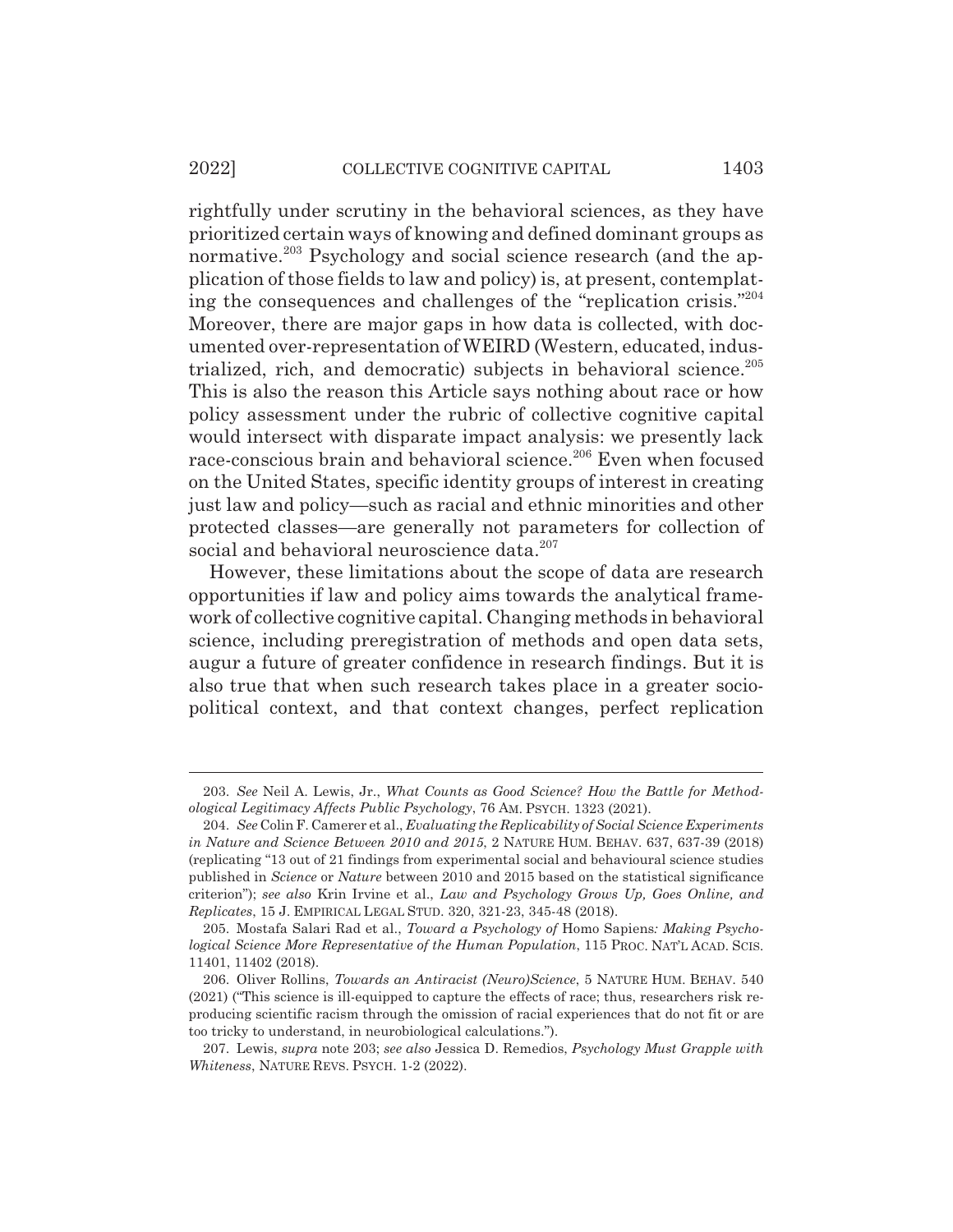should not be expected as the external conditions are not precisely the same.<sup>208</sup>

The second area in which both data and theoretical understanding needs to be more robust is in identifying causal relationships between collective cognitive capital outcomes and policy choices. Randomized controlled trials, often heralded as the gold standard of evidence in making causal inferences, are simply not always possible. Behavioral and social sciences must often rely on correlation analysis and careful observation, which can lead to weaknesses in determining effectiveness of interventions, particularly at the macro or systems level and when investigating hard-to-define dependent variables such as subjective well-being.209 Calls for psychology and behavioral science to become more comfortable with nonexperimental methods for establishing causation have a significant place in building the data sets that would make up the collective cognitive capital model.<sup>210</sup> Other ways of assessing the breadth and complexity of the human experience must also be  $considered.<sup>211</sup>$ 

### *B. Caveats*

Collective cognitive capital may seem to fetishize brain function over other factors of health. Indeed, the model as described above does not directly account for physical health, except insofar as poor physical health impedes cognitive functioning and taxes cognitive bandwidth via subjective experience of illness or chronic pain, the "life admin" of managing a medical condition, and the inherent psychosocial stress of ill health. But both can be valued, and both can be factored into policy decisions. Brain function and behavior does not need to be a final, exclusive measurement. While collective cognitive capital is itself a valuable resource, it is not the only value; inherent human dignity and length of lifespan can be separate, noncompeting values to be maximized by public policy choices.

<sup>208.</sup> *See* Irvine et al., *supra* note 204, at 320-23, 345-48.

<sup>209.</sup> *See* Fabian & Pykett, *supra* note 96.

<sup>210.</sup> *See, e.g.*, Michael P. Grosz et al., *The Taboo Against Explicit Causal Inference in Nonexperimental Psychology*, 15 PERSPS. PSYCH. SCI. 1243, 1247, 1253 (2020).

<sup>211.</sup> *See* Lewis, *supra* note 203.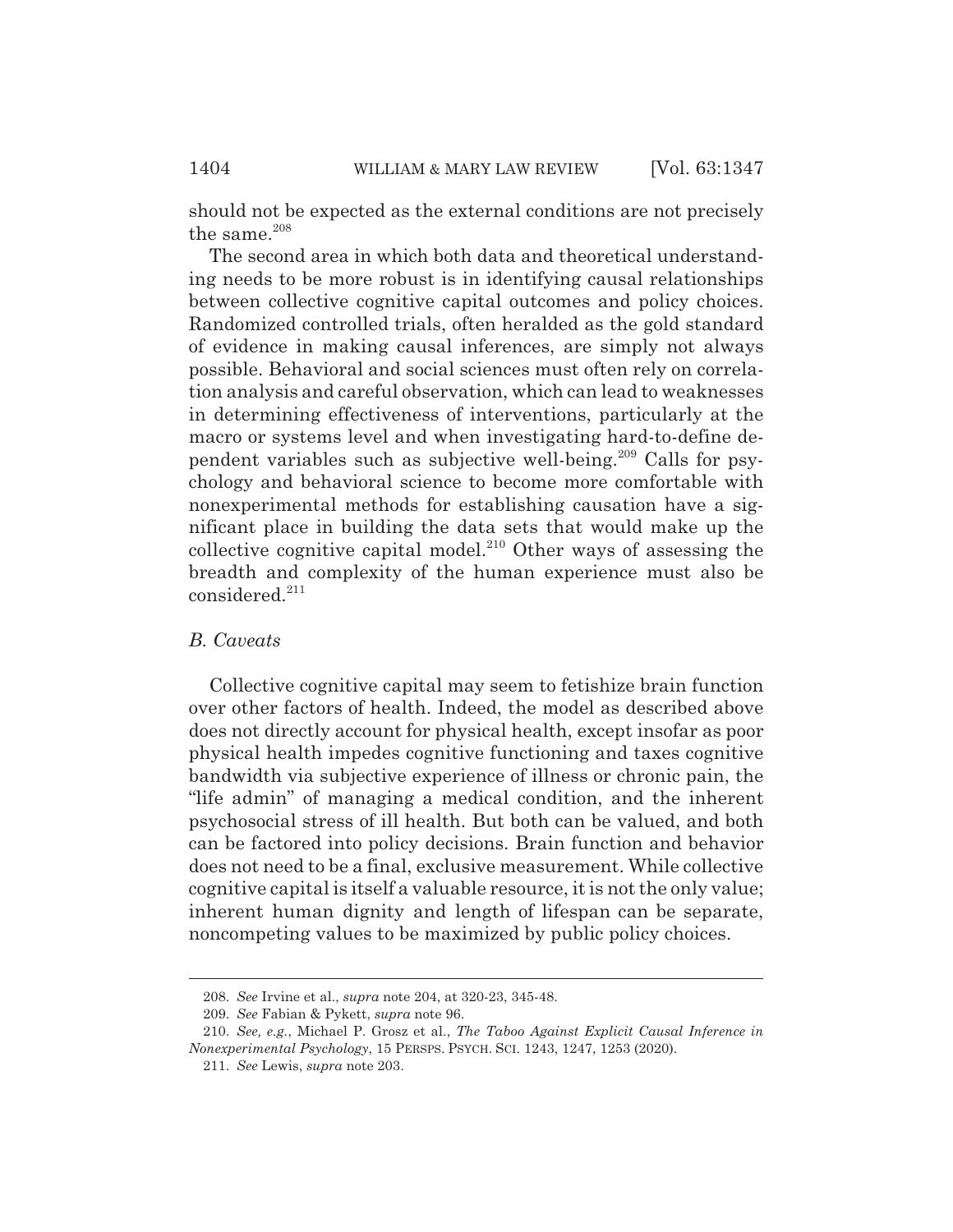#### 2022] COLLECTIVE COGNITIVE CAPITAL 1405

A second key caveat is that operationalizing the concept of collective cognitive capital requires resolving difficult questions about how the relevant collective(s) should be determined. In the collective aspect of the model, group boundaries are meant to be fluid, but there are still choices to be made about the boundaries of such groups and their relative comparison to groups on which relevant data exists. These choices may ultimately be political, and the subject of hidden assumptions and judgments about degrees or kinds of similarities between reference groups and populations subject to a given policy. For broadly applicable laws, the determination of the most impacted group to assess may be subject to interest group capture.

### *C. Risks*

The risks inherent in even the best possible version of collective cognitive capital are many. First, it may prove impossible to keep the model truly collective in a highly individualistic culture such as the United States.<sup>212</sup> The metric could become individualized and tempting to use as a way to rank or prioritize individuals. This could present a particular "group-to-individual" inference risk of a normative character if it becomes descriptively possible to treat cognitive capital as a diagnostic component. This would present a genuine problem if an individual's capacity and plasticity mechanisms became discernible such that it was possible to determine whether someone had reached or not reached their full "cognitive capital" potential. If that were to become the case, which seems scientifically unlikely even for decades, there are then obvious risks that the collective concept of cognitive capital would become obscured by individualized metrics, with implications for individual agency and freedom to choose one's life course.

Moreover, even if the concept is resistant to being individualized, there exists the risk of stigmatization of groups with perceived low collective cognitive capital relative to other groups. This risk would persist in spite of the fact that the true measure of policy impact on collective cognitive capital is one of change from a present value and

<sup>212.</sup> *See, e.g.*, GEERTHOFSTEDE, CULTURE'SCONSEQUENCES:INTERNATIONAL DIFFERENCES IN WORK-RELATED VALUES 150 (abr. ed. 1984).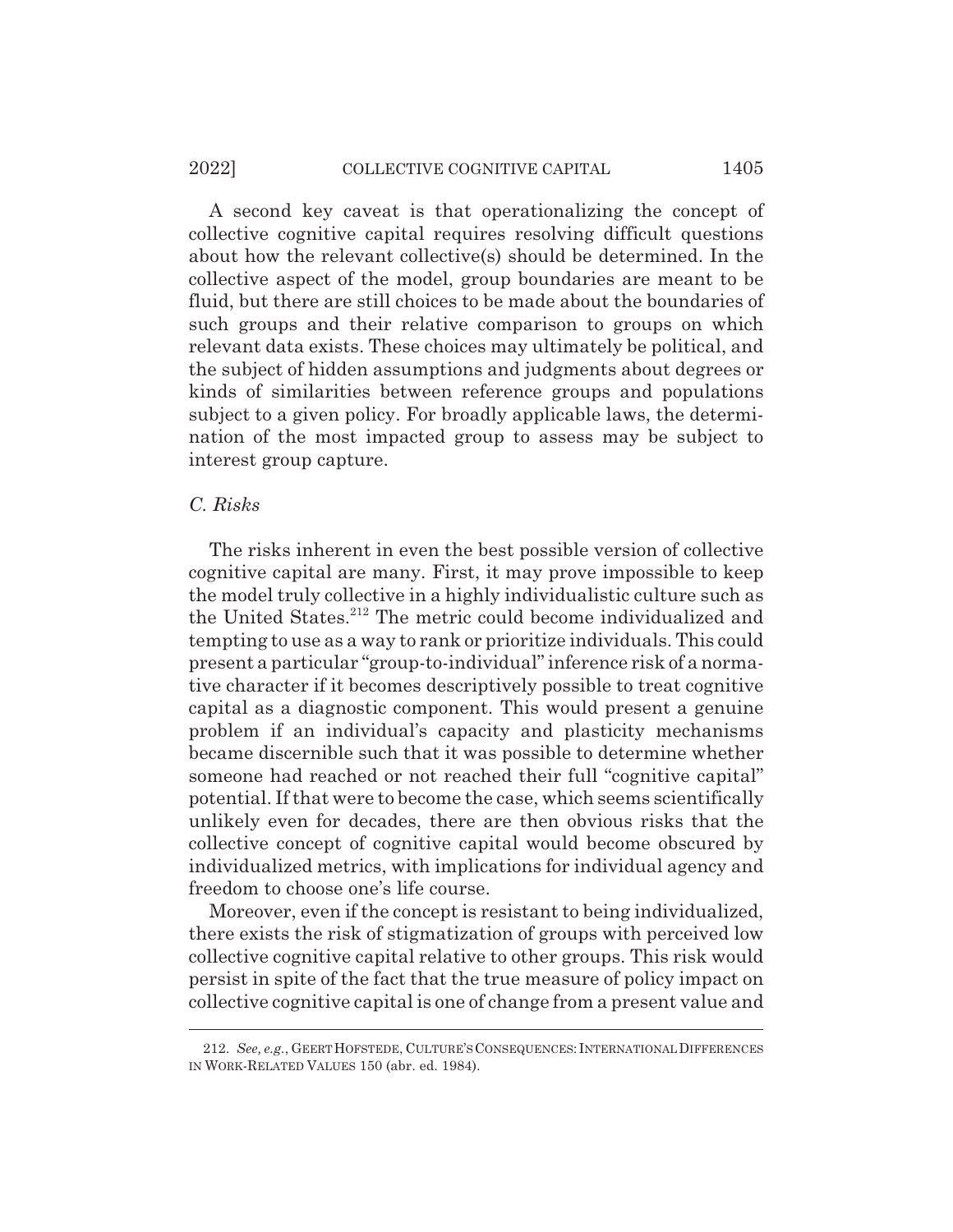not of absolute value against a norm. This, however, is not a usual feature of "indicators" as a tool of governance; they are typically used for evaluative purposes.<sup>213</sup> But these risks exist whether or not we attempt to use some collective measure or "indicator" of cognitive capital as a policy tool, as it seems likely that some other "scientific" measure would arise. There is a dark and recent history of scientific justifications for moral atrocities. And the phenomenon is not just historical; active proponents of "social selection" theories still (mis)interpret biological evidence to justify structual social marginalization.214 The short space given to discussion of this risk is not meant to minimize its seriousness, but it is one that is ubiquitous when social and biological sciences are applied to societal problems and deserving of separate and extensive treatment.

A further risk is the perception that any project focused on "brains" is inherently essentializing, medicalizing, and pathologizing what are complex human experiences. This may be because of deep cultural tendencies to think in terms of dichotomies such as nature *or* nuture, biological *or* social, internal *or* external, and even residual dualist ideas about mind *or* brain. But these dualities misunderstand the nuanced, complex nature of how the brain works and how brain and behavioral science, taken as a whole, proceeds. Brains adapt to the environment; environments and experiences deeply, importantly influence brain function in ways both short term and long term. Each of these assumed dualities is really a both/and rather than an either/or proposition: there is no inexorable drive towards essentializing humans as "mere" brains, cells and fluids and electricity. Neuroscience and behavioral science are not inherently reductionist, and instead are made up of parallel,

<sup>213.</sup> *See* Davis et al., *supra* note 66, at 73-75 (defining an "indicator" as "a named collection of rank-ordered data that purports to represent the past or projected performance of different units. The data are generated through a process that simplifies raw data about a complex social phenomenon. The data, in this simplified and processed form, are capable of being used to compare particular units of analysis … synchronically or over time, and to evaluate their performance by reference to one or more standards.").

<sup>214.</sup> *See generally* KATHRYN PAIGE HARDEN, THE GENETIC LOTTERY: WHY DNA MATTERS FOR SOCIAL EQUALITY (2021) (cataloging contemporary conservative "social selection" theorists and explaining why their interpretation of heritability of IQ and educational attainment misunderstands the science and is incorrectly deterministic). On the biopolitics of race, see DOROTHY E. ROBERTS, FATAL INVENTION: HOW SCIENCE, POLITICS, AND BIG BUSINESS RE-CREATE RACE IN THE TWENTY-FIRST CENTURY (2011).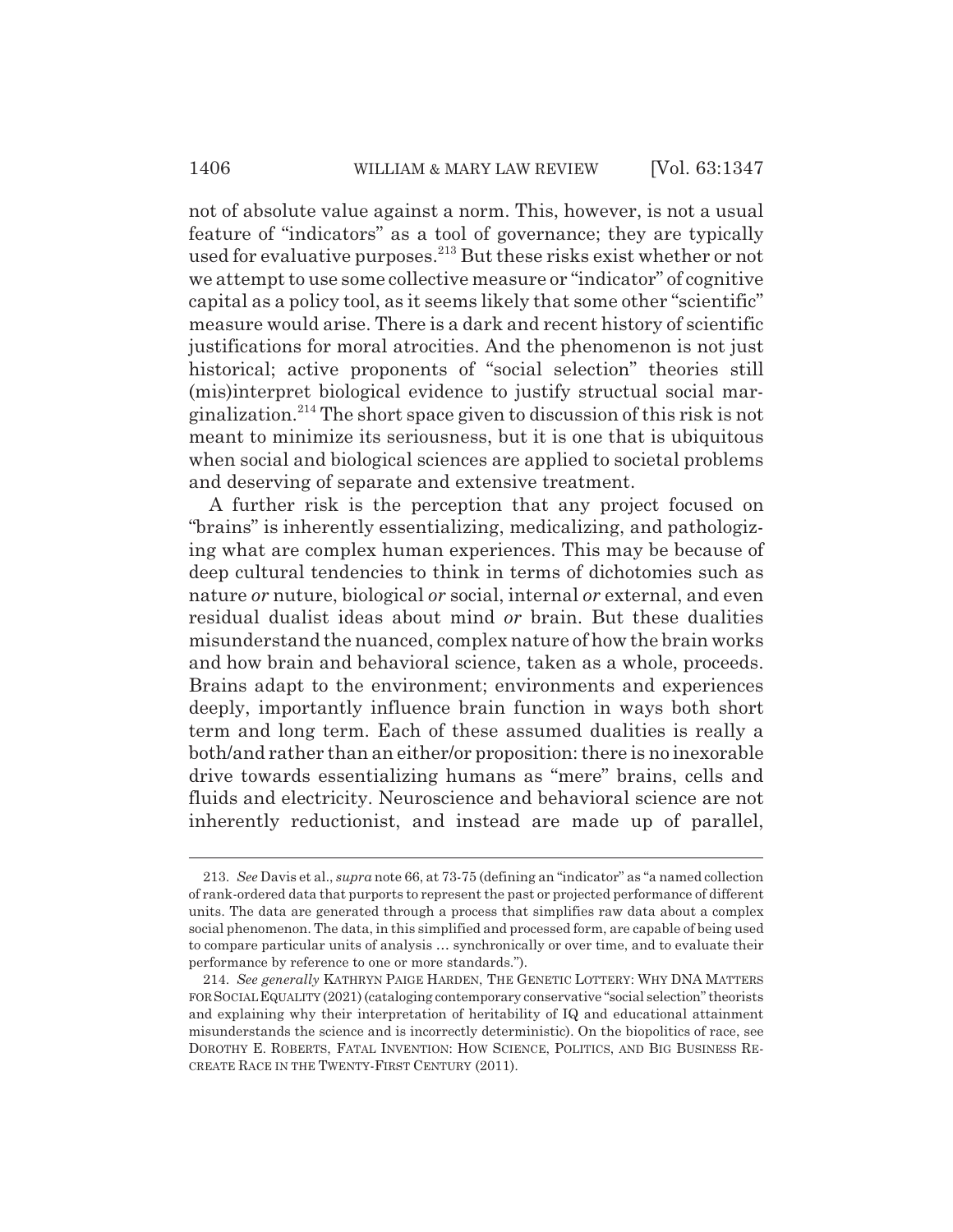multilevel approaches to understanding different mechanisms.<sup>215</sup> This, however, is a nuanced and difficult concept that may be overridden by powerful impulses towards binary thinking.

Finally, though this proposal is conceived as a method of engaging neoliberal capitalist policy discourse on its own terms, with technocratic appeal but emphasizing the importance of the collective and structural, the packaging is no guarantee it would be received that way. Instead of subverting discourse about the nature of the capitalistic political economy, collective cognitive capital could be misappropriated to reify it, falling prey to existing powerful forces.<sup>216</sup> This would be a version of the risks of substituting "a discourse of science for a discourse of justice."<sup>217</sup> What we fundamentally need are discussions about substantive political priorities and means to decide between them. Collective cognitive capital may not be sufficient to get us there, because of misplaced optimism in the general nature of humans as causal agents motivated to collectively pursue meaningful goals and relationships, due to distortions from the individualist, market-driven culture we already live in.

### **CONCLUSION**

Neuroscience and behavioral sciences are empirical, descriptive fields (undertaken within a social context); mere data cannot and does not supply normative justifications for policy making. But coherent bodies of work in brain and behavioral sciences are updating and sometimes challenging theories that legitimize existing policy. The future of law and neuroscience should play to the strengths of basic science research, using aggregated data and theory-building applied to legislation and policy to strengthen and improve society. This can be done while the nature of scientific production itself is questioned and expanded.<sup>218</sup> At a minimum, findings from behavioral and brain science can reframe the harms

<sup>215.</sup> CARL F. CRAVER, EXPLAINING THE BRAIN: MECHANISMS AND THE MOSAIC UNITY OF NEUROSCIENCE (2007).

<sup>216.</sup> *See, e.g.*, Samuel R. Bagenstos, *Implicit Bias's Failure*, 39 BERKELEY J EMP.&LABOR L. 37, 40 (2018).

<sup>217.</sup> *See, e.g.*, *id.* at 39.

<sup>218.</sup> Lewis, *supra* note 203.